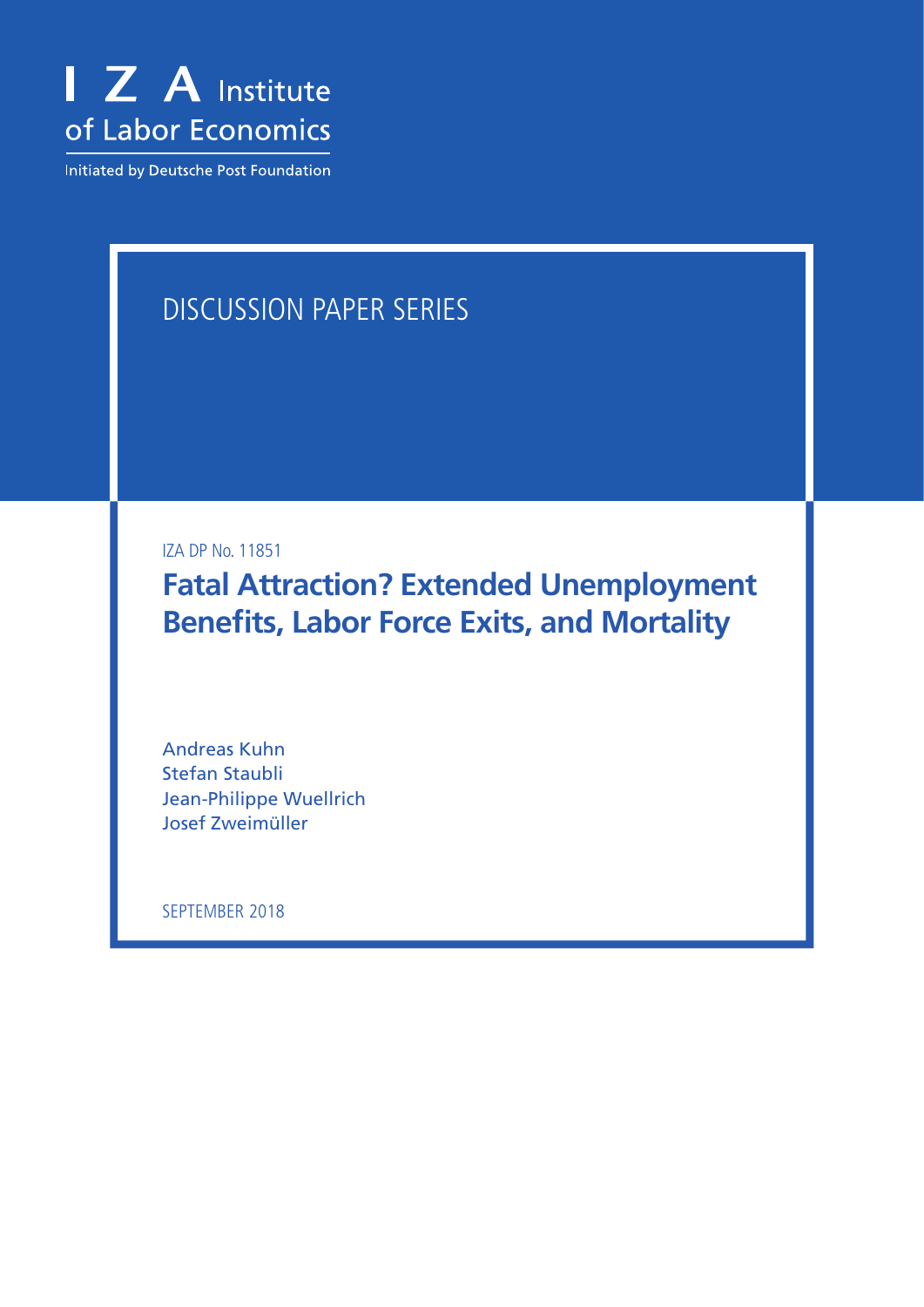

Initiated by Deutsche Post Foundation

# DISCUSSION PAPER SERIES

IZA DP No. 11851

# **Fatal Attraction? Extended Unemployment Benefits, Labor Force Exits, and Mortality**

**Andreas Kuhn** *SFIVET and IZA*

**Stefan Staubli** *University of Calgary, NBER and IZA*

**Jean-Philippe Wuellrich** *University of Zurich*

**Josef Zweimüller** *University of Zurich, CEPR and IZA*

SEPTEMBER 2018

Any opinions expressed in this paper are those of the author(s) and not those of IZA. Research published in this series may include views on policy, but IZA takes no institutional policy positions. The IZA research network is committed to the IZA Guiding Principles of Research Integrity.

The IZA Institute of Labor Economics is an independent economic research institute that conducts research in labor economics and offers evidence-based policy advice on labor market issues. Supported by the Deutsche Post Foundation, IZA runs the world's largest network of economists, whose research aims to provide answers to the global labor market challenges of our time. Our key objective is to build bridges between academic research, policymakers and society.

IZA Discussion Papers often represent preliminary work and are circulated to encourage discussion. Citation of such a paper should account for its provisional character. A revised version may be available directly from the author.

| IZA – Institute of Labor Economics                 |                                                      |             |  |  |  |
|----------------------------------------------------|------------------------------------------------------|-------------|--|--|--|
| Schaumburg-Lippe-Straße 5-9<br>53113 Bonn, Germany | Phone: +49-228-3894-0<br>Email: publications@iza.org | www.iza.org |  |  |  |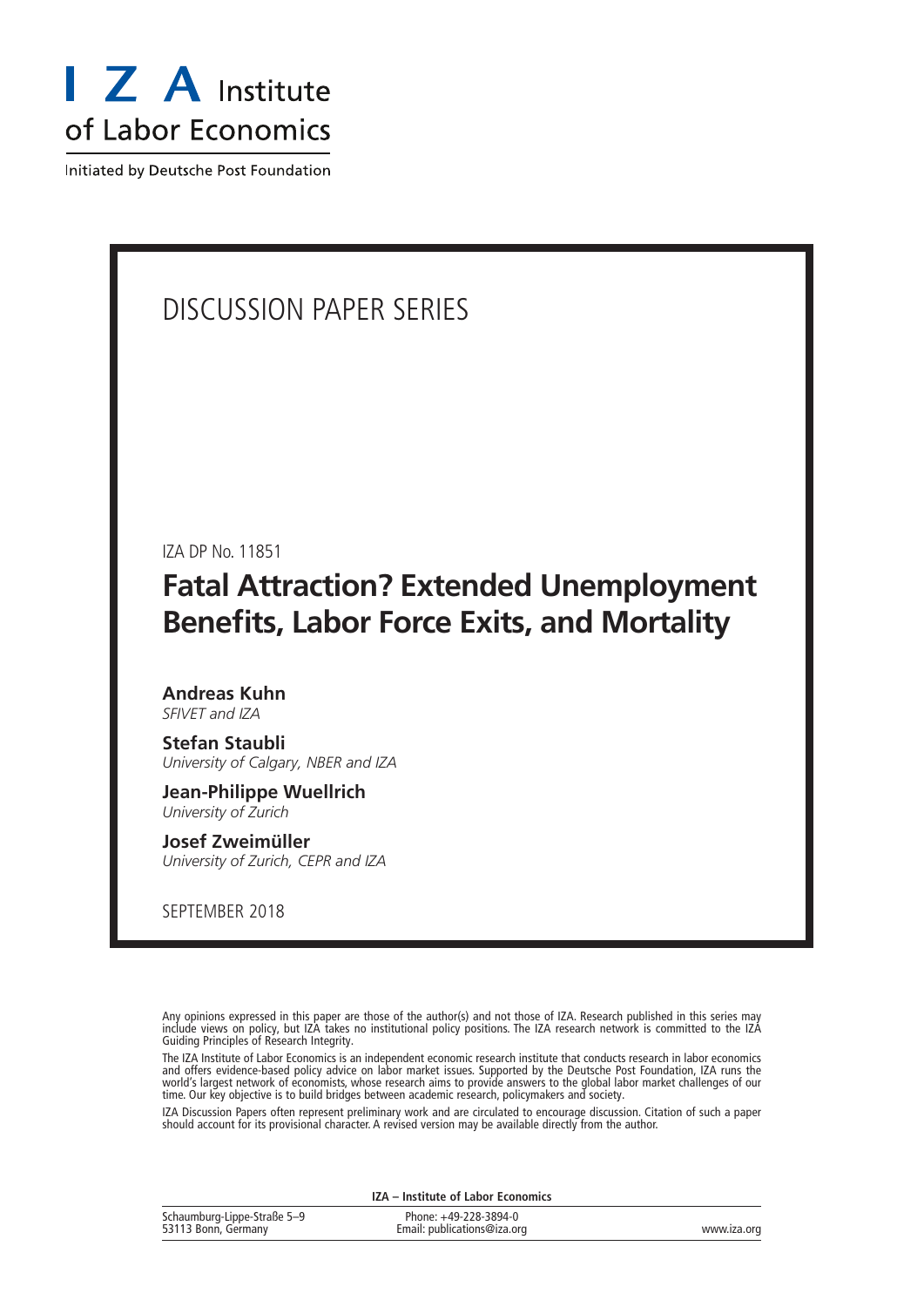# ABSTRACT

# **Fatal Attraction? Extended Unemployment Benefits, Labor Force Exits, and Mortality\***

We estimate the causal effect of permanent and premature exits from the labor force on mortality. To overcome the problem of negative health selection into early retirement, we exploit a policy change in unemployment insurance rules in Austria that allowed workers in eligible regions to exit the labor force 3 years earlier compared to workers in non-eligible regions. Using administrative data with precise information on mortality and retirement, we find that the policy change induced eligible workers to exit the labor force significantly earlier. Instrumental variable estimation results show that for men retiring one year earlier causes a 6.8% increase in the risk of premature death and 0.2 years reduction in the age at death, but has no significant effect for women.

| <b>JEL Classification:</b> | 110, 112, J14, J26                            |
|----------------------------|-----------------------------------------------|
| Keywords:                  | early retirement, mortality, health behavior, |
|                            | instrumental variable                         |

#### **Corresponding author:**

Stefan Staubli University of Calgary Department of Economics 2500 University Dr. N.W. Calgary, AB, T2N 1N4 Canada E-mail: sstaubli@ucalgary.ca

<sup>\*</sup> We thank Michael Anderson, Joshua Angrist, David Autor, Raj Chetty, Janet Currie, David Dorn, Christian Dustmann, Marty Feldstein, Hans-Martin von Gaudecker, Pieter Gautier, Bas van der Klaauw, Rafael Lalive, Attila Lindner, Lucija Muehlenbachs, Maarten Lindeboom, Erik Plug, Alois Stutzer, Uwe Sunde, participants of the 2018 NBER Trans-Atlantic Public Economics Seminar and seminar participants in Amsterdam, Basel, Bern, Engelberg, Linz, Madrid, MIT, St.Gallen and Zurich for helpful comments and suggestions. Financial support from the Austrian Science Fund (S 10304-G16) and the Swiss National Science Foundation (grant no. PBZHP1-133428) is gratefully acknowledged. An earlier version of this paper circulated under the title \Fatal Attraction? Access to Early Retirement and Mortality."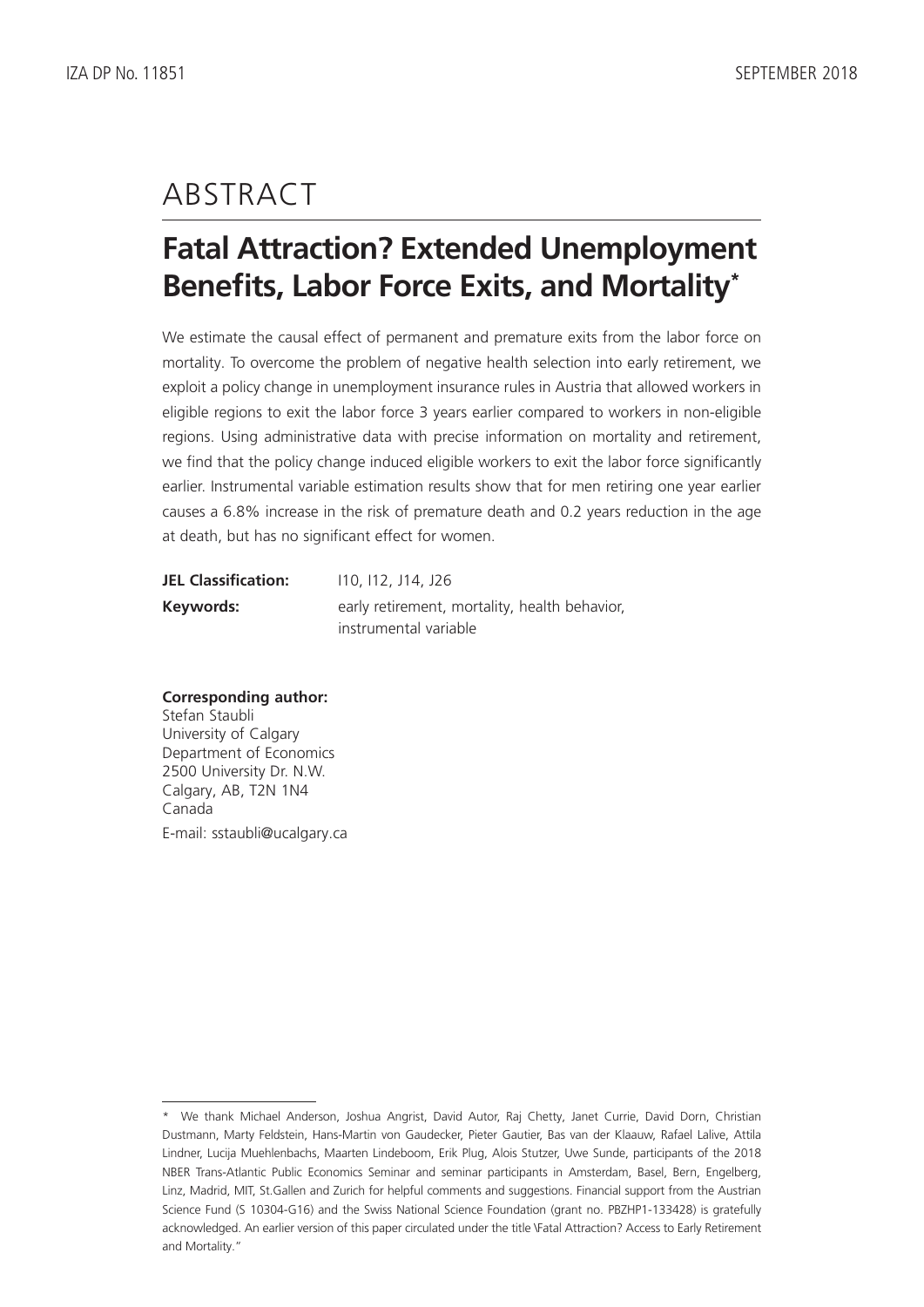# 1 Introduction

In many industrialized countries, demographic changes put governments under increasing pressure to implement major reforms to old age social security systems. A particular focus of many reforms is to increase the effective retirement age by restricting access to early retirement schemes. Workers and their political representatives often strongly oppose such reforms. Among the most important arguments is that, after having worked all their lives in physically demanding jobs, workers should have the option to retire early and thus avoid emerging health problems. While leaving an unhealthy work environment is, ceteris paribus, clearly conducive to good health, the health effects of permanently exiting the labor force may go in the opposite direction. Indeed, the empirical evidence suggests that retirement is not only associated with lower income and fewer resources to invest in one's health, but also with less cognitive and physical activity (Bonsang et al., 2012; Mazzonna and Peracchi, 2012; Rohwedder and Willis, 2010) as well as with changes in daily routines and lifestyles which are potentially associated with unhealthy behavior (e.g. Balia and Jones, 2008; Henkens et al., 2008).

This paper presents new evidence on the causal effect of early retirement, defined as a permanent exit from the labor force before the retirement age, on mortality. To solve the problem of negative health selection into retirement, we take advantage of a major change to the Austrian unemployment insurance (UI) system, which extended the maximum duration of UI benefits for workers living in certain regions of the country for a limited time period. This unique policy change allowed older workers in eligible regions to withdraw 3 years earlier from employment than comparable workers in non-eligible regions. Exploiting differences in eligibility for extended UI benefits across regions and birth cohorts allows us to overcome the problem of reverse causality. Since the program generates variation in the retirement age that is arguably exogenous to individuals' health status, we can estimate the causal impact of early retirement on mortality using an instrumental variable (IV) estimation strategy.

Our study has three features, which are helpful to identify the impact of early retirement on mortality. First, our empirical strategy is based upon a policy change that generates a large shift in the earliest age at which individuals can permanently leave the labor force. Indeed, we find that men in eligible regions exit the labor force almost 6 months earlier than men in non-eligible regions. The effect is even larger among eligible women who exit the labor market up to 9 months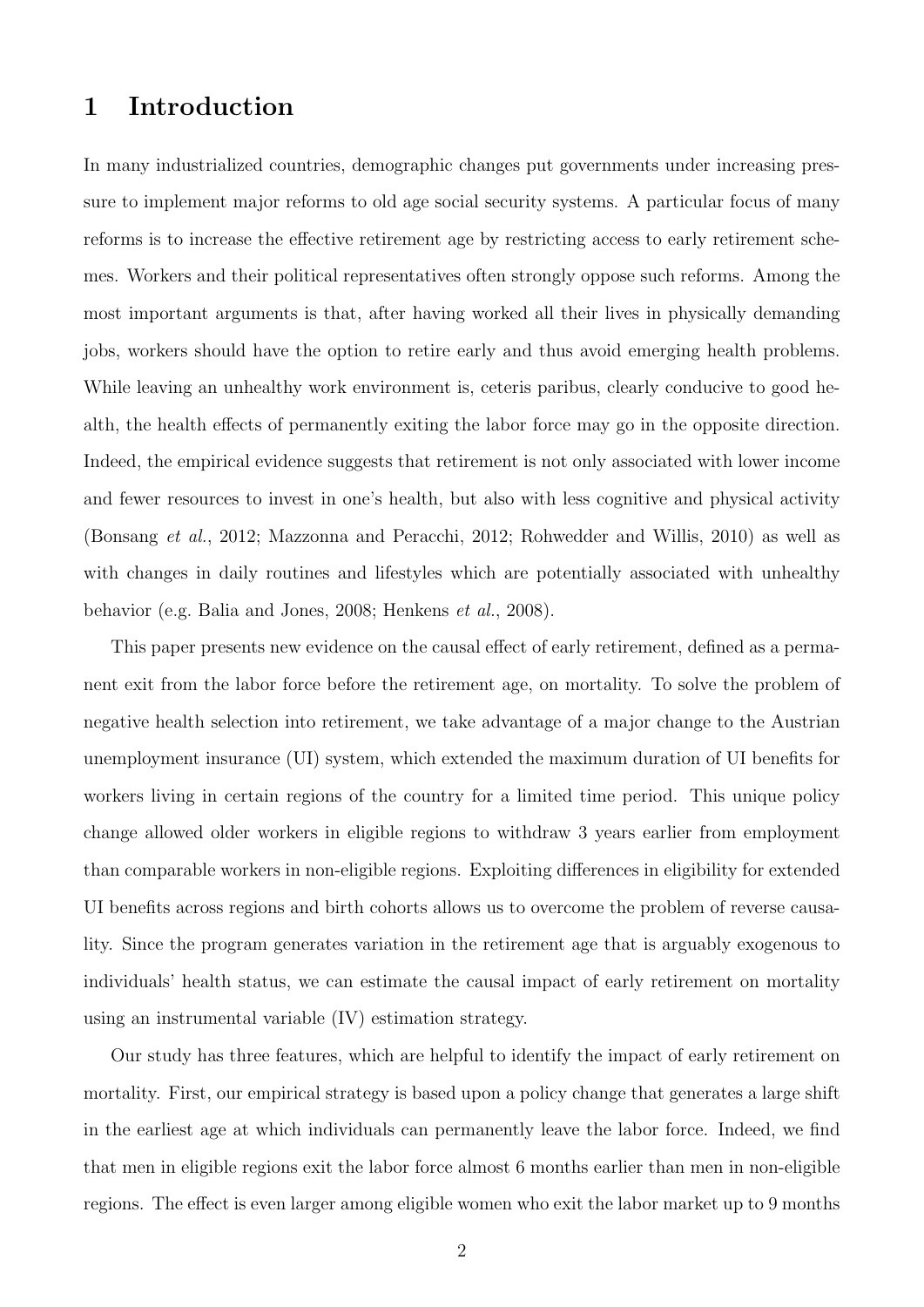earlier, on average. Second, the policy change took place in the late 80s, allowing us to follow individuals for several decades after the change. Third, we use administrative data containing precise and reliable information on both the timing of retirement and the date of death for the universe of private-sector workers in Austria. Austrian social security data are collected for the purpose of assessing individuals' eligibility to (and level of) social security benefits. Information on any individual's work history and the date of death is thus precise, and our estimates are unlikely to be contaminated by measurement error.<sup>1</sup>

Our empirical analysis can be summarized by four main findings. First, an earlier exit from the labor force has a strong effect on mortality among men but not women. An additional year in early retirement increases the risk of men dying before age 73 by 1.85 percentage points (equivalent to a relative increase of 6.8 percent). The increased mortality risk reduces men's age at death by 0.2 years for each additional year in early retirement. On the other hand, we find that for women early retirement is not associated with worse health outcomes. Second, our IV estimates are always considerably smaller than the corresponding ordinary least squares (OLS) estimates, which is consistent with selection into early retirement based on poor health. Third, we also document heterogeneity in the mortality effects across subgroups of the population. Men in blue-collar occupations, men with low-work experience, and men who have some pre-existing health impairment display higher mortality effects than men in white-collar occupations, men with high-work experience, and men in good health. Fourth, we show that early retirement is associated with a significant reduction in lifetime earnings. However, individuals compensate most of this earnings loss with transfers from other government transfer programs. As a consequence, the change in lifetime income associated with early retirement is negligible and cannot explain the increased mortality among men.

Our findings that early retirement increases mortality and reduces the age at death among men are robust to a variety of placebo and other specification checks. First, we find no significant

<sup>1</sup>Measurement problems are non-negligible when based on self-reported health measures, rather than an "objective" health indicators such as mortality. The distinction between subjective and objective measures appears to be of special relevance, as even self-reported measures of physical health may be subject to considerable reporting error (Baker *et al.*, 2004). It is likely that truly subjective measures of health, i.e. individuals' assessment of their well-being, perform even worse because of ex-post justification bias (e.g. Bertrand and Mullainathan, 2001). Indeed, studies using subjective health measures tend to find beneficial effects of retirement (Charles, 2004; Coe and Zamarro, 2011; Eibich, 2015; Grip et al., 2012; Insler, 2014; Johnston and Lee, 2009; Neuman, 2008) and only a few find negative effects of retirement on subjective health (Behncke, 2012; Dave et al., 2008). It is also conceivable that there is considerable measurement error with respect to retirement age in survey data, whereas such error is arguably of minor importance in administrative data.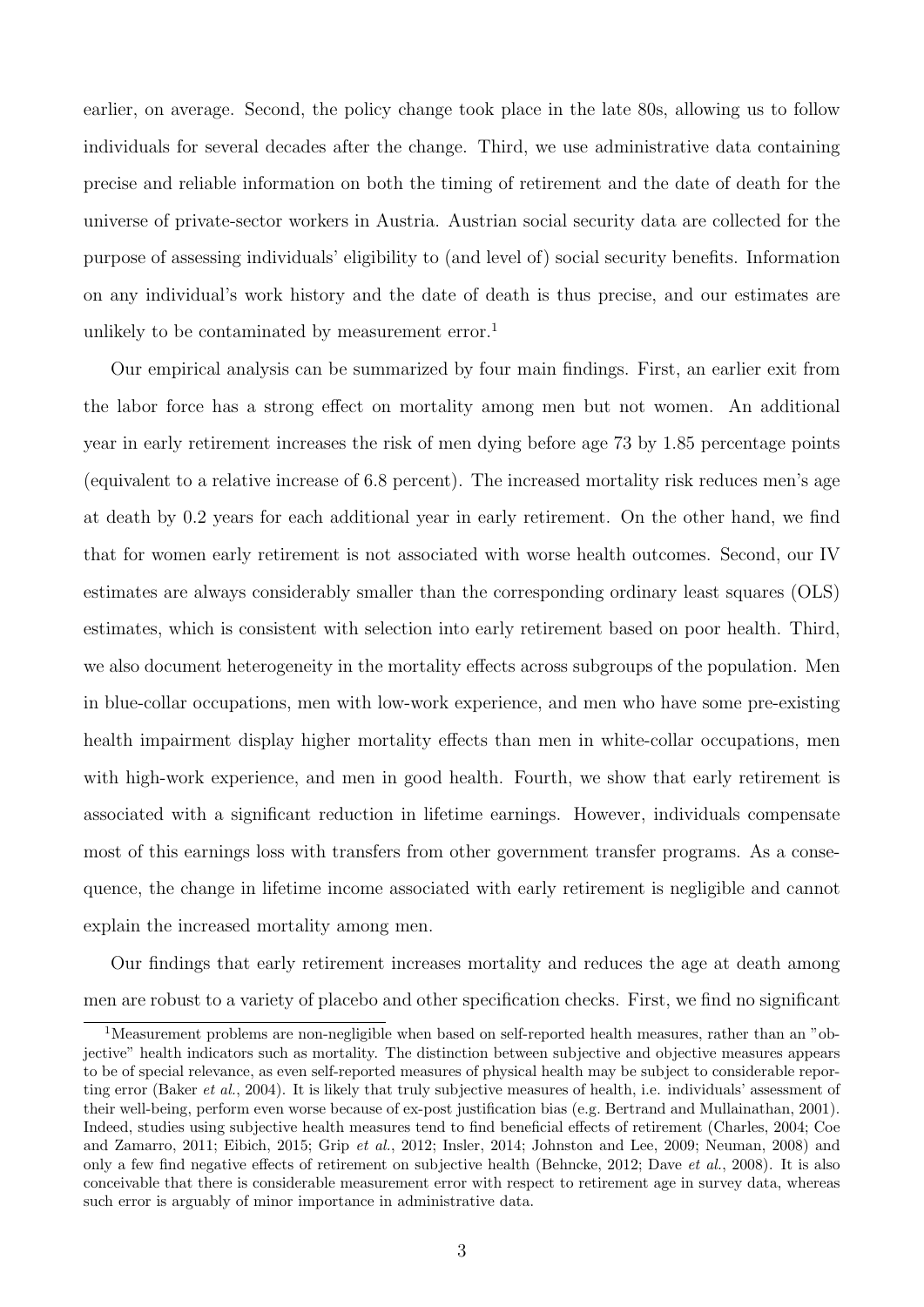regional differences in early retirement and mortality trends across eligible and non-eligible regions prior to the adoption and after the abolishment of extended UI benefits. Second, we repeat our analysis for a sample of men and women who are not eligible for extended UI benefits, because they have not contributed enough years to the UI system. For theses samples the IV estimates are always insignificant, while the OLS estimates are quantitatively large and highly significant. These two checks suggest that our estimates are not biased by pre-existing regional differences in early retirement and mortality trends. Third, our estimates are also robust to the underlying statistical model: we find similar effects if we estimate the mortality effects using a proportional hazard model instead of a linear probability model.

Recent studies on retirement and health that use mortality as the main outcome and try to establish causality have found mixed results.<sup>2</sup> Hernaes *et al.* (2013) estimate the effect of early retirement on mortality using Norwegian register data. They focus on institutional changes in the access to early retirement to instrument for the actual retirement age. The find no causal effect of early retirement on the incidence to die before age 77, although the OLS estimates are negative and statistically significant. Bloemen *et al.* (2017) focus on Dutch civil servants and instrument individuals' actual retirement age using targeted early retirement programs. They find that early retirement reduces the risk of dying within five years after retirement. Hallberg et al. (2015) also use targeted early retirement programs for Swedish army officers and find that early retirement had a beneficial effect on retirees' health. We contribute to this literature by studying a policy change that generated an extremely large early retirement response. For example, the change in early retirement rules studied by Hernaes et al. (2013) reduced the effective retirement age by 2 to 3.5 months, which is less than half of the effect we find. Having a large early retirement response helps us to identify the impact of early retirement on mortality, especially if this effect is small.<sup>3</sup>

It is important to note that our estimates as well as the estimates in previous studies apply only to those who change their retirement behavior as a result of the policy change. Given the

<sup>&</sup>lt;sup>2</sup>A related literature looks at the impact of job loss on mortality. Studies using administrative data include Sullivan and von Wachter (2009) who estimate the effects of job displacement on mortality matching earnings and employment registers of Pennsylvanian workers to death records from the US social security register. They find mortality rates increase substantially after displacement, particularly for displaced long-tenured workers. Evidence supporting the idea that job loss increases mortality is also found in Eliason and Storrie (2009) for Sweden and Browning and Heinesen (2012) for Denmark.

 ${}^{3}$ Indeed, for men the IV estimates of early retirement on mortality in Hernaes *et al.* (2013) are positive across all specifications and in some case quite large, but imprecisely estimated.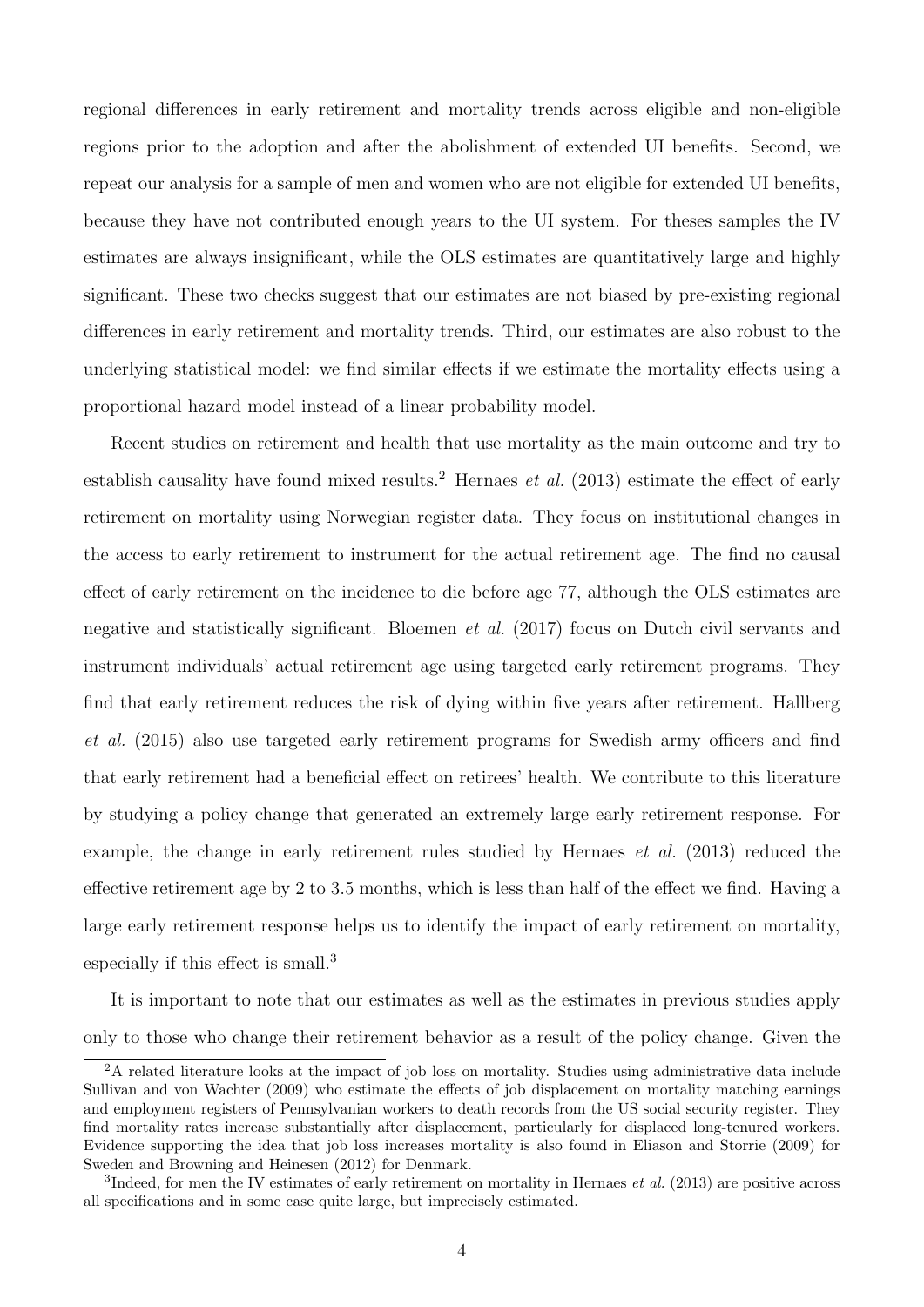differences in health and socio-economic characteristics of the affected populations across the existing studies, and given that there may exist countervailing effects from early retirement on health, it is perhaps not surprising that the empirical evidence is mixed. In our case, individuals who retire early tend to have worked in low-skilled jobs, to be in poor health, and to have lowwork experience. By contrast, the affected individuals in Bloemen *et al.* (2017) and Hallberg et al. (2015) tend to have higher earnings and higher education than the average individual in the rest of the population.

Two recent studies by Fitzpatrick and Moore (2018) and Black et al. (2017) examine populations more similar to ours and also find a negative effect of retirement on mortality. Fitzpatrick and Moore (2018) study whether there is a change in aggregate mortality at age 62, the earliest eligibility age for social security benefits in the United States. Using population data, they find a 2% increase in male mortality immediately after age 62 and a much smaller and imprecisely estimated effect on female mortality. They argue that the increase in male mortality is connected to retirement from the labor force and associated lifestyle changes. Black *et al.* (2017) estimate the effect of Disability Insurance (DI) benefit receipt on U.S. mortality. To overcome the health selection problem, they exploit random DI assignment based on more or less lenient judges deciding on DI applications. It turns out that receiving DI slightly increases mortality within the first 10 years of benefit receipt. Because DI benefit receipt causes lower labor supply, Black et al. (2017) argue that this result is consistent with the claim that withdrawing from work increases mortality. This channel is likely to be important in our context as well, given that the extension in UI benefits is associated with a significant drop in labor supply.

The remainder of this paper is structured as follows. In section 2, we discuss the institutional background for Austria, focusing on the institutional features that underlie our IV strategy. Section 3 discusses the data source as well as the selection of our sample and presents some descriptive statistics. Details of our econometric framework are given in section 4. The results are presented in section 5. Section 6 concludes.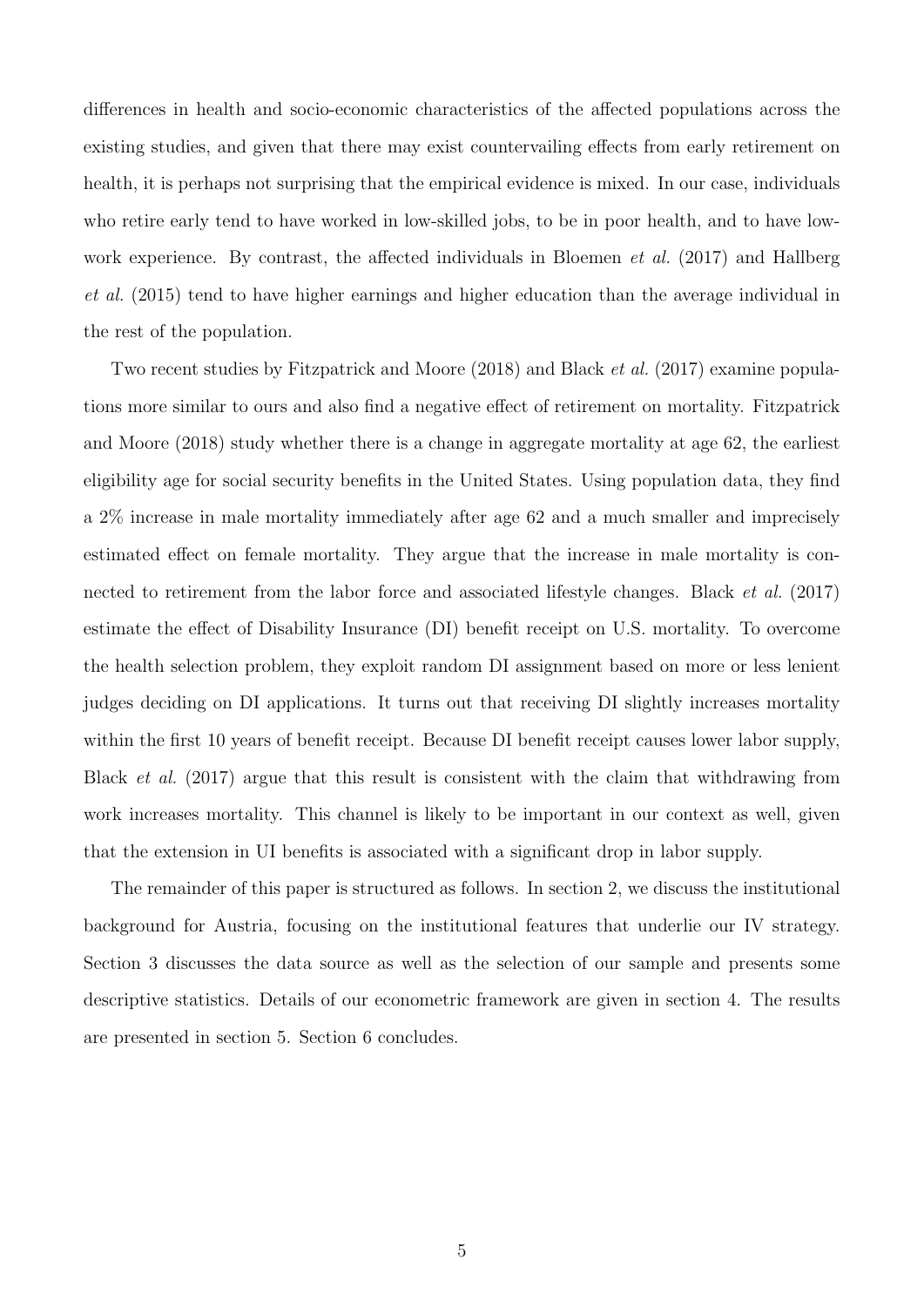## 2 Institutional Background

### 2.1 Retirement Pathways in Austria

Since our study focuses on workers retiring during the late 1980s and early 1990s, we start with a description of the different retirement pathways in the Austrian pension and unemployment insurance (UI) system during that time period.<sup>4</sup> We define retirement as the date at which an individual withdraws permanently from the labor market (see section 3 below for details).

The Austrian public pension system covers almost all workers and provides old age (OA) and disability insurance (DI) pensions, which are the main source of income in retirement. The formula for computing the level of benefits is the same for both pensions. It consists of a pension coefficient, which increases with the number of insurance years up to a maximum of 80% (about 45 insurance years), multiplied by an assessment basis, which corresponds to the average indexed capped earnings over the best  $15$  years.<sup>5</sup> All pensions are subject to income taxation and mandatory health insurance contributions. The replacement rate after income and payroll taxes is on average 75% of the pre-retirement net earnings.

A first pathway into retirement is the direct transition from employment by claiming an OA pension. The statutory retirement age is 65 for men and 60 for women, but workers with sufficient insurance years may claim an OA pension at any age after 60 for men and 55 for women.<sup>6</sup> Apart from direct transitions from employment, the most important pathway into retirement is the indirect transition via the UI system. Regular UI benefits replace 55 percent of the prior net wage, subject to a minimum and maximum. On top of regular UI benefits, family allowances are paid. Individuals above age 50 can claim UI benefits for up to 52 weeks (30 weeks before August 1989). Individuals who exhaust the regular UI benefits can apply for unemployment assistance. These means-tested transfers last for an indefinite period and are about 70 percent of regular UI benefits. Unemployed men (women) aged 59 (54) or older can

<sup>&</sup>lt;sup>4</sup>There were several changes to the pension system starting in the mid-1990s. However, these changes affected both the treatment and the control group in the same way. See Staubli and Zweimüller (2013) and Mullen and Staubli (2016) for details.

<sup>&</sup>lt;sup>5</sup>Insurance years comprise both contributing years (periods of employment, including sickness, and maternity leave) and qualifying years (periods of unemployment, military service, or secondary education).

<sup>6</sup>These statutory ages were increased by pension reforms during the 2000s. Under the rules that were in place during the study period, a worker must have had accumulated at least 35 insurance years to claim a pension before the statutory retirement age; the insurance years requirement was only 25 years for workers who had drawn UI benefits for the past year.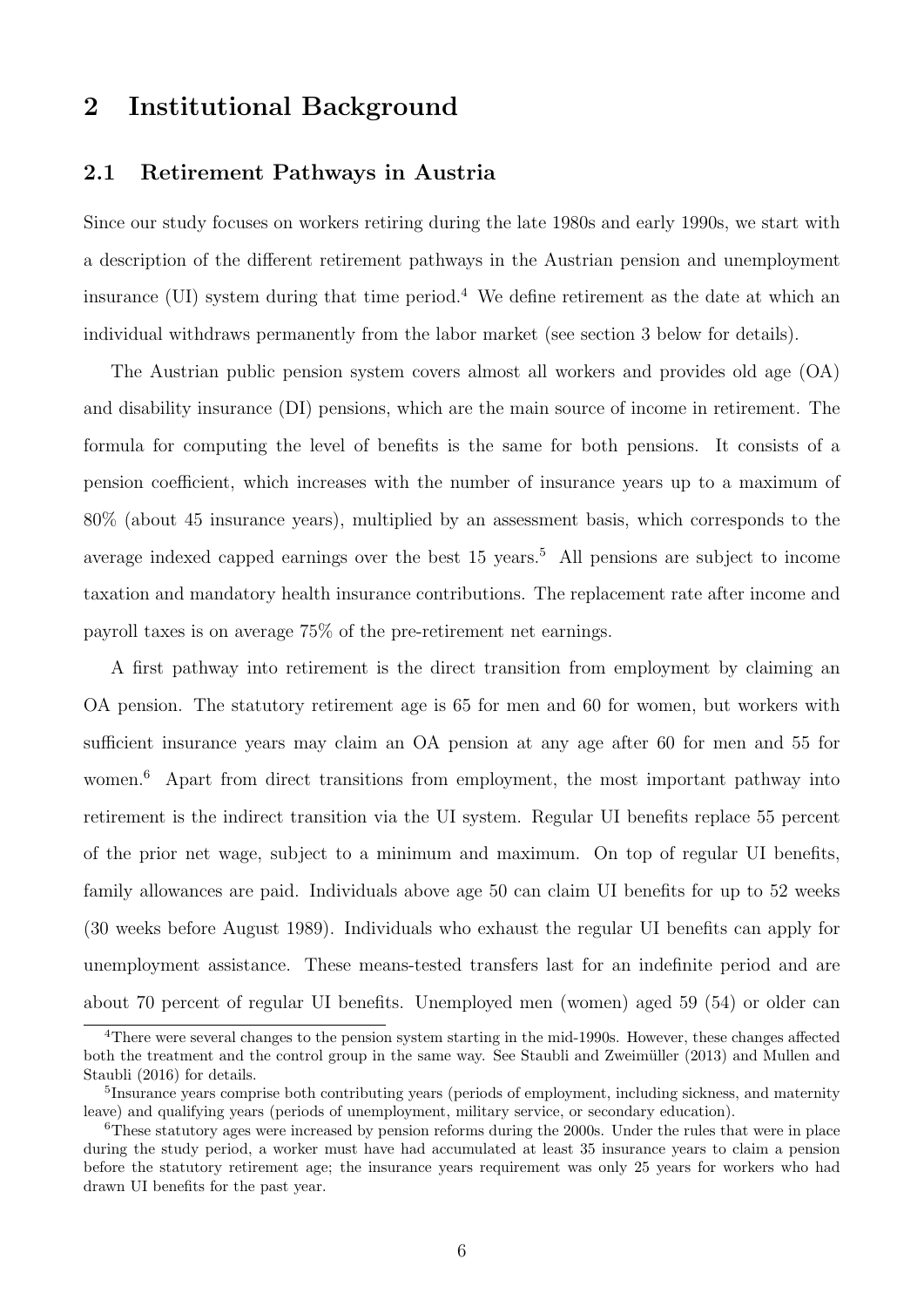claim "special income support," provided that they have contributed to the UI program for at least 15 out of the previous  $25$  years.<sup>7</sup> Thus, the UI system allows older men (women) to exit the work force at age 58 (53) and bridge the gap to an old-age pension via regular UI benefits and special income support.

A third retirement pathway is via the DI program, which grants relaxed access to a DI pension at age 55. Applicants below age 55 are awarded a DI pension if a physical or mental health impairment reduces the earnings capacity to less than half relative to that of a healthy person with comparable education in any "reasonable" occupation the individual could be expected to hold. At age 55 the comparison changes from a healthy worker performing any type of work in the economy to a healthy worker in a similar occupation.<sup>8</sup> As a direct consequence, disability enrollment rises significantly beginning at the age threshold.

### 2.2 The Regional Extended Benefit Program

The Regional Extended Benefit Program (REBP) was introduced in response to a steel crisis in the late 1980s, which caused layoffs and downsizing of production plants, particularly in regions where the steel industry was important. To protect older workers against adverse labor market conditions in these regions, the Austrian government extended the potential UI benefit duration from 52 to 209 weeks for workers who satisfied each of the following criteria: (i) aged 50 and above, (ii) a continuous work history (15 employment years in the last 25 years), and (iii) at least 6 months of residence in one of the 28 eligible regions.<sup>9</sup>

The program was introduced in June 1988 and applied to all new unemployment spells starting in June 1988 or later as well as to spells in progress in June 1988. In January 1992, a reform became effective which abolished the benefit extension for new UI claims in 6 of the originally 28 regions. Moreover, eligibility criteria were tightened, as not only location of residence but also an individual's workplace had to be in a REBP region. In the remaining 22 regions, the REBP was terminated in August 1993. The termination left all UI claims in progress unaffected; only

<sup>7</sup>Special income support is equivalent to a regular UI spell in legal terms, but grants 25% higher benefits.

<sup>8</sup>The age at which disability screening is relaxed was raised to 57 in 1996 for men and in 2000 for women (see Staubli, 2011).

<sup>9</sup>Previous evaluations of the REBP have found large effects of the program on realized unemployment durations (Lalive, 2008; Lalive and Zweimüller, 2004a,b), labor market exit among the unemployed (Inderbitzin et al., 2016; Winter-Ebmer, 1998), and search spillovers (Lalive et al., 2015).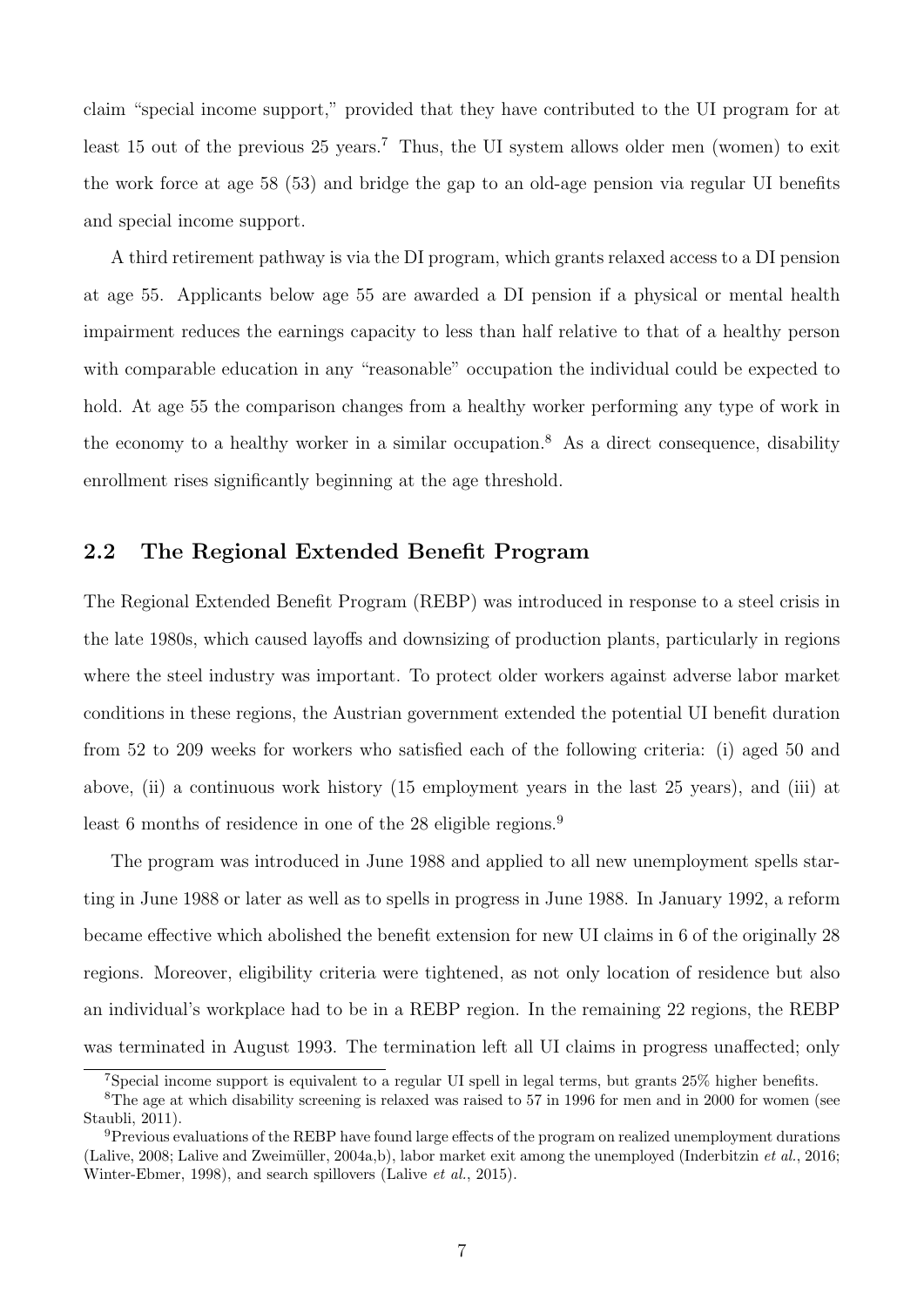new claims were no longer eligible for the benefit extension.

#### Figure 1

Figure 1 shows a map of treatment regions (TRs) and regions that were never treated (CRs). TR1s were treated until 1991 and TR2s were treated until 1993. The regions eligible for the program were selected by the minister for social affairs, a member of the ruling social democratic party (SPO). Lalive and Zweimüller  $(2004a)$  show that both employment and unemployment rates for (potentially) eligible workers were similar before the start of the program, but eligible regions had a higher share of employment in the steel sector (17% compared to 5% in non-REBP regions). In our analysis, we exclude individuals who have worked in the steel sector.

Figure 2 illustrates that the introduction of the REBP significantly increased the incentive to exit the labor force via the UI system. Thanks to the REBP, eligible men (women) could already retire at age 55 (50) by claiming regular UI benefits for 4 years and special income support for 1 year, followed by claiming an OA pension at age 60 (55). In contrast, male and female workers not eligible for the REBP could only retire at ages 58 and 53, respectively.

Figure 2 shows that the REBP also increased the incentive to retire for men below age 55. More specifically, without the REBP, men below age 55 could retire at age 54 by claiming UI benefits for one year followed by claiming a DI pension at age 55. With the introduction of the REBP, this option was already available at age 51.

#### Figure 2

## 3 Data and Sample

Data. We use administrative data from the Austrian Social Security Database (ASSD), described in more detail in Zweimüller *et al.* (2009). The ASSD covers the universe of Austrian workers and contains detailed information on the labor market and earnings histories of individuals between 1972 and 2017. Information on insurance relevant states prior to 1972 is available for individuals who have claimed a public pension by the end of 2008. The data also contain a limited set of socio-economic characteristics (year and month of birth, sex, general occupation) and a unique firm identifier (from 1972 onward) that allows us to link several firm-level characteristics (geographical location, industry affiliation, and size).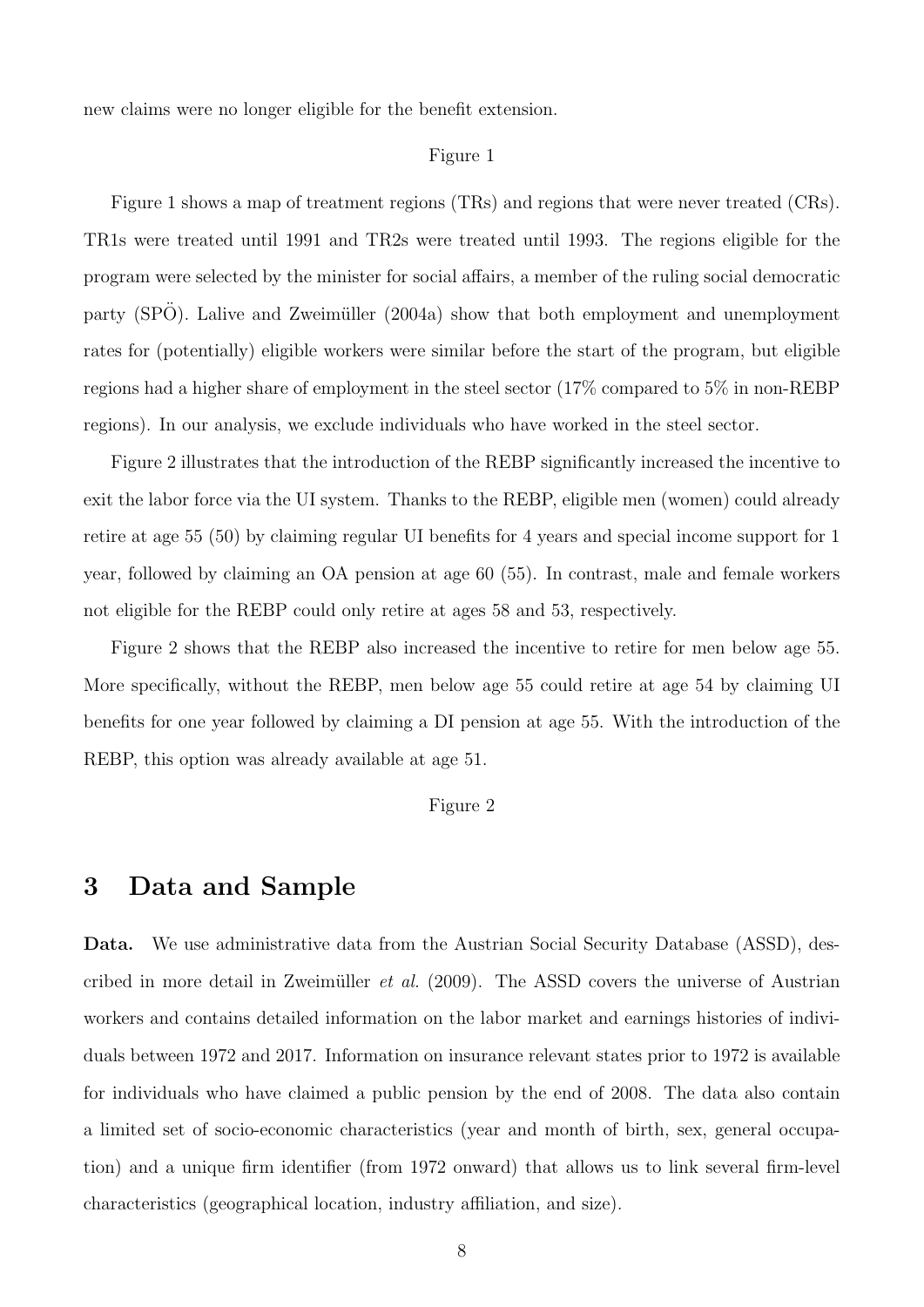A key feature of the ASSD is that it contains precise information on the date of retirement (i.e. labor market exit) and the date of death up to 2017, as well as all information necessary to determine an individual's eligibility to the REBP. More specifically, the month of birth and employment history allow us to determine whether a worker meets the age and employment criteria set by the REBP. We do not observe the place of residence for all individuals and proxy community of residence by the community of work. This introduces some measurement error due to the false classification of REBP-eligible workers as non-eligible and vice versa. We find that this issue is not a major drawback, as most individuals in our sample work in the same labor market region where they live.<sup>10</sup>

Sample selection. Starting from the population data set, we impose four restrictions. First, we focus on men born in January 1927 to December 1944 and women born in January 1932 to December 1944. Men (women) born before June 1930 (June 1935) as well as men and women born after July 1943 did not benefit from the REBP. They were either older than age 58 (age 53 for women) when the REBP was introduced and could retire early without the REBP, or they were younger than age 50 when the REBP was abolished and thus not eligible. On the other hand, men born in June 1930 to July 1943 and women born in June 1935 to July 1943 could benefit from the REBP, because they eventually turned age 50 during the REBP and were younger than age 58 (men) or age 53 (women) when the REBP was introduced.

Second, we exclude workers from the steel sector because the REBP did not induce changes in the retirement age for them. Apart from the REBP, there was a nation-wide program to alleviate problems associated with mass redundancies in the steel sector, the "steel foundation". The steel foundation guaranteed regular UI benefits of three (later four) years to displaced workers in the steel sector, regardless of place of residence. We therefore do not find any difference in the retirement age between steel-workers in TRs and CRs. Third, we focus on workers who meet the experience criterion of the REBP (i.e. at least 15 employment years in the last 25 years), but use workers who do not satisfy this criterion for placebo tests. We also drop individuals who permanently leave the labor force or die before age 49. Fourth, we concentrate on workers living

<sup>&</sup>lt;sup>10</sup>We can check the extent of measurement error introduced by this proxy because we can observe the place of residence for individuals on unemployment benefits. We correctly assess REBP-eligibility for more than 90% of all individuals in this subsample if place of work instead of place of residence is used to assess REBP eligibility.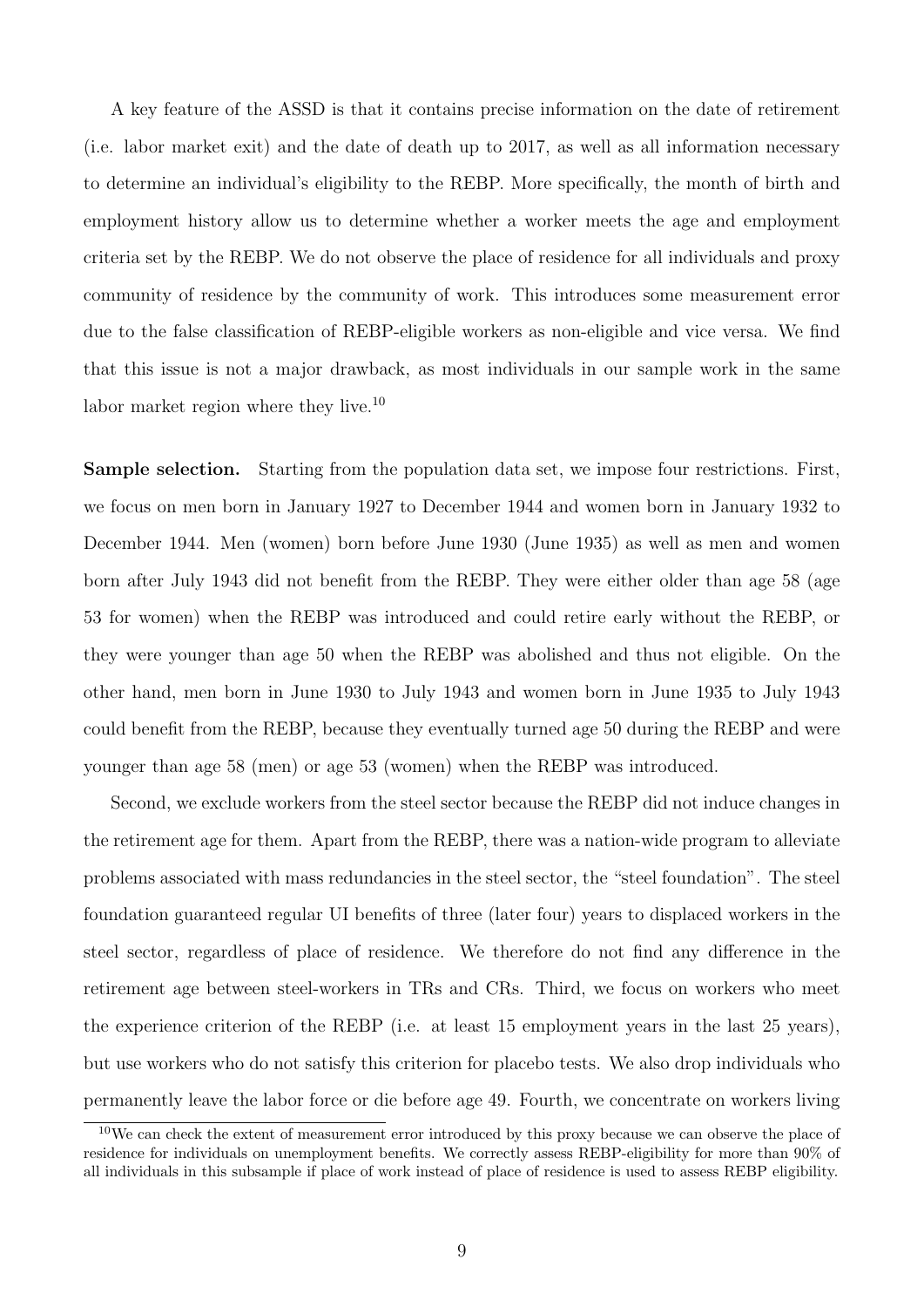within 77 kilometer driving distance to the border between TRs and CRs.<sup>11</sup> This restriction implies that regional differences in access to health care and labor market conditions are unlikely to contaminate our estimates.<sup>12</sup> We choose 77 kilometers because the maximum driving distance from a treated region community to the nearest control region community is 76.5 kilometers. However, we also test the robustness of our results by contrasting all TRs and CRs.

Key variables. The key variables of our analysis are measures of early retirement and mortality. Because information on labor-market histories and mortality is available until December 2017, cohorts in our sample can be tracked at least up to age 73. We define two outcome variables related to mortality. The first is a dummy indicating whether an individual died before reaching age 73. Since workers in our sample have to be alive at age 50, this indicator measures whether or not an individual in our sample dies between ages 50 and 73. This is a meaningful indicator in the present context, because we are considering older cohorts whose life expectancy is quite low. In our sample, the probability of death before age 73 is 27.5 percent for men and 14.0 percent for women. The second measure is the age at death. This measure is interesting because it comprises both the effect of early retirement on (i) the probability of premature death and (ii) the length of a life. We censor age at death at age 73 for those individuals who are still alive at age 73.

Our main treatment variable is the number of years an individual spends in early retirement. This variable measures the time span between the statutory retirement age (age 65 for men and age 60 for women) and the date when the individual permanently withdraws from working life. More precisely, we define the date of retirement as the day after the end of the individual's last regular employment spell.<sup>13</sup> Hence, a positive number on the treatment variable implies that an individual has retired before the statutory retirement age.

<sup>&</sup>lt;sup>11</sup>The distance measure reflects the kilometers required to drive from the center of one community to the center of the closest community that is located on the other side of the border using the shortest road connection between these two communities (see Lalive (2008) for details).

 $12\text{As}$  in most industrialized countries, access to health care in Austria varies significantly between urban and rural areas (OECD, 2013)). For example, the number of physicians per 1,000 inhabitants varies from 3.6 in Vorarlberg to 6.6 in Vienna. Similarly, the number of hospital beds per 10,000 inhabitants varies between 34 in Tyrolian Oberland to 155 in Graz.

 $13$ This definition implies that an individual does not have to be retired in the legal sense of drawing an OA pension. Instead, effective retirement hinges upon the last day of employment and does not refer to a particular transfer an individual gets after ceasing work permanently. Retired individuals in our sample can draw unemployment benefits, disability benefits, old-age benefits, some other type of benefit, or no transfer.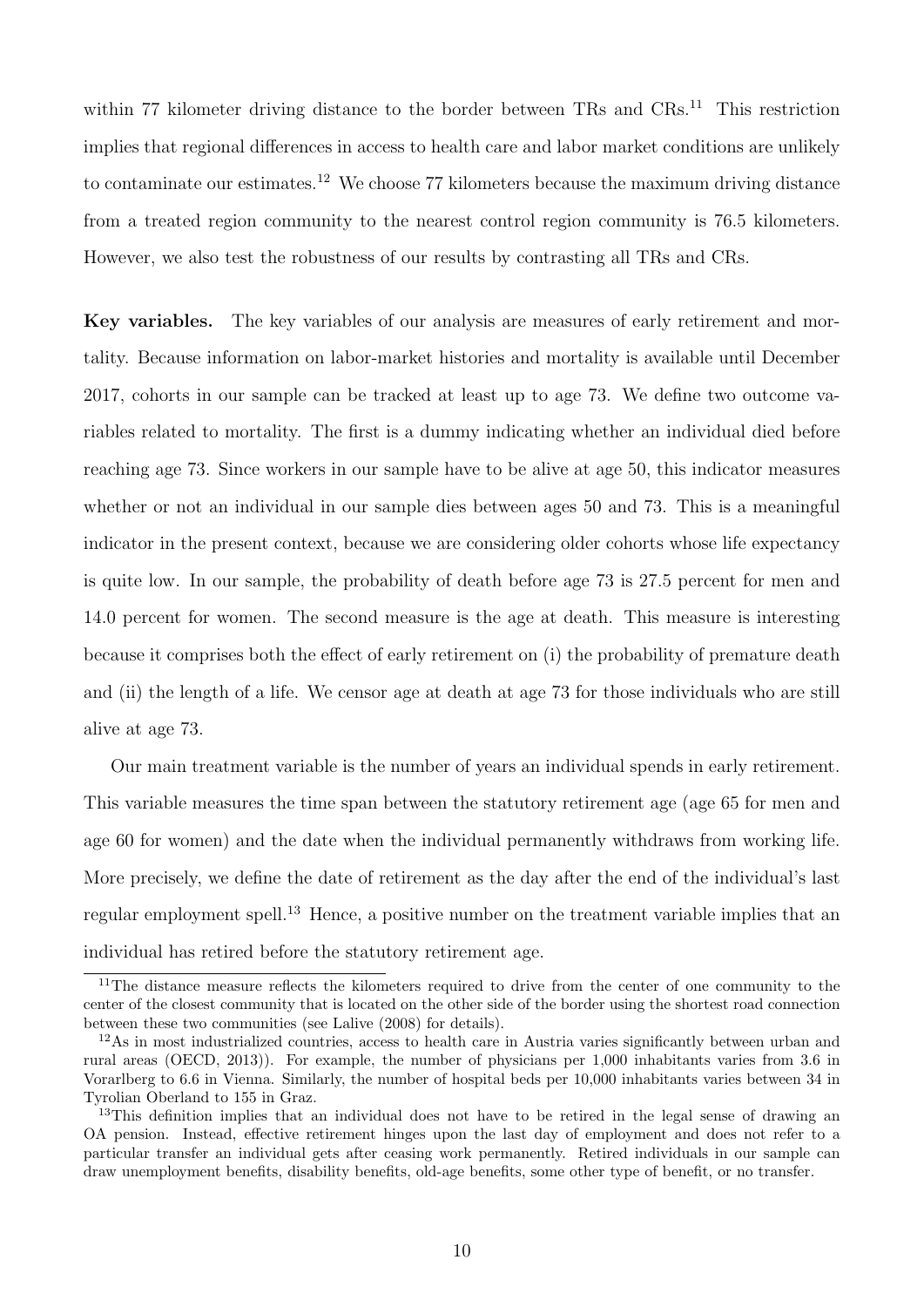Descriptive statistics. In our analysis, we stratify the sample by gender because early retirement rules and mortality patterns differ for men and women. Our final sample consists of 310,440 men and 144,532 women. Table 1 present summary statistics by gender and region before/after the REBP (men born in January 1927–May 1930 or August 1943–December 1944 and women born in January 1932–May 1935 or August 1943–December 1944) and during the REBP (men born in June 1930–July 1943 and women born in June 1935–July 1943).

Panel A displays summary statistics for the outcome variables of interest. TRs exhibit a drop in the retirement age and an increase in the years in early retirement during the REBP relative to before/after the REBP. This pattern is consistent with the REBP inducing individuals to retire early, although CRs also show a decline in the retirement age and an increase in the years in early retirement. The probability to die before age 73 generally declines during the REBP relative to before/after the REBP, and this decline was somewhat smaller for men in TRs compared to CRs. The age at death in TRs, relative to CRs, exhibits a slightly larger drop for men and a smaller increase for women.

Panel B displays summary statistics for the background characteristics. These characteristics are measured at age 49 or before when individuals are not yet eligible for the REBP. Individuals in TRs tend to earn lower wages and work more in blue-collar occupations and manufacturing, and less in wholesale trade, but overall the differences in background characteristics across regions are small.

#### Table 1

## 4 Empirical Strategy

Our primary aim is to estimate the causal effect of early retirement on mortality using regressions of the following form:

$$
y_{icr} = \beta_0 + \beta_1 ER_{icr} + \mathbf{X'_{icr}}\beta_2 + \lambda_c + \eta_r + \epsilon_{icr},\tag{1}
$$

where i denotes individual, c denotes the year-month of birth,  $r$  denotes the region of residence, and  $y_{icr}$  is a mortality outcome (such as an indicator for death before age 73 or the age at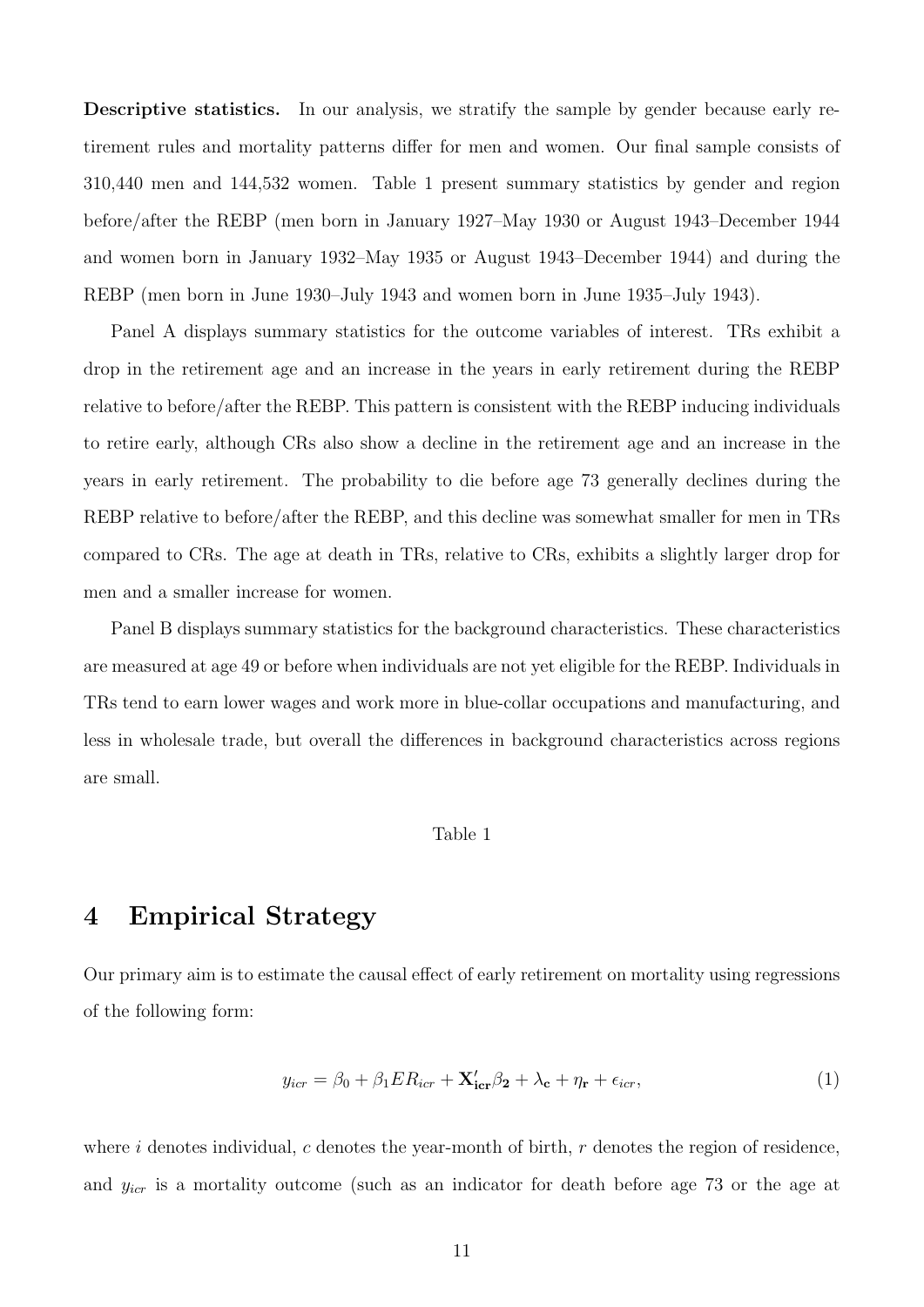death). ER denotes the years spent in early retirement, i.e. the difference between the statutory retirement age and the date of permanent exit from work, **X** is a set of individual controls,  $\lambda_c$ and  $\eta_r$  are full sets of birth year-month and region fixed effects, respectively, and  $\epsilon$  is an error term.<sup>14</sup>

In observational data, inference on the parameter of interest  $\beta_1$  is hampered if unobserved characteristics, such as health shocks, affect both mortality and early retirement. If  $\beta_1 > 0$  and if unobserved health shocks are positively correlated with early retirement, OLS overestimates the magnitude of the coefficient on early retirement.<sup>15</sup> To deal with unobserved health shocks, we instrument the years spent in early retirement by workers' eligibility for the REBP. Because the REBP induced individuals to retire early, as we document below, differences in REBP eligibility across regions and birth cohorts give rise to exogenous variation in the number of years an individual spends in early retirement.

Specifically, we estimate equation (1) by two-stage least squares (2SLS), using the following first-stage equation:

$$
ER_{icr} = \gamma_0 + \gamma_1 D_{icr} + \mathbf{X'_{icr}} \gamma_2 + \theta_c + \omega_r + \mu_{icr},\tag{2}
$$

where  $D_{icr}$  is an indicator measuring whether individual i born in year-month c and living in region r could take advantage of the REBP or not.<sup>16</sup> The corresponding reduced-form effect of REBP on mortality is estimated by the following equation:

$$
y_{icr} = \delta_0 + \delta_1 D_{icr} + \mathbf{X'_{icr}} \delta_2 + \pi_c + \zeta_r + \nu_{icr},\tag{3}
$$

in which  $y_{icr}$  is a mortality outcome.

We interpret the coefficient on  $ER$  from 2SLS estimation of equation (1) as a local average treatment effect of early retirement on mortality (Imbens and Angrist, 1994). In other words, the estimate of  $\beta_1$  captures the causal effect of early retirement on mortality among the individuals who retire early with the REBP and who would not retire early without the REBP (i.e. the

<sup>&</sup>lt;sup>14</sup>Individual controls include dummies for industry at age 49, blue collar status at age 49, daily wage at age 49 as well as number of years on sick leave, unemployed, and employed between ages 44-48.

<sup>&</sup>lt;sup>15</sup>There is ample evidence documenting a negative health selection into retirement (e.g. Disney *et al.*, 2006; Dwyer and Mitchell, 1999).

<sup>&</sup>lt;sup>16</sup>More specifically,  $D_{irr}$  denotes the years of additional UI benefits an individual could draw with the REBP before reaching age 58 (53), divided by the maximum years of additional UI benefits offered by the REBP (3 years). For example, men in TRs born in June 1932 where age 56 when the REBP was introduced and we therefore set  $D$  equal to  $2/3$ .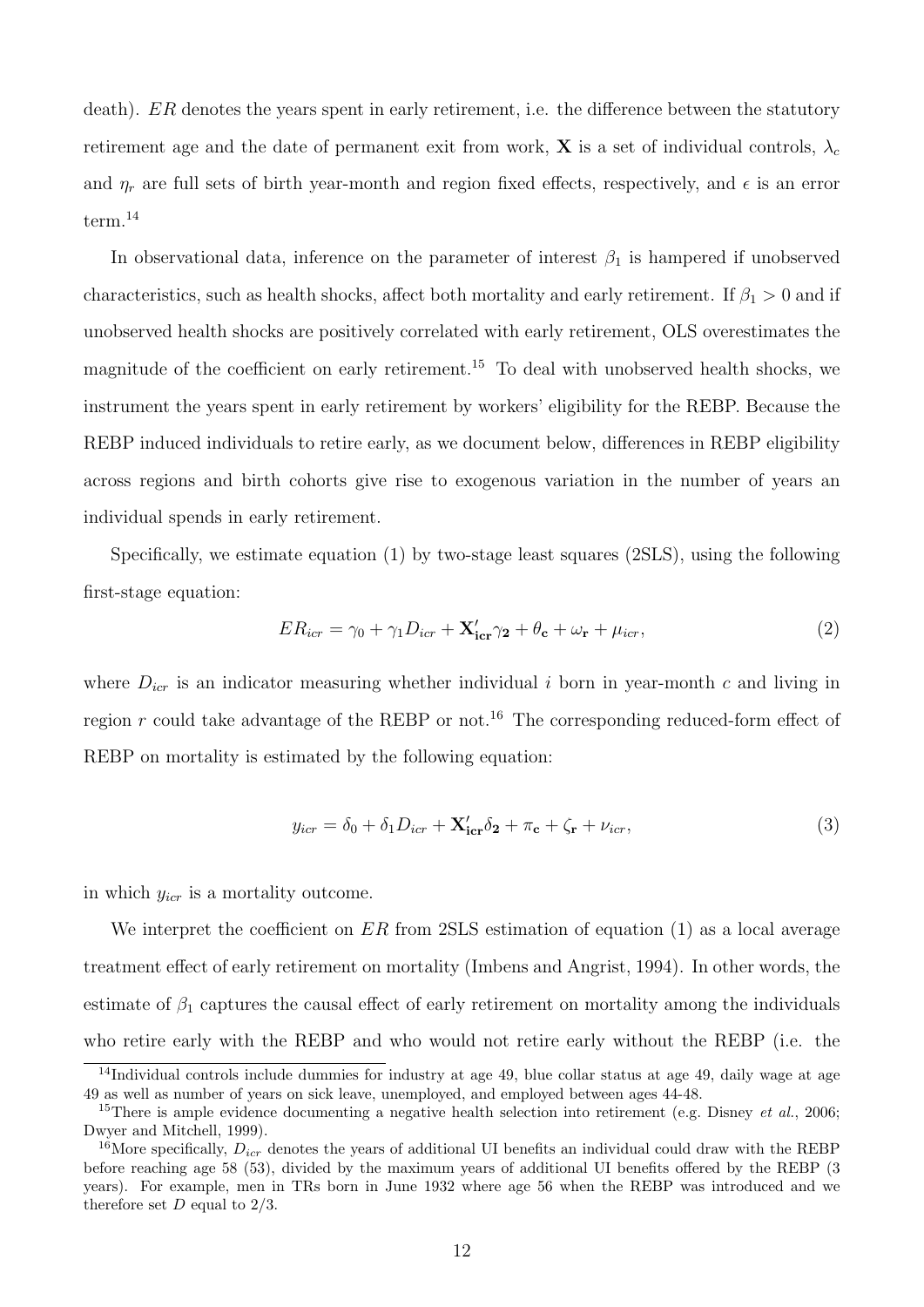compliers). Because we have one endogenous variable and one instrument, the local average treatment effect estimate of  $\beta_1$  is given by the ratio of the reduced-form coefficient (equation 3) and the first-stage coefficient (equation 2), or  $\frac{\delta_1}{\gamma_1}$ . Since the main source of the exogenous variation in the retirement age is at the cohort-region level, all standard errors we report are adjusted for clustering at this level.

In order for REBP eligibility to be a valid instrument for early retirement, individuals' assignment of REBP eligibility must be independent of unobserved characteristics that are correlated with mortality and early retirement. Since we can control for region-specific and cohort-specific level differences, this assumption essentially boils down to whether there are unobserved regionspecific shocks. One concern with this assumption is that workers may move from CRs to TRs in order to become eligible for the program. This is unlikely to be the case because eligibility rules require residence in a treated region for at least 6 months prior to claiming UI benefits. Moreover, mobility is low among older workers in Austria. For example, statistics from the Austrian census show that in 1991 only 3 percent (4 percent) of individuals aged 55-59 (50-54) moved across regions within states or across states within the last 5 years.

We test the validity of the identifying assumption in two ways. First, we examine early retirement and mortality trends for cohorts that were too old or too young to benefit from the REBP. If the identifying assumption holds, then we should not find any significant differences in early retirement or mortality trends between TRs and CRs for those cohorts. Second, we examine early retirement and mortality trends for individuals who have less than 15 employment years in the past 25 years and are therefore not eligible for the REBP. Again, for these individuals we should not find any significant differences in early retirement and mortality trends between TRs and CRs if our identifying assumption is valid.

While the absence of unobserved region-specific shocks that are correlated with early retirement and mortality is sufficient for a causal interpretation of the reduced form effect of the REBP on mortality, we need three additional assumptions in order for the IV estimates to measure the causal impact of early retirement on mortality. First, there is a first-stage relationship between REBP eligibility and the early retirement date (i.e.  $\gamma_1 > 0$  in equation 2). This assumption is uncontroversial, as the REBP has a strong impact on early retirement behavior. Second, REBP eligibility affects mortality only through its impact on the duration of early retirement, and not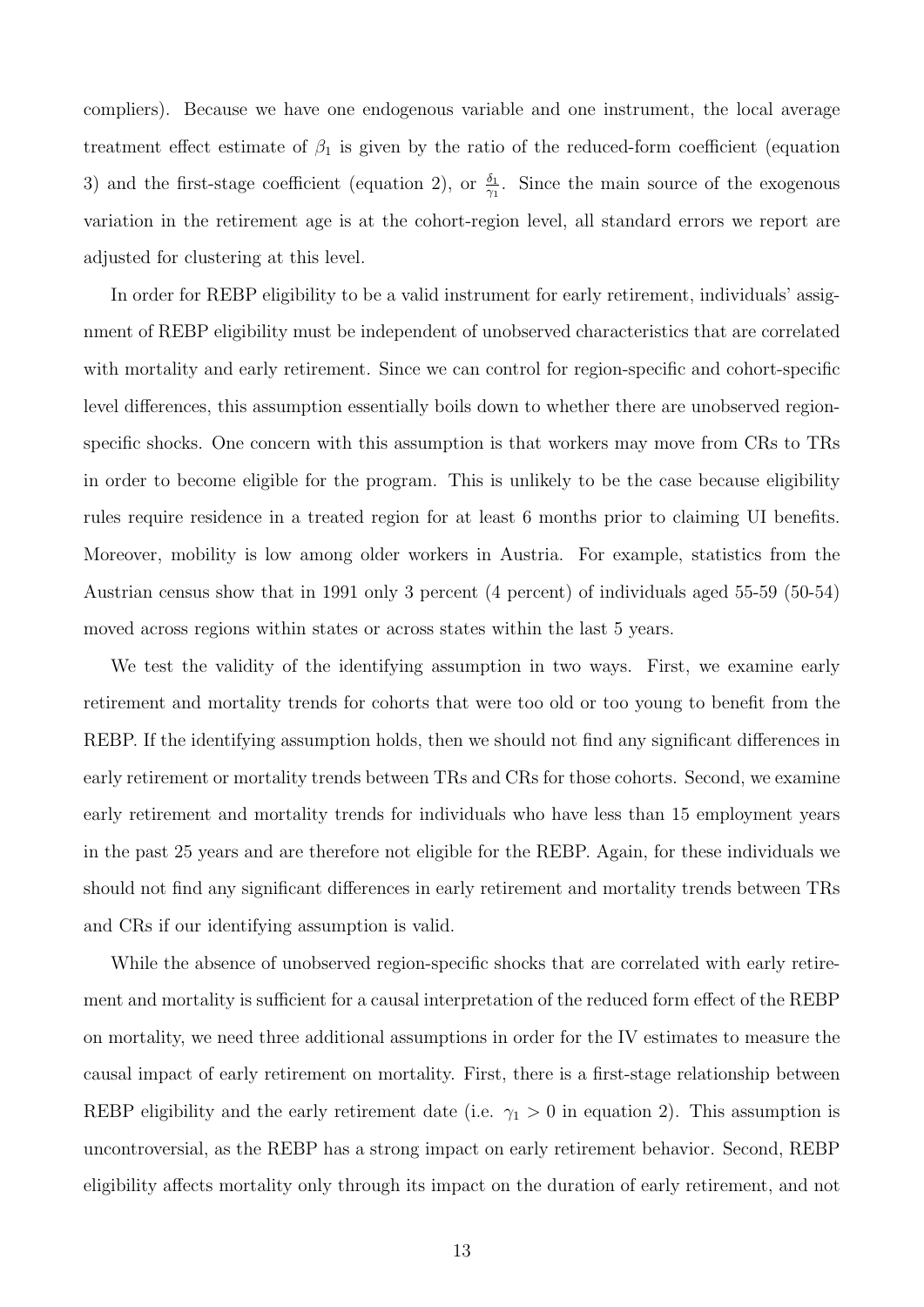directly in any other way. It is likely that this assumption holds in the present context, because it is difficult to imagine that the mere eligibility for extended UI benefits should have a direct effect on mortality.

Third, the monotonicity assumption requires that REBP eligibility would not result in individuals retiring later. This assumption is not uncontroversial because the REBP could have had general equilibrium effects. Indeed, Lalive et al. (2015) find that non-eligible job losers in REBP regions had higher job finding rates and lower unemployment durations. Two testable implication of the monotonicity assumption are that the first stage estimates should be nonnegative for non-eligible workers and for subsamples of eligible workers. Indeed, in line with the monotonicity assumption, we find that first stage estimates are insignificant for non-eligible workers and are consistently positive and sizeable for different subgroups of individuals.

## 5 Results

### 5.1 The First Stage: The REBP and Early Retirement

Main results. Table 2 presents first-stage estimates of equation (2) for men and women who have at least 15 employment years in the past 25 years, a necessary condition to be eligible for the REBP. For men, we also report estimates for two subsamples, which include the same beforeand after-REBP birth cohorts as the full sample, but differ in the during-REBP birth cohorts. The during-REBP cohorts in "access to DI pathway" are men who were younger than age 55 when the REBP was in effect. Given the institutional setting in Austria (see Figure 2), these men would use the REBP to retire early via the DI pathway. In contrast, the during-REBP cohorts in "access to OA pathway" were age 55 or older during the REBP and could retire early via the OA pathway. Thus, contrasting these two subgroups is interesting to understand whether the mortality effects of early retirement depend on the choice of pathway.

Column 1 of Panel A shows that among men REBP eligibility increases the time spent in early retirement by 0.45 years or about 5.5 months. This represents a substantial 6.5 percent increase relative to the baseline in CRs during the REBP. The point estimates are similar when we split the male sample by the type of retirement pathway individuals had access to (columns 2 and 3). Column 4 of Panel A show that the estimate is significantly larger for women. Being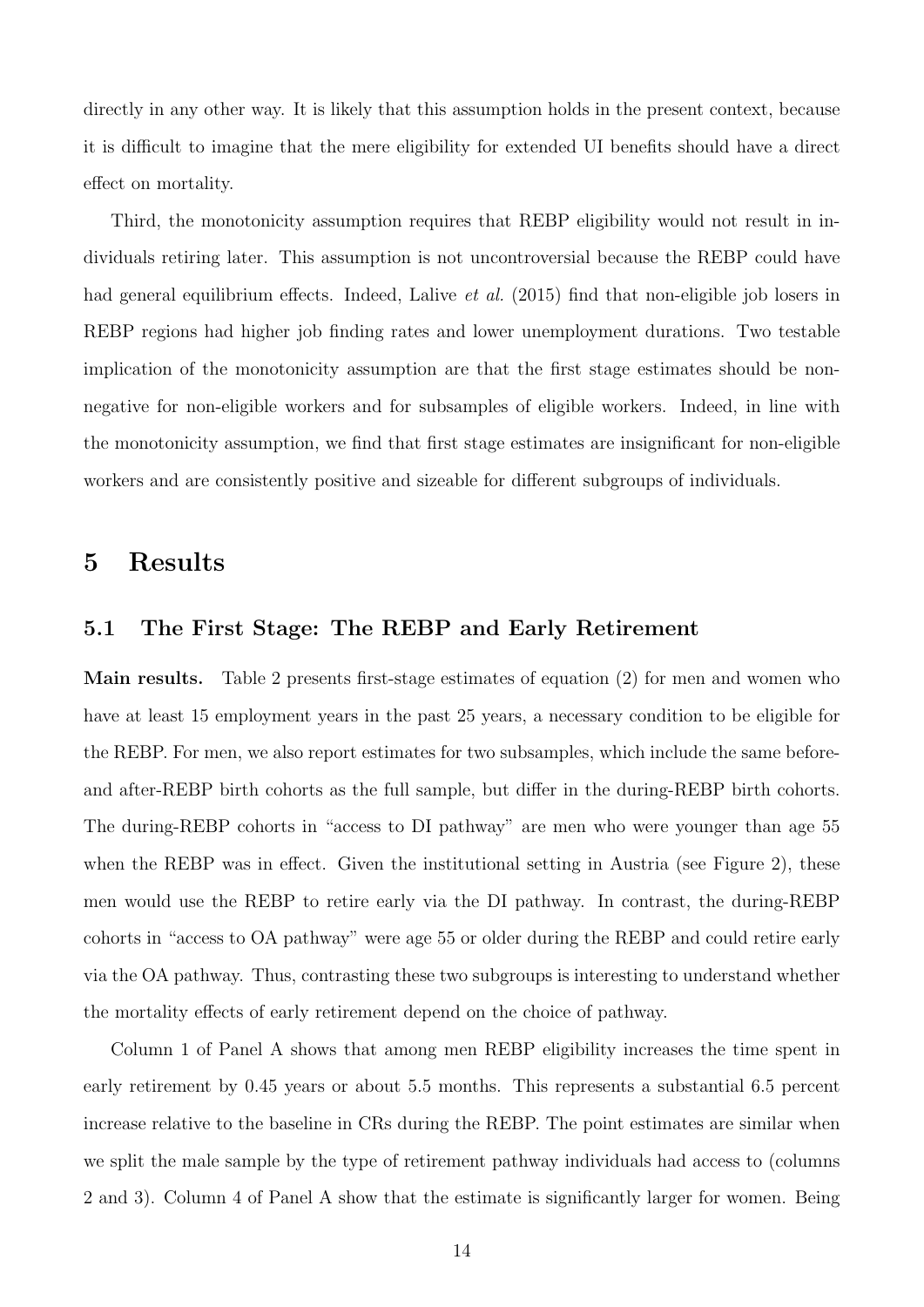eligible for the REBP increases the time spent in early retirement by 0.72 years, or almost 9 months. As Panel B shows, the point estimates barely change when we include additional control variables that capture observed characteristics of individuals.

The statistical significance of the early retirement effects is also reflected in the relevant Fstatistic, reported at the bottom of each panel. It amounts to 133 or higher for all the estimates reported, well above the threshold value of 10 above which IV is not supposed to be subject to a weak instruments critique (Staiger and Stock, 1997).

#### Table 2

Different pathways. To further explore the impact of the REBP on early retirement, we estimate equation (2) for each age in the interval 49-63 for men and 49-60 for women separately. We define three dependent variables to highlight the pathways through which individuals exit the labor force. The first is simply an indicator for whether an individual retires at a given age. The second is an indicator for whether an individual retires at a given age by eventually claiming a DI pension (retirement via DI pathway). The third is an indicator for whether an individual retires at a given age by eventually claiming an OA pension, without having claimed a DI pensions before (retirement via OA pathway).

Figure 3 illustrates the results for men, with dots on the solid line showing the coefficient estimates and the dashed lines indicating 95 percent confidence intervals. As shown in Panel (a), the probability to retire does not change for men younger than age 50, but is positive and statistically significant for men between ages 50 and 55, consistent with the retirement incentives created by the REBP. On the other hand, coefficient estimates turn negative and significant between ages 56 and 61. This suggests that the excess retirements between ages 50 and 55 are driven by men who, in the absence of the REBP, would have retired between ages 56 and 61. After age 61, we do not see significant differences in the probability to retire between TRs and CRs.

Panel (b) shows that many men retiring between ages 50 and 55 do so via the DI pathway. In fact, most claim the DI pension when turning age 55, the age at which DI eligibility rules are relaxed. Retirement via the DI pathway is lower between ages 56 and 58, suggesting that some men who, without the REBP, would have retired via the DI pathway between ages 56 and 58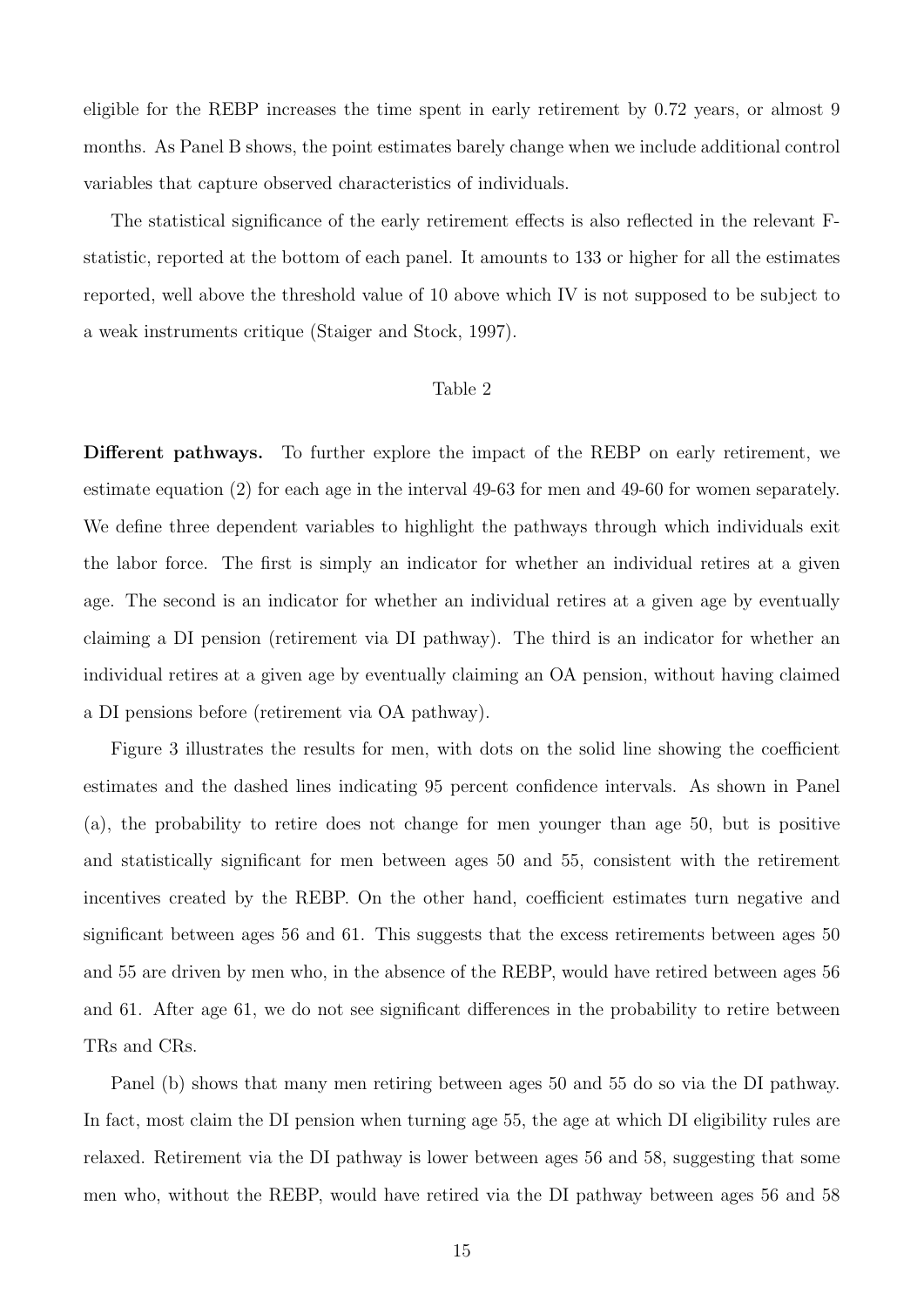use the REBP to retire via the OA pathway or via the DI pathway at an earlier age. Consistent with this idea, Panel (c) shows a significant spike at age 55 in the fraction of men in TRs who retire via the OA pathway.

#### Figure 3

Figure 4 shows the corresponding estimates for women. As Panel (a) illustrates, the difference in the probability to retire between TRs and CRs during the REBP relative to before/after the REBP is close to zero at age 49, but displays a large spike at age 50. Age 50 is the earliest age at which women can retire through the UI system during the REBP (Figure 2). The probability to retire is also significantly higher at ages 51 and 52 for women in TRs relative to CRs. In contrast, the incidence of retirement between ages 53 and 56 is significantly lower and becomes insignificant at ages 57 to 60.

Panel (b) shows that the REBP had almost no effect on retirements via the DI pathway among women. The point estimates are negative and statistically significant between ages 50 to 54, suggesting that some women who would have retired via the DI pathway use the REBP to bridge the time until age 55 when they become eligible for an OA pension. However, this substitution effect from the DI pathway to the OA pathway is quantitatively small. Instead, Panel (c) suggests that the REBP affected retirement behavior of women primarily through the possibility to exit the labor force at age 50 and receive UI benefits for 5 years, and then claim an OA pension at age 55.

#### Figure 4

Differential trends. We next examine whether the size of the early retirement response varies across birth cohorts. More specifically, we generalize equation (2) by replacing  $D_{icr}$  with a set of birth cohort (at half-year intervals) times  $TR$  interaction terms (where  $TR$  is an indicator taking the value one if an individual lives in a TR). These interaction terms also offer the possibility to test whether early retirement trends are the same across regions before and after the REBP. Evidence for differential trends in the absence of the REBP would suggest that the assumption of no unobserved region-specific shocks is violated, and estimates are biased.

Figure 5 plots the estimated coefficients of the interaction terms with years spent in early retirement as dependent variable. Several things can be observed from the figure. First, the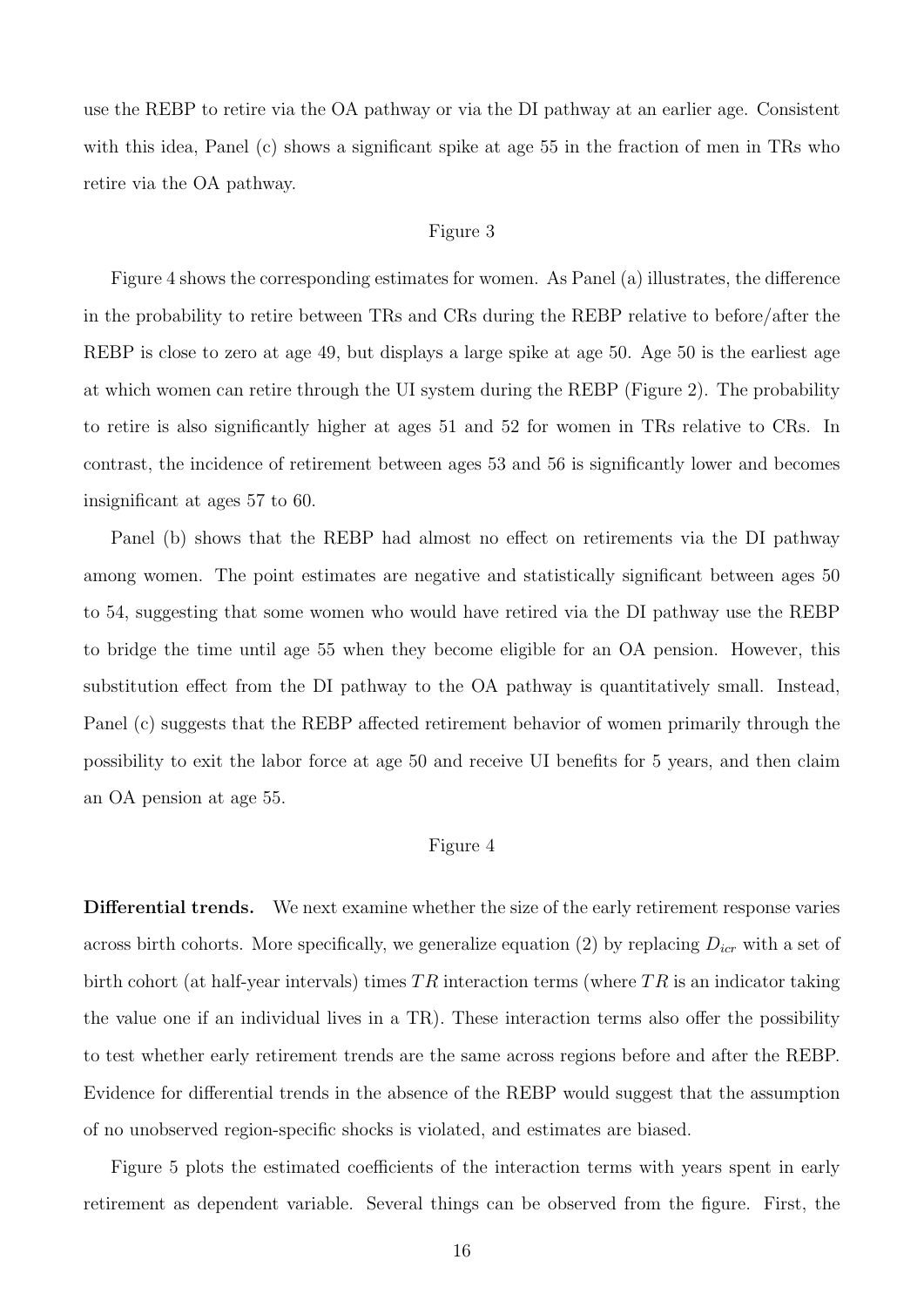time spent in early retirement is significantly higher for birth cohorts eligible for the REBP (those in between the two vertical lines) in TRs relative to CRs. Consistent with Table 2, the point estimates are larger for women (panel b) compared to men (panel a). Second, the point estimates are generally smaller for older eligible cohorts and become larger for younger eligible cohorts. This pattern is expected: when the REBP was introduced, older cohorts were already close to the earliest age they could retire without the REBP (age 58 for men and age 53 for women) and therefore only needed to rely on the extended UI benefits for a short duration. In contrast, younger cohorts could take full advantage of the REBP to retire early. Third, the estimated coefficients fluctuate around 0 for birth cohorts who are not eligible for the REBP because they were either too old when the REBP was introduced or too young when the REBP was abolished. This finding supports the assumption that trends in early retirement between TRs and CRs would have been similar in the absence of the REBP and are not affected by unobserved region-specific shocks.

#### Figure 5

### 5.2 The Effect of Early Retirement on Mortality

Main results. In this section we present our main estimates of the causal effect of early retirement on mortality. Table 3 reports estimates for the equation (1) using OLS and IV (estimated by 2SLS) as well as the reduced form effects of the REBP on mortality. We examine two mortality outcomes: the incidence of death before age 73 (measured in percent) and the age at death in years (censored at age 73). The first row of Panel A presents the OLS estimates of equation (1). We find that among men an additional year in early retirement is associated with a 2.48 percentage points increase in the probability to die before age 73. This corresponds to a relative increase in the risk of premature death of about  $9.1\%$  (=2.48/27.28). The OLS estimates are similar for the subgroups of men who had access to the DI pathway or the OA pathway, respectively. The corresponding OLS estimates for women are about three times smaller, but also highly significant. These are still sizeable effects when expressed in relative terms because women are less likely to die before age 73.

The second row of Panel A presents reduced form estimates of the REBP on the probability to die before age 73. We find that being eligible for the REBP increases the probability to die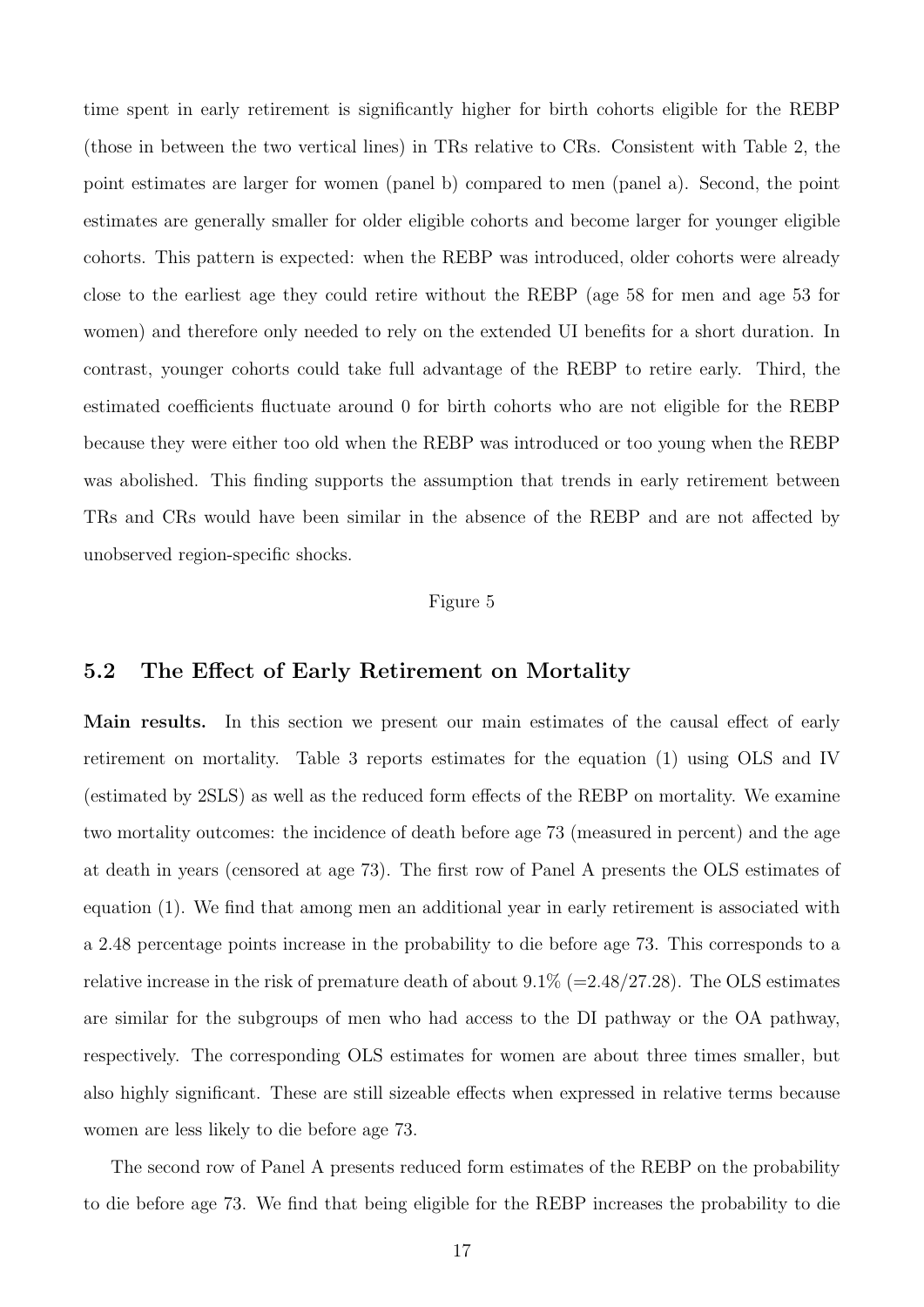before age 73 by 0.84 percentage points among men. The effect is slightly larger for men who have access to the DI pathway  $(0.96$  percentage points) and slightly smaller (and statistically insignificant) for men who have access to the OA pathway (0.60 percentage points). In contrast, we do not find a statistically significant effect for women. The third row of Panel A presents the IV estimates of the impact of early retirement using the REBP as an instrument. The IV estimates are consistently smaller than the OLS estimates, but quantitatively still sizeable. The IV estimate implies that an additional year in early retirement increases the probability to die before age 73 by 1.85 percentage points (6.8%) among all men, 2.21 percentage points (8.8%) among men with access to the DI pathway, and by 1.30 percentage points (4.6%) among men with access to the OA pathway, although this estimate is not statistically significant. Consistent with the reduced form estimates, we do not find a significant effect for women.

Panel B of Table 3 reports analogous estimates of the effect of early retirement on the age at death. This outcome has not been examined in previous studies, even though it has the advantage to capture the effect of early retirement on the likelihood of death (extensive margin) and the length of a life (intensive margin). The estimates for the age at death show a similar pattern as the estimates for the incidence of death. The OLS estimates are large and statistically significant in all cases. For men they range from  $-0.330$  years to  $-0.362$  years, while for women the estimate is about three times smaller in absolute terms (-0.122 years).

The second row of Panel B presents reduced form estimates of the REBP on the age at death. We find that being eligible for the REBP reduces men's age at death by 0.095 years and this effect is statistically highly significant. The reduction in the age at death appears to be similar for men with access to the DI pathway (-0.090 years) or the OA pathway (-0.098 years). In contrast, the reduced form estimate is about four times smaller for women (-0.026 years) and statistically insignificant. The IV results (third row of Panel B) suggests that an additional year in early retirement is associated with a reduction in the men's age at death of 0.208 years, which is about two thirds of the corresponding OLS estimate, and has no effect on women's age at death. The estimates are similar for men with access to the DI pathway (-0.207 years) or the OA pathway (-0.213 years), suggesting that the effect of early retirement on the age at death does not depend on the choice of retirement pathway per se.

#### Table 3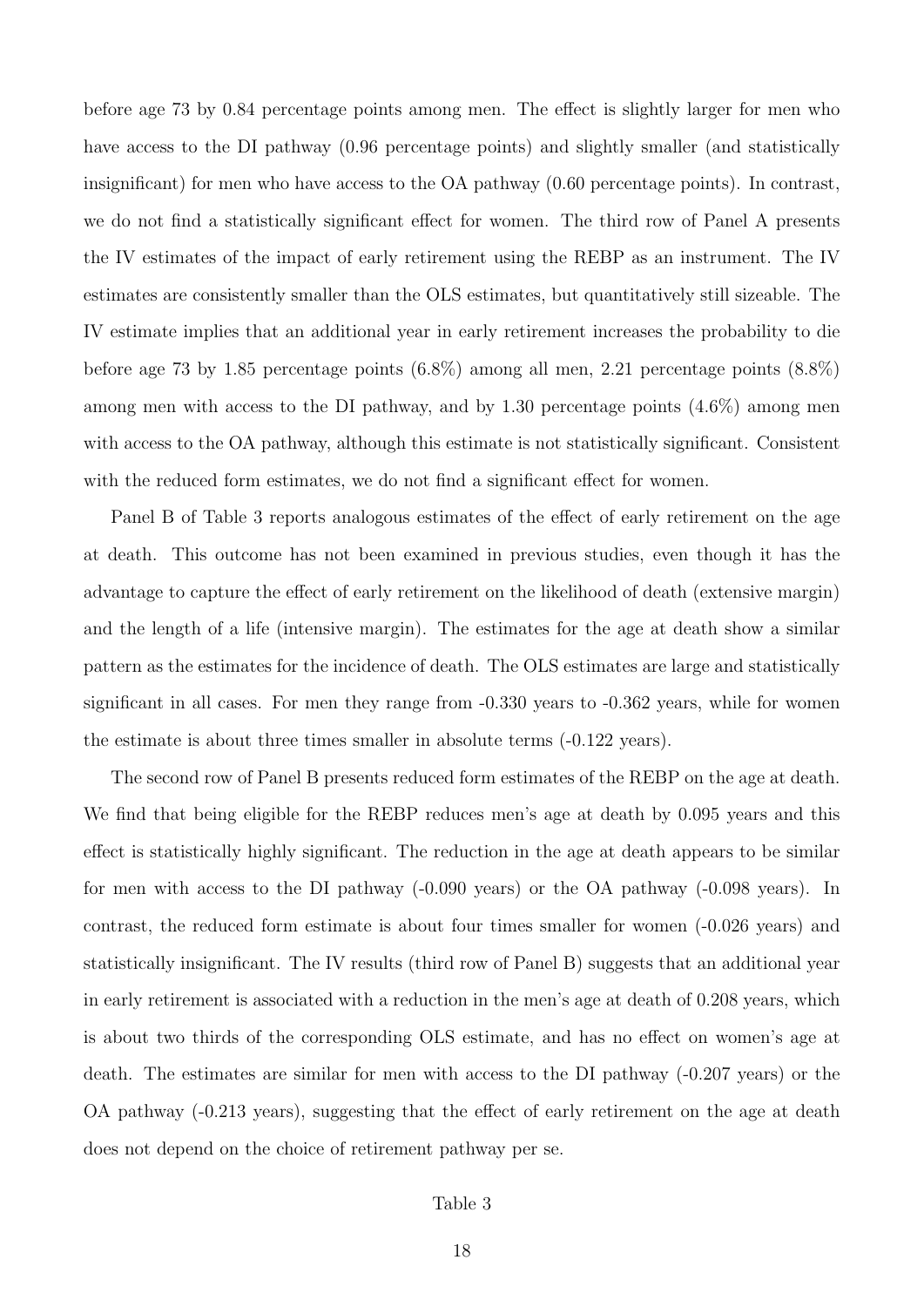Other studies that look at mortality as their main outcome variable have found effects that are broadly consistent with ours, although some are imprecisely estimated and thus not statistically significant. For example, Hernaes et al. (2013) find that a one-year reduction in the effective retirement age increases the probability to die before age 74 by 2.4 percentage points (not statistically significant). Black et al. (2017) find that the disability insurance benefit receipt increases the mortality within the first 10 years by 1.44 percentage points (statistically significant at the 10%-level). Fitzpatrick and Moore (2018) find that male retirement at the earliest eligibility age for social security benefits in the U.S. increases mortality by about 20%, which is larger than the 6.8% increase for men we estimate. One reason is that the baseline mortality at age 62 is much lower than at age 73. Two exceptions are Bloemen et al. (2017) and Hallberg et al. (2015) who find that early retirement reduces mortality among civil servants and army officers.

Differential trends. Figure 6 plots the estimated coefficients of the interaction terms with the probability to die before age 73 (Panel A) and the age at death (Panel B) as dependent variables. The figure shows that the probability to die before 73 and the age at death are not significantly different between TRs and CRs for birth cohorts who are not eligible for the REBP because they were too old when the REBP was introduced (those to the left of the first vertical line) or too young when the REBP was abolished (those to the right of the second vertical line). This finding again supports the claim that our estimates do not simply capture pre-existing difference in mortality trends between TRs and CRs. The point estimates are mostly insignificant for birth cohorts eligible for the REBP. For men they are mostly positive for the probability of death before age 73 and negative for the age at death, particularly for the younger cohorts, but they are also quite imprecisely estimated.

#### Figure 6

Cumulative mortality. Our estimates above suggest that early retirement increases the probability of a premature death. However, these estimates are not informative at which age mortality rates start to accelerate. To examine this issue in more detail, we separately estimate the reduced form effect of the REBP on the probability to die before age 51, 52, 53, ..., 73 using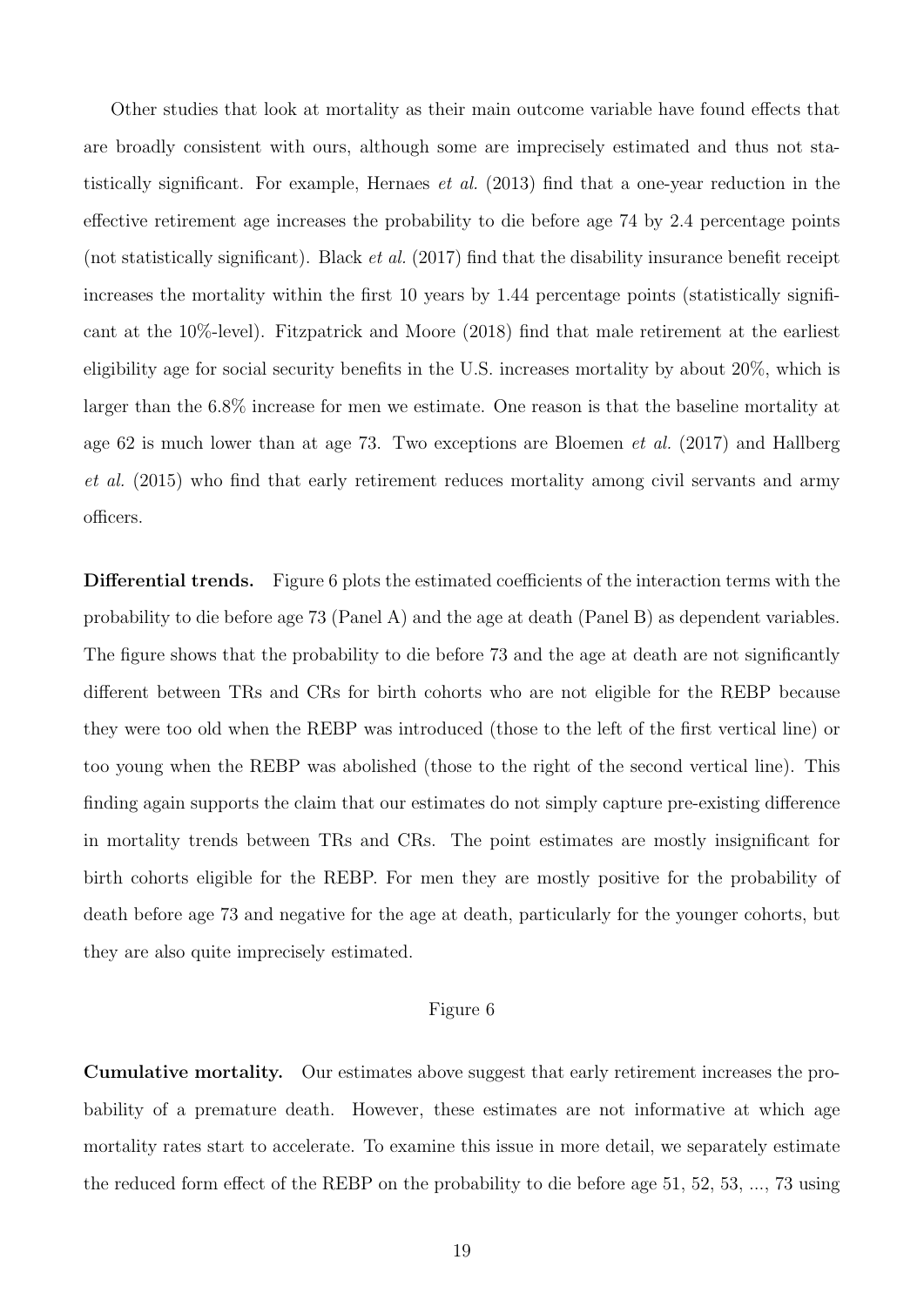regression specification (3). Panel A of Figure 5 plots the estimated  $\delta_1$ -coefficients for the full sample of men. It shows that the REBP had no effect on the probability to die before age 55 for eligible men in TRs relative to CRs. After this age the probability to die starts to increase among eligible men in TRs relative to CRs up to age 58 – the age at which men in CRs can start to retire early via the OA pathway. The difference in the probability to die across TRs and CRs continues to increase after age 58, albeit at a slower rate, and reaches a maximum of 0.84 percentage points at age 73.

Panel B of Figure 5 plots the estimated  $\delta_1$ -coefficients when we restrict the during REBP cohorts to those who had access to the DI pathway. The same pattern is visible as for the full sample, and even more pronounced. The difference in the probability to die across TRs and CRs starts to increase continuously after age 55. At age 73 the difference in the cumulative mortality for men in TRs relative to CRs reaches 0.96 percentage points. This finding suggests that among men with access to the DI pathway excess mortality in TRs relative to CRs continuously increases with age.

Panel C of Figure 5 plots the estimated  $\delta_1$ -coefficients when we restrict the during REBP cohorts to those who had access to the OA pathway. We see that the difference in the cumulative mortality rate across TRs and CRs starts to increase quite steeply at around age 55 and reaches a peak at age 63 after which it is quite stable at a rate slightly below the rate at the peak. This finding suggests that most of the excess mortality in TRs occurs between the ages 55 to 63, while mortality rates follow a similar pattern in TRs and CRs after age 63. This pattern also explains why Table 3 shows a significant effect of early retirement on the age at death but not on the probability to die before age 73 among men who had access to the OA pathway.

#### Figure 7

Heterogeneity. There is no reason to expect that the effect of the REBP on early retirement and mortality is the same among subgroups of individuals, defined by observed characteristics. Table 4 presents separate estimates for groups of men defined by occupation (blue-collar vs white-collar), time spent on sick leave, and work experience. The first column in each panel displays the results of our baseline sample for comparison. We focus on men here because for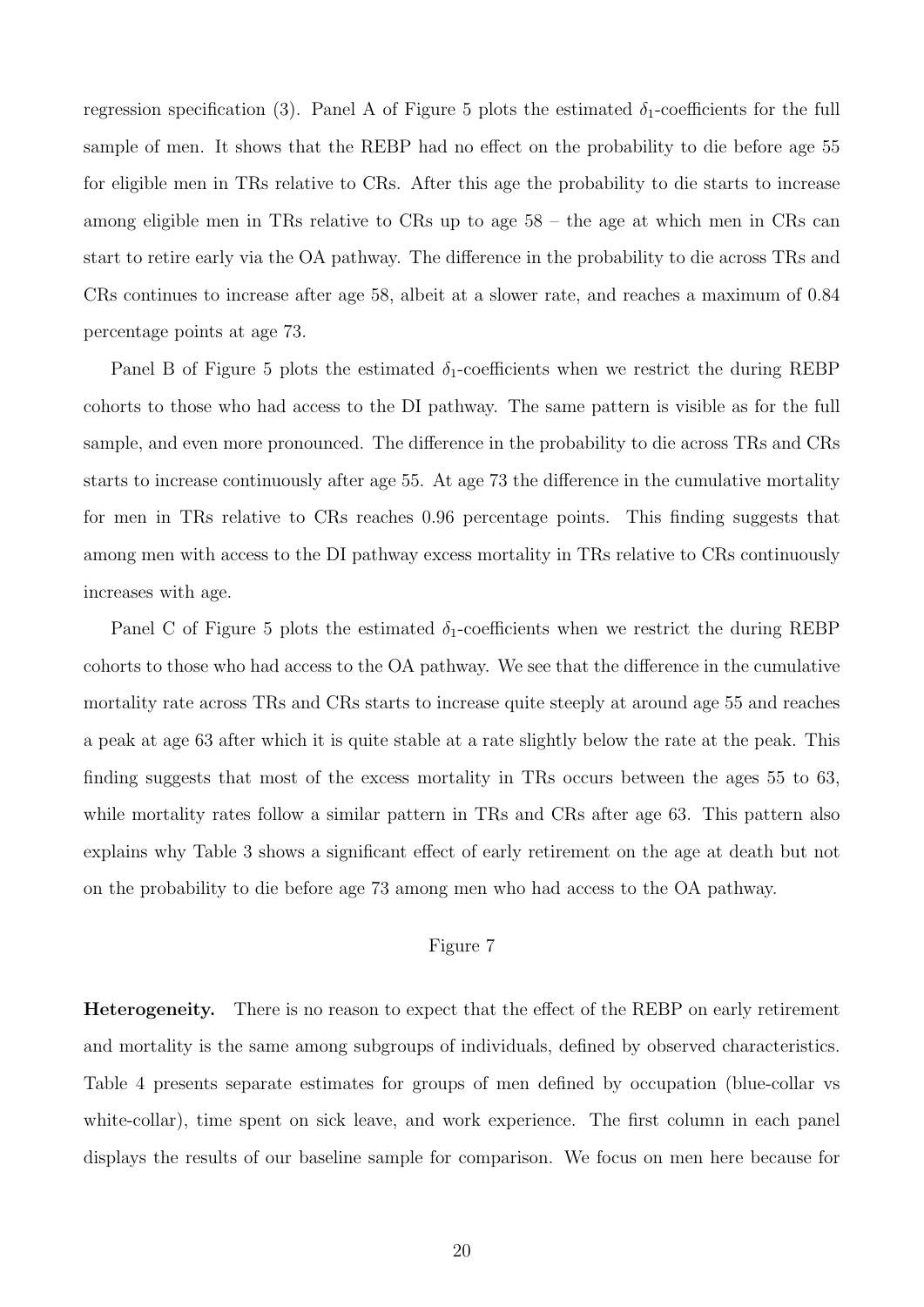women we did not find a significant causal effect of early retirement on mortality.<sup>17</sup>

Panel A of Table 4 presents first-stage estimates of the effect of the REBP on the number of years spent in early retirement. The coefficient is significantly positive for all groups, and its magnitude varies substantially across groups. For example, eligible men in blue collar occupations spend an additional 0.559 years in early retirement, while the estimate is only 0.231 years for eligible men in white collar occupations. We also find a stronger early retirement effect among men who have spent some time on sick leave in the 10 years before age 50 (0.525 years) relative to those who have not (0.419 years). Lastly, we find that eligible men with low work experience are more responsive to the REBP incentives than those with high work experience.

In Panel B of Table 4 we present estimates of the effect of early retirement on the incidence of death before age 73 for the same subgroups for which we have estimated the first stage. The OLS estimates are always positive and statistically significant, and they vary from 2.00 percentage points (white collar workers) to 3.11 percentage points (blue collar workers). The IV estimates are consistently smaller than the OLS estimates, except for men who have spent some time on sick leave before age 50, and there are striking differences among certain subgroups. We find that an additional year in early retirement increases the probability to die before age 73 by 1.91 percentage points for blue collar men, 3.45 percentage points among men who have spent some time on sick leave, and by 2.42 percentage points among men with low work experience. The reduced form estimates are also statistically significant for all these subgroups and smaller in magnitude than the IV estimates because they are not scaled up by the first stage estimate. By contrast, the IV and reduced-form estimates are statistically insignificant for white collar men, men who have not spent time on sick leave, and men with high work experience.

Panel C of Table 4 reports analogous estimates of the effect of early retirement on the age at death. An advantage of this measure is that it captures the effect of early retirement on both the likelihood of death and the length of a life. The estimates for the age at death show a similar pattern as the estimates for the incidence of death. The OLS estimates are large and statistically significant in all cases, they range from -0.267 years to -0.464 years. The corresponding IV estimates are generally smaller and more heterogenous than the OLS estimates.

<sup>&</sup>lt;sup>17</sup>Indeed, performing a similar heterogeneity analysis for women yields insignificant IV estimates of the effect of early retirement on mortality for all subgroups, despite the fact that the first stage is always large and highly significant.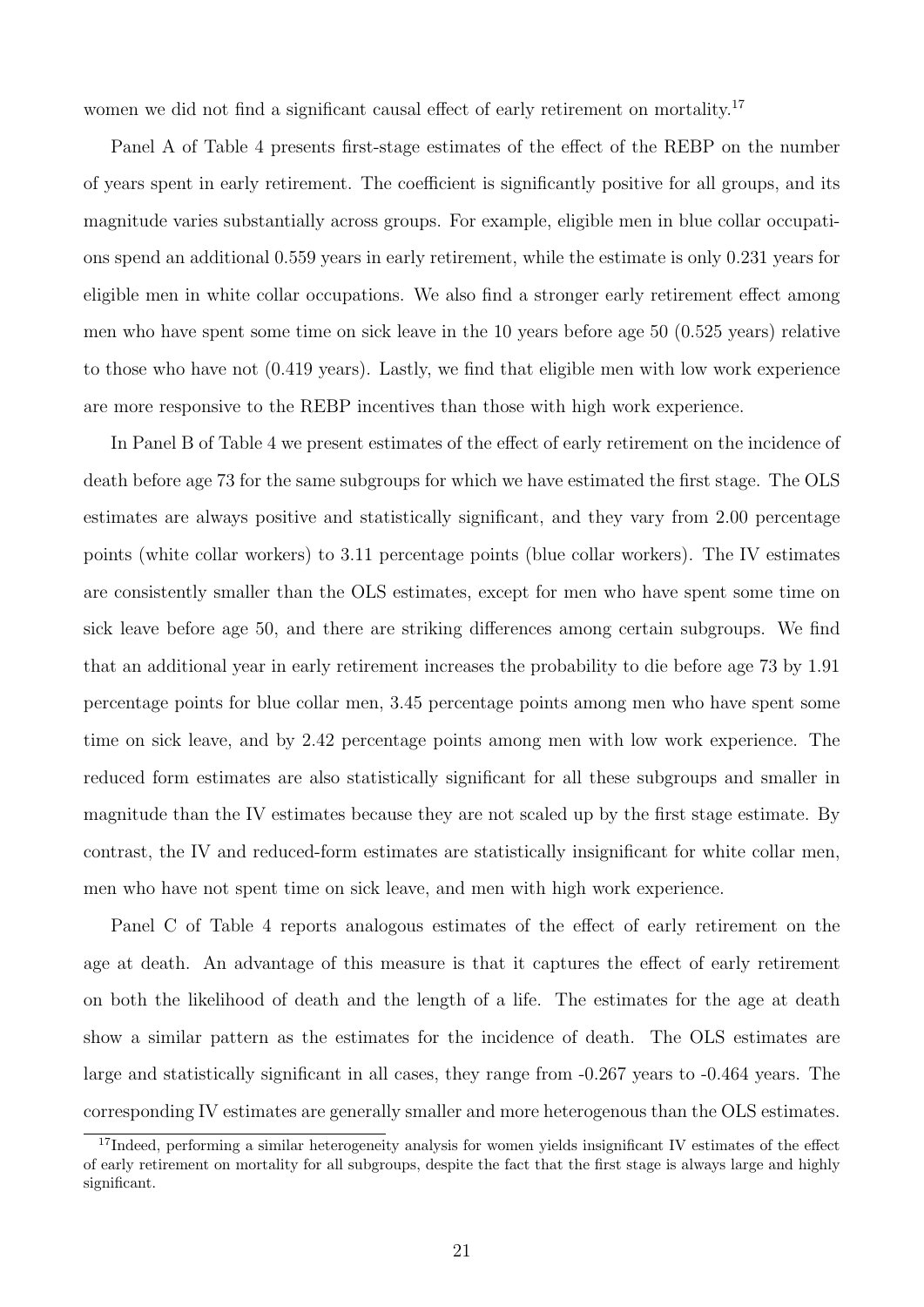The IV estimate imply that an additional in early retirement reduces the age at death by 0.227 years among men in blue-collar jobs, by 0.39 years among men who have spent some time on sick leave, and by 0.326 years among men with low work experience. Reassuringly, we find the same qualitative patterns in the reduced form estimates. The reduced form is estimated via OLS and therefore unbiased, while the IV could be biased if the first stage is not sufficiently strong.

#### Table 4

### 5.3 Robustness and Mechanisms

Placebo and Robustness. Table 5 presents several placebo and robustness checks to examine the sensitivity of our estimates. Panel A reports estimates of a proportional hazard model where we assume that the baseline hazard follows a Gompertz distribution. In a Gompertz model, the logarithm of the mortality is linear in age and, as shown by Chetty *et al.* (2016), this log-linear approximation fits age-specific mortality rates very well. The estimates confirm our findings when using the age at death or the probability of death before age 73 as mortality outcomes. Being eligible for the REBP is associated with a 3.5% increase in the mortality hazard among men and has no effect on the mortality hazard among women. The estimate appears to be somewhat larger for men with access to the DI pathway compared to men with access to the OA pathway, but the difference is not statistically significant.

Our main analysis focuses on individuals living within 77 kilometers driving distance to the border between TRs and CRs. A natural question to ask is whether our findings are robust when we extend the sample to include all regions in Austria. Panel B reports estimates for the same birth cohorts as in our main sample when we include all regions in Austria. The first row of Panel B shows that men and women in TRs spend significantly more years in early retirement during the REBP than their counterparts in CRs. The point estimates are very similar to those using the geographically restricted sample. The second and third rows show the corresponding IV estimates for the incidence of death before age 73 and the age at death. As for the restricted sample, we find that early retirement is associated with a higher incidence of death before age 73 and a lower age at death for men but not for women. The point estimates are somewhat smaller compared to the restricted sample, but economically still meaningful. Specifically, we find that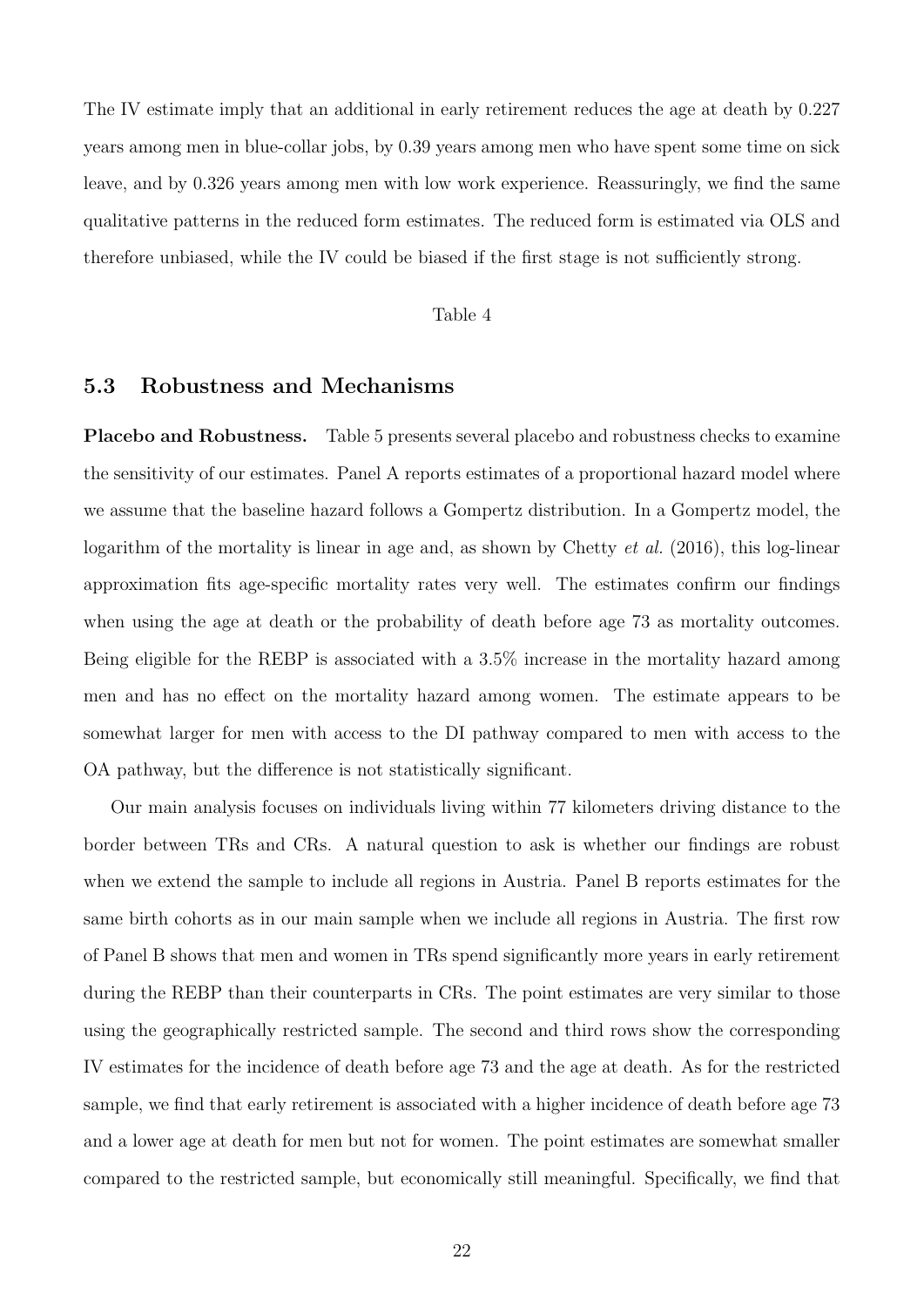among men an additional year in early retirement increases the incidence of death before age 73 by 1.45 percentage points and reduces that age at death by 0.18 years.

Panel C reports estimates from a placebo test in which we estimate the same set of regressions for the sample of individuals who have less than 15 employment years. These individuals are not eligible for the REBP and we should therefore not find any significant effects of the REBP on early retirement and mortality for this sample. Indeed, all point estimates are statistically insignificant and much smaller in magnitude than for the main sample. These findings further support the idea that the REBP, and not some underlying region-specific shock, drives the observed changes in early retirement and mortality among eligible individuals.

#### Table 5

Mechanisms. Another question of interest is what is the mechanism that is driving these results. One potentially important determinant of mortality is income. In particular, retiring (early) is associated with a loss in earnings and one might argue that this loss in earnings is the key driver behind our results. However, the different social insurance programs in Austria offer generous income replacement which help to compensate the loss in earnings. Since our data contain detailed information on earnings and transfers from different social insurance programs, we can examine whether early retirement is associated with change in lifetime income, i.e. the sum of lifetime earnings and government transfers. Specifically, we follow the approach in Inderbitzin et al. (2016) and calculate, based on an individual's observed earnings history and retirement path, how much an individual receives in total earnings, UI benefits, SI benefits, DI benefits, and OA benefits between ages  $50-73$  (measured in 2016 euros).<sup>18</sup>

Table 6 reports estimates of equation (2) using as dependent variable our measure for either total earnings or total transfers from a specific program. We also report estimates for the total income between ages 50-73, which is simply the sum of earnings and all transfers. Panel A shows that among men the REBP is associated with a loss in earnings of 11,837 euros, or about 4.9% relative to the baseline in CRs. However, it turns out that about 40% of the earnings loss is

<sup>&</sup>lt;sup>18</sup>Inderbitzin *et al.* (2016) calculate the fiscal costs of the REBP for a sample of male job losers between ages 50-59. Their calculations differ in several aspects: (1) they assume that everybody receives an OA pension after age 65 (while we use the effective number of years receiving an OA pension after age 65), (2) they assume that all individuals life to age 78 – the average life expectancy of men during that time period (while we calculate the effects up to age 73 and use individuals' effective date of death), and (3) they discount future income streams with a discount rate of  $2.5\%$  (while we assume a discount rate of  $0\%$ ).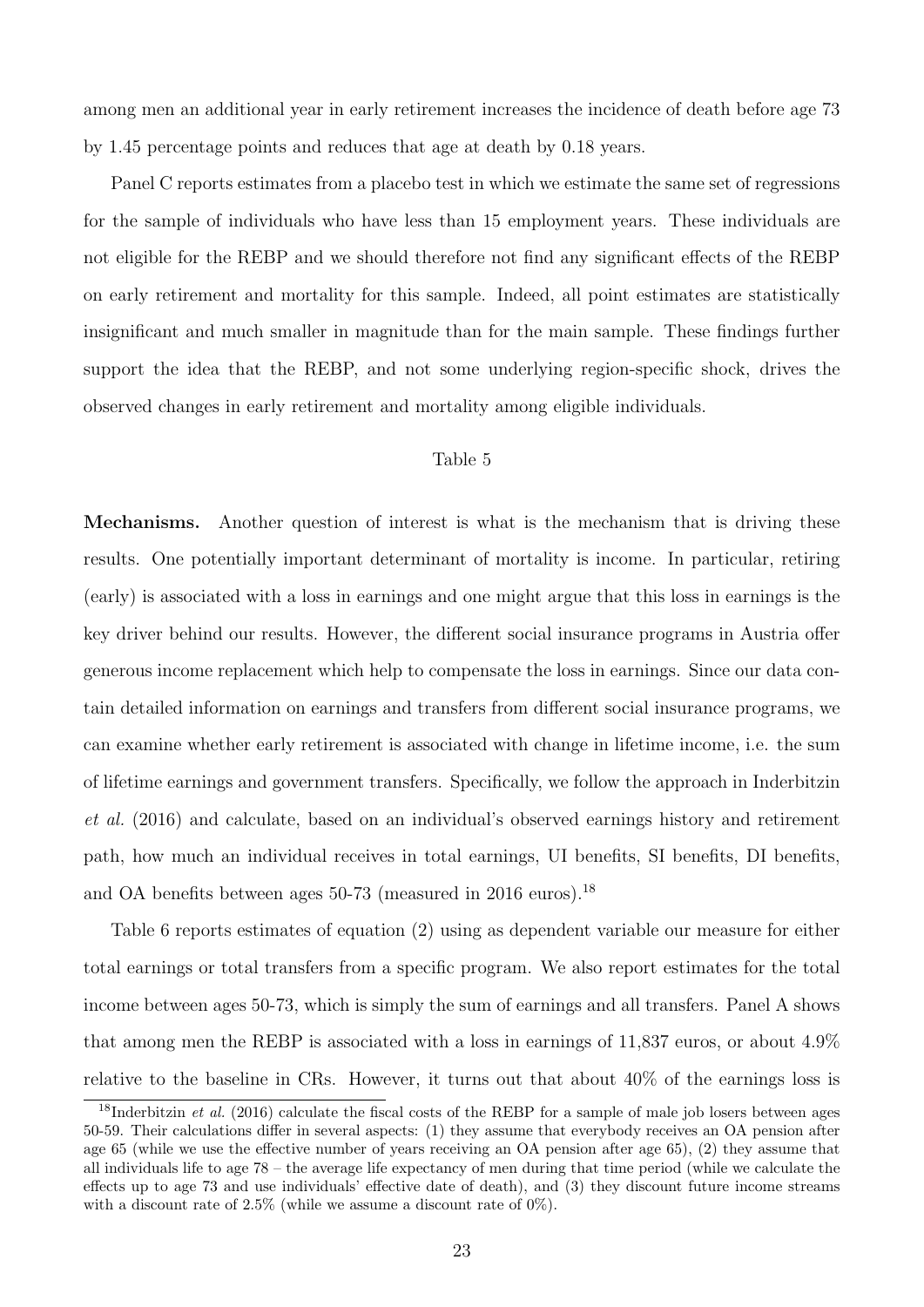compensated through an increase in UI benefits. On average, men in TRs collect an additional 4,860 euros in UI benefits. Moreover, we also find a significant increase in the amount of DI benefits that people collect (4,794 euros) because they are more likely to exit the labor force at age 55 through the DI program. On the other hand, we find no significant changes in SI benefits or OA benefits. Summing all up all transfers and earnings, we find that the REBP reduces men's total income between ages 50-73 by 1,893 euros.

Panel B shows analogous estimates for women. We find that the REBP reduces women's total earnings between ages 50-73 by 11,189 euros, but about 80% of the loss in earnings is compensated by additional UI benefits (8,959 euros). Interestingly, we find that eligible women collect slightly less DI benefits and more OA benefits. The reason is that some women who in the absence of the REBP would have entered the DI program, now use the extended UI benefits to bridge the time until age 55 when they become eligible for an OA pension. Summing up all the different income sources, we find that the total income of women in TRs slightly declines during the REBP, but the point estimate is not statistically significant.

In sum, the estimates in Table 6 suggest that changes in lifetime income cannot explain the increase in mortality associated with early retirement. We find that the total income between ages 50-73 declines by only 0.4% among men and by less than 0.3% among women. Another potential explanation is that reduced employment and retirement-related lifestyle changes drive the increase in mortality. Two recent studies by Fitzpatrick and Moore (2018) and Black et al. (2017) find a negative effect of retirement on mortality and provide additional evidence that the increase in mortality is likely connected to retirement from the labor force and associated lifestyle changes. This channel may also play an important in our context, given that the extension in UI benefits led to a significant drop in employment. Moreover, the differential mortality patterns we find between blue and white collar men on the one side and women and men on the other are also suggestive that retirement-related lifestyle changes are important to the extent that they differ among those subgroups.

#### Table 6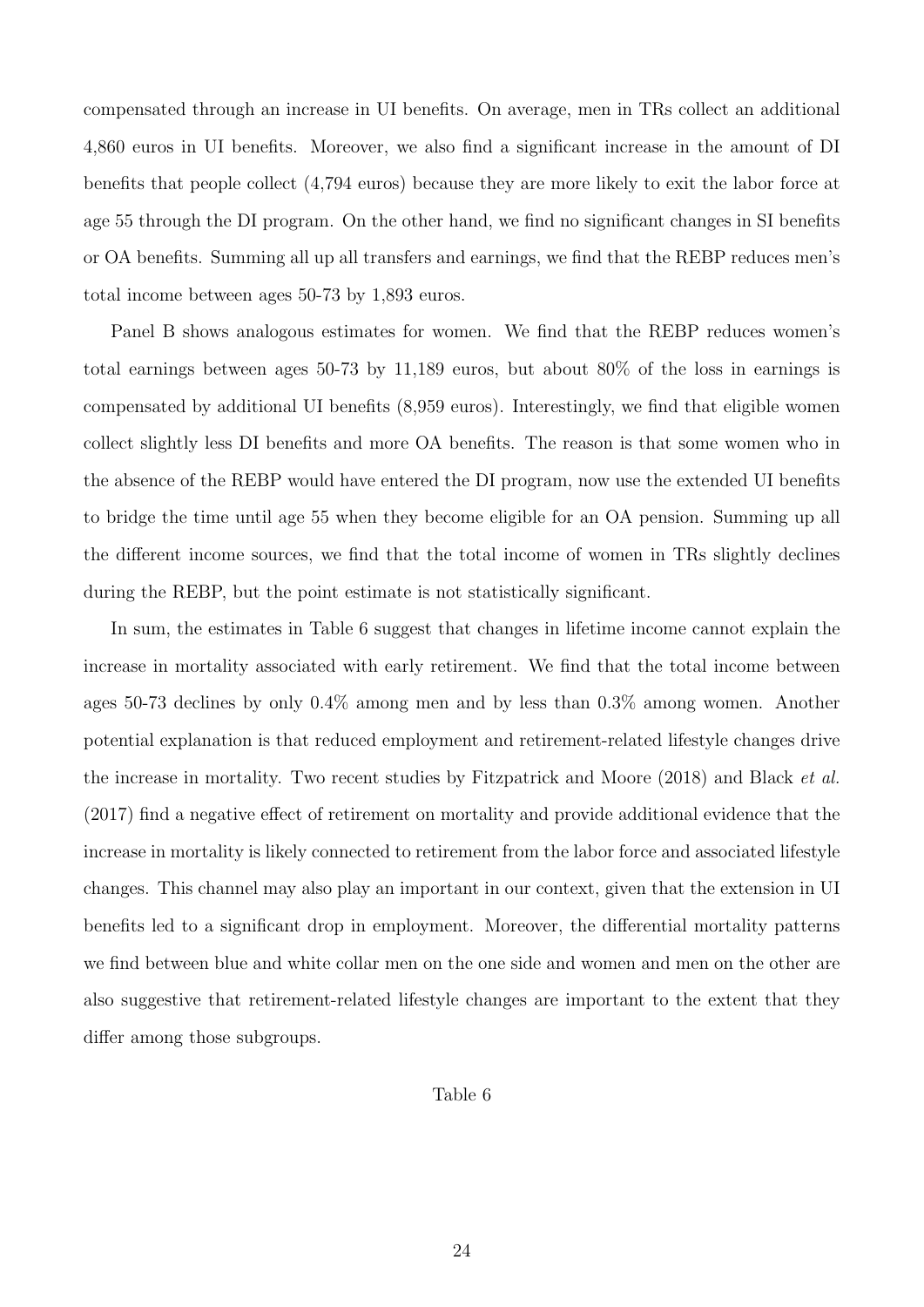# 6 Conclusions

In this paper, we estimate the causal effect of early retirement on mortality. To resolve the problem of negative health selection into early retirement, we exploit a policy change to the Austrian unemployment insurance system, which allowed workers in eligible regions to withdraw permanently from employment 3 years earlier than workers in non-eligible regions. The program generated substantial exogenous variation in the effective early retirement age: eligible male (female) workers retired, on average, almost 6 (9) months earlier than their non-eligible counterparts. This provides us with an empirical design to identify the causal impact of early retirement on mortality using an instrumental variable approach.

We find that the reduction in the retirement age causes a significant increase in the risk of dying before age 73 and a significant reduction in the age at death among men. Specifically, an additional year in early retirement increases men's probability to die before age 73 by 1.85 percentage points (equivalent to a relative increase of 6.8 percent) and reduces the age at death by 0.2 years. On the other hand, we find that for women early retirement is not associated with worse health outcomes, which is in line with previous evidence (e.g., Fitzpatrick and Moore, 2018). There are several reasons why female mortality is not affected by early retirement. It may be that women are more able to cope with major life events, have less unhealthy retirementrelated lifestyle changes, and suffer less from a loss of social status than men. Our IV estimates are consistently smaller than the corresponding ordinary least squares estimates, which highlights the importance of controlling for selection into early retirement based on poor health.

Our finding that early retirement has a negative effect on male mortality is robust to a variety of placebo and other specification checks. We find no differences in mortality and early retirement trends between eligible and non-eligible regions prior to the extension of UI benefits and after its abolishment. We also run a placebo analysis for a sample of men and women who are not eligible for the benefit extension and find no statistically significant effects. Finally, we show that early retirement is associated with a significant reduction in lifetime earnings. However, individuals compensate most of this earnings loss with transfers from other government transfer programs. Thus, the change in lifetime income associated with early retirement is negligible and cannot explain the increased mortality among certain groups of the population.

From a policy perspective, our results suggest that policies forcing older workers into early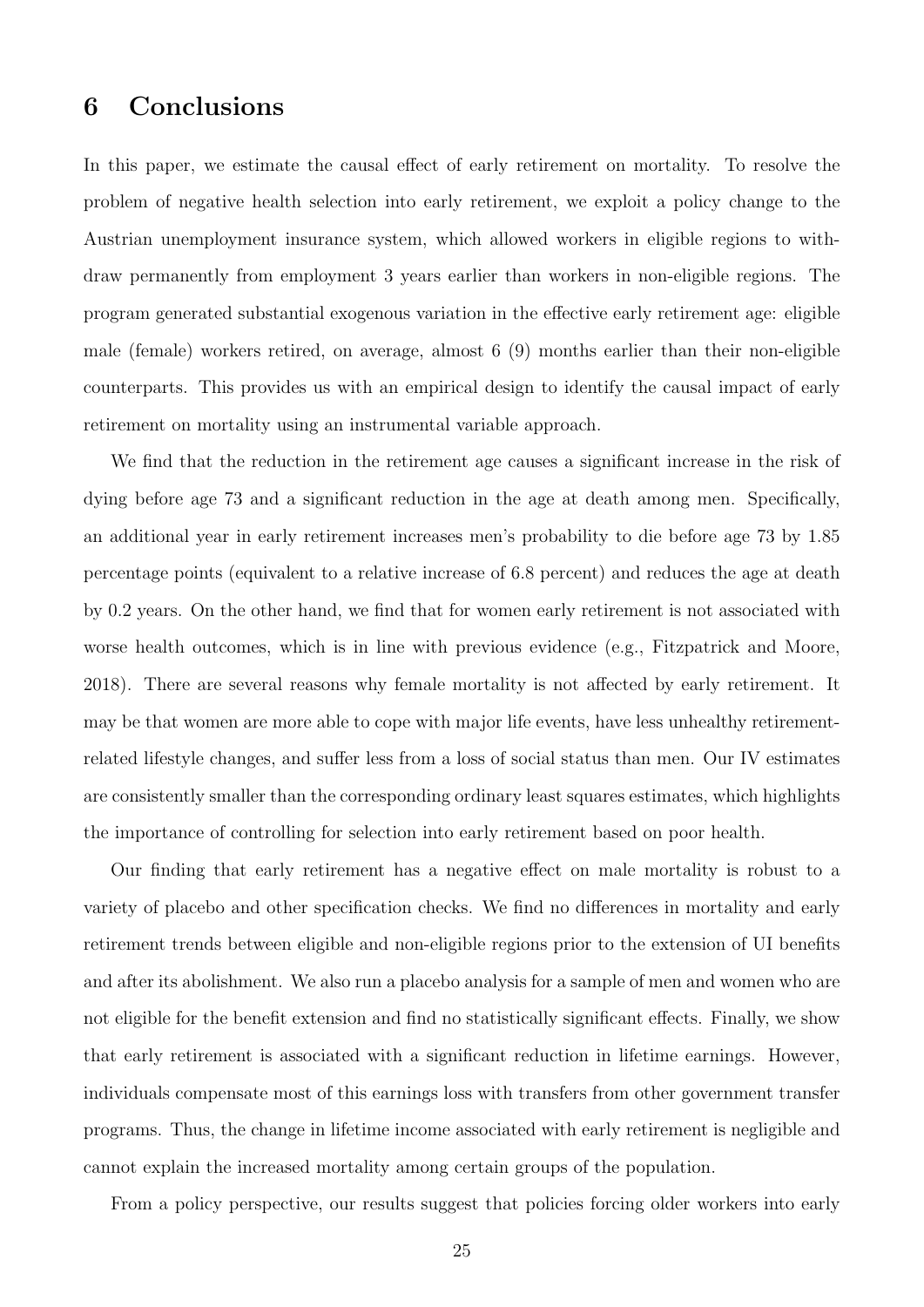retirement may be detrimental for their health. Policies that foster employment of older workers can therefore generate a double dividend. They not only improve government budgets, they would also increase individuals' welfare by prolonging their lives, particularly for men. Labor market policies should therefore try to incentivize both firms to keep older workers in employment and workers to abstain from premature retirement.

However, one needs to exercise caution: our estimates apply to workers who change their retirement behavior due to the policy change. They are more likely to work in blue collar occupations, have some pre-existing health conditions, and have low-work experience. Moreover, the policy change allowed workers to retire from the labor force at a very early age, compared to what is the norm in other countries. This may limit the generalizability of our findings, and more research will be required to better understand the link between retirement and mortality.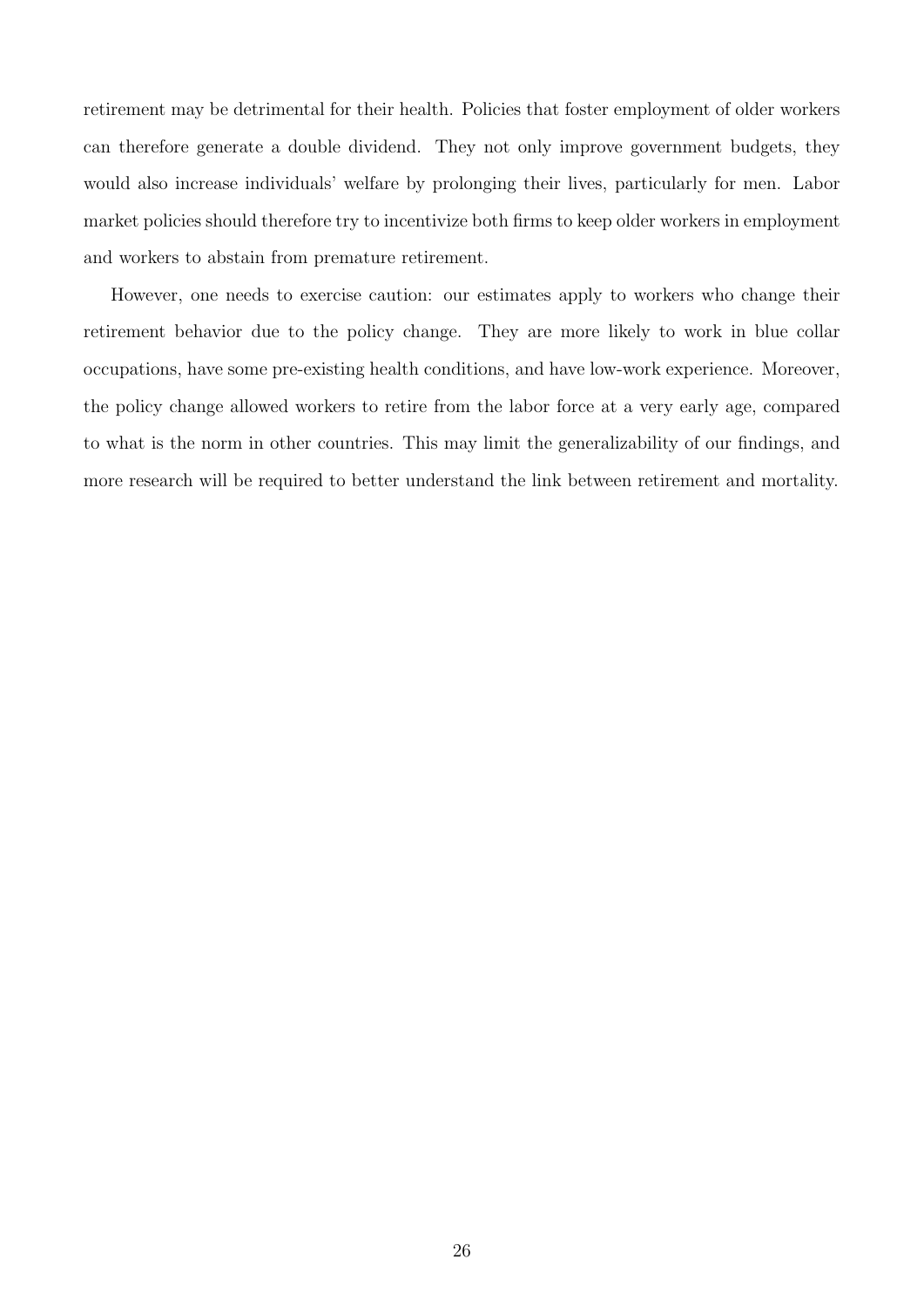## References

- Baker, M., Stabile, M., and Deri, C. (2004). What do self-reported, objective, measures of health measure? *Journal of Human Resources*, **39**(4), 1067.
- Balia, S. and Jones, A. (2008). Mortality, lifestyle and socio-economic status. Journal of Health *Economics*,  $27(1)$ , 1–26.
- Behncke, S. (2012). Does retirement trigger ill health? Health Economics, 21(3), 282–300.
- Bertrand, M. and Mullainathan, S. (2001). Do people mean what they say? Implications for subjective survey data. American Economic Review,  $91(2)$ , 67–72.
- Black, B., French, E., McCauley, J., and Song, J. (2017). The effect of disability insurance receipt on mortality. *mimeo, University College London*.
- Bloemen, H., Hochguertel, S., and Zweerink, J. (2017). The causal effect of retirement on mortality: Evidence from targeted incentives to retire early. *Health Economics*, **26**, 204–218. IZA Discussion Paper No. 7570.
- Bonsang, E., Adam, S., and Perelman, S. (2012). Does retirement affect cognitive functioning? Journal of Health Economics, **31**(3), 490–501.
- Browning, M. and Heinesen, E. (2012). Effect of job loss due to plant closure on mortality and hospitalization. *Journal of Health Economics*, **31**, 599–616.
- Charles, K. (2004). Is Retirement Depressing? Labor Force Inactivity and Psychological Well-Being in Later Life. Research in Labor Economics, 23, 269–299.
- Chetty, R., Stepner, M., Abraham, S., Shelby, L., Scuderi, B., Turner, N., Bergeron, A., and Cutler, D. (2016). The association between income and life expectancy in the united states, 2001-2014. Journal of the American Medical Association,  $315(16)$ , 1750–1766.
- Coe, N. B. and Zamarro, G. (2011). Retirement effects on health in europe. Journal of Health Economics, 30(1), 77–86.
- Dave, D., Rashad, I., and Spasojevic, J. (2008). The effects of retirement on physical and mental health outcomes. Southern Economic Journal, **75**(2), 497–523.
- Disney, R., Emmerson, C., and Wakefield, M. (2006). Ill health and retirement in Britain: A panel data-based analysis. Journal of Health Economics, 25(4), 621–649.
- Dwyer, D. and Mitchell, O. (1999). Health problems as determinants of retirement: Are self-rated measures endogenous? *Journal of Health Economics*, **18**(2), **173**–193.
- Eibich, P. (2015). Understanding the effect of retirement on health: Mechanisms and heterogeneity. Journal of Health Economics, 43, 1–12.
- Eliason, M. and Storrie, D. (2009). Does Job Loss Shorten Life? Journal of Human Resources, 44(2), 277.
- Fitzpatrick, M. D. and Moore, T. J. (2018). The mortality effects of retirement: Evidence from social security elgibility at age 62. Journal of Public Economics, 157, 121–137.
- Grip, A. D., Lindeboom, M., and Montizaan, R. (2012). Shattered dreams: the effects of changing the pension system late in the game. *Economic Journal*,  $112(559)$ , 1–25.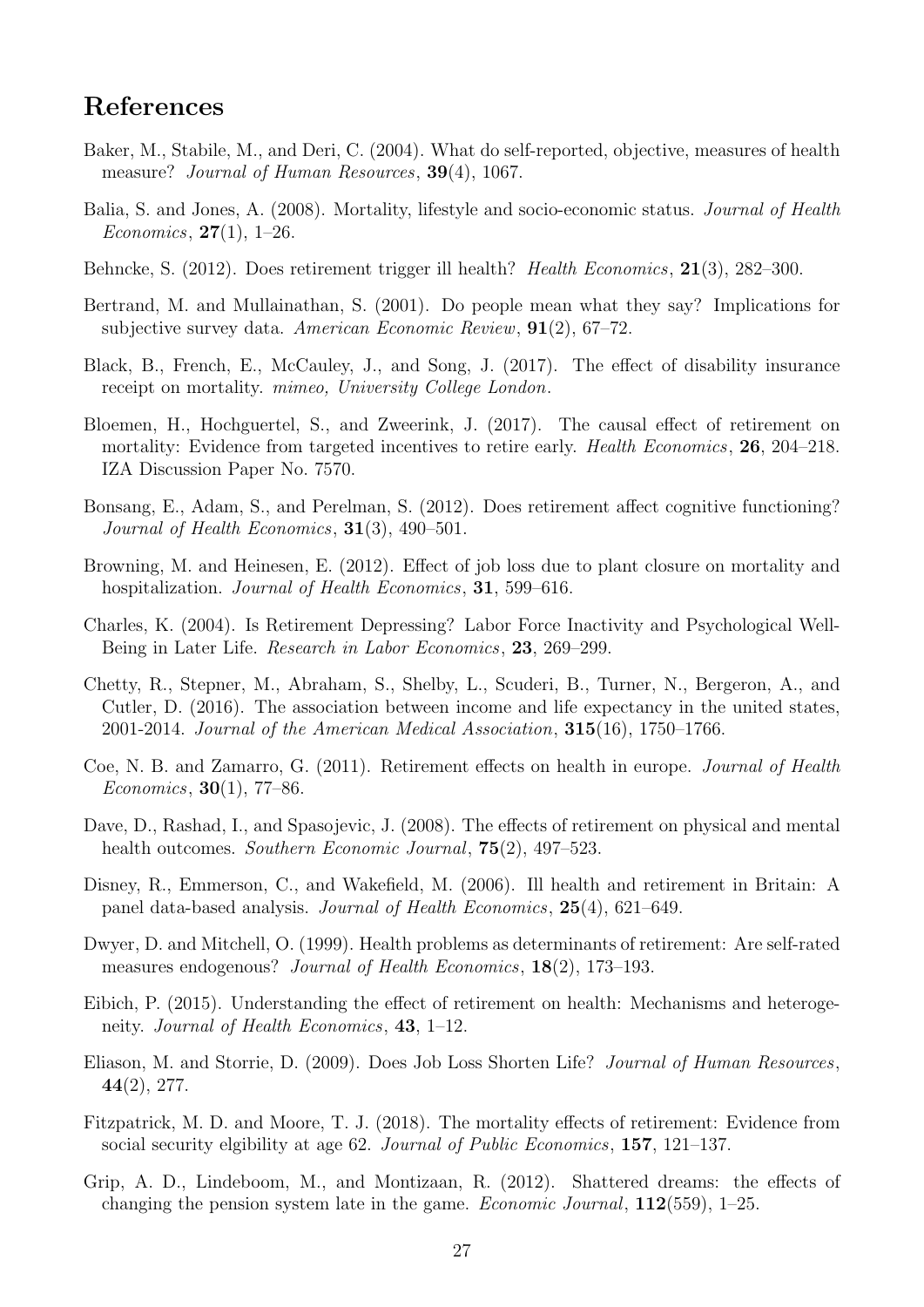- Hallberg, D., Johansson, P., and Josephson, M. (2015). Is an early retirement offer good for your health? quasi-experimental evidence from the army. Journal of Health Economics, 44, 274–285. Journal of Health Economics.
- Henkens, K., Van Solinge, H., and Gallo, W. (2008). Effects of retirement voluntariness on changes in smoking, drinking and physical activity among Dutch older workers. European Journal of Public Health, 18(6), 644.
- Hernaes, E., Markussen, S., Piggott, J., and Vestad, O. L. (2013). Does retirement age impact mortality? *Journal of Health Economics*, **32**(3), 586–598.
- Imbens, G. and Angrist, J. (1994). Identification and estimation of local average treatment effects. Econometrica,  $62(2)$ ,  $467-475$ .
- Inderbitzin, L., Staubli, S., and Zweimüller, J. (2016). Extended unemployment benefits and early retirement: Program complementarity and program substitution. American Economic Journal: Economic Policy, 8(1), 253–288.
- Insler, M. (2014). The health consequences of retirement. Journal of Human Resources,  $49(1)$ , 195–233.
- Johnston, D. and Lee, W. (2009). Retiring to the good life? The short-term effects of retirement on health. *Economics Letters*,  $103(1)$ , 8–11.
- Lalive, R. (2008). How do extended benefits affect unemployment duration? A regression discontinuity approach. *Journal of Econometrics*, **142**(2), 785–806.
- Lalive, R. and Zweimüller, J. (2004a). Benefit Entitlement and the Labor Market: Evidence from a Large-Scale Policy Change. In J. Agell, M. Keen, and A. J. Weichenrieder, editors, Labor Market Institutions and Public Regulation, pages 63–100. MIT Press.
- Lalive, R. and Zweimüller, J. (2004b). Benefit entitlement and unemployment duration. The role of policy endogeneity. Journal of Public Economics, 88(12), 2587–2616.
- Lalive, R., Landais, C., and Zweimüller, J. (2015). Market externalities of large unemployment insurance extension programs. American Economic Review, 105(12), 3564–3596.
- Mazzonna, F. and Peracchi, F. (2012). Ageing, cognitive abilities and retirement. European Economic Review, 56(4), 691–710.
- Mullen, K. and Staubli, S. (2016). Disability benefit generosity and labor force withdrawal. Journal of Public Economics, 143, 49–63.
- Neuman, K. (2008). Quit Your Job and Get Healthier? The Effect of Retirement on Health. Journal of Labor Research, 29(2), 177–201.
- OECD (2013). OECD Regions at a Glance 2013. Technical report, Organisation for Economic Co-operation and Development.
- Rohwedder, S. and Willis, R. J. (2010). Mental retirement. *Journal of Economic Perspectives*,  $24(1)$ , 119–138.
- Staiger, D. and Stock, J. (1997). Instrumental variables regression with weak instruments. Econometrica, 65(3), 557–586.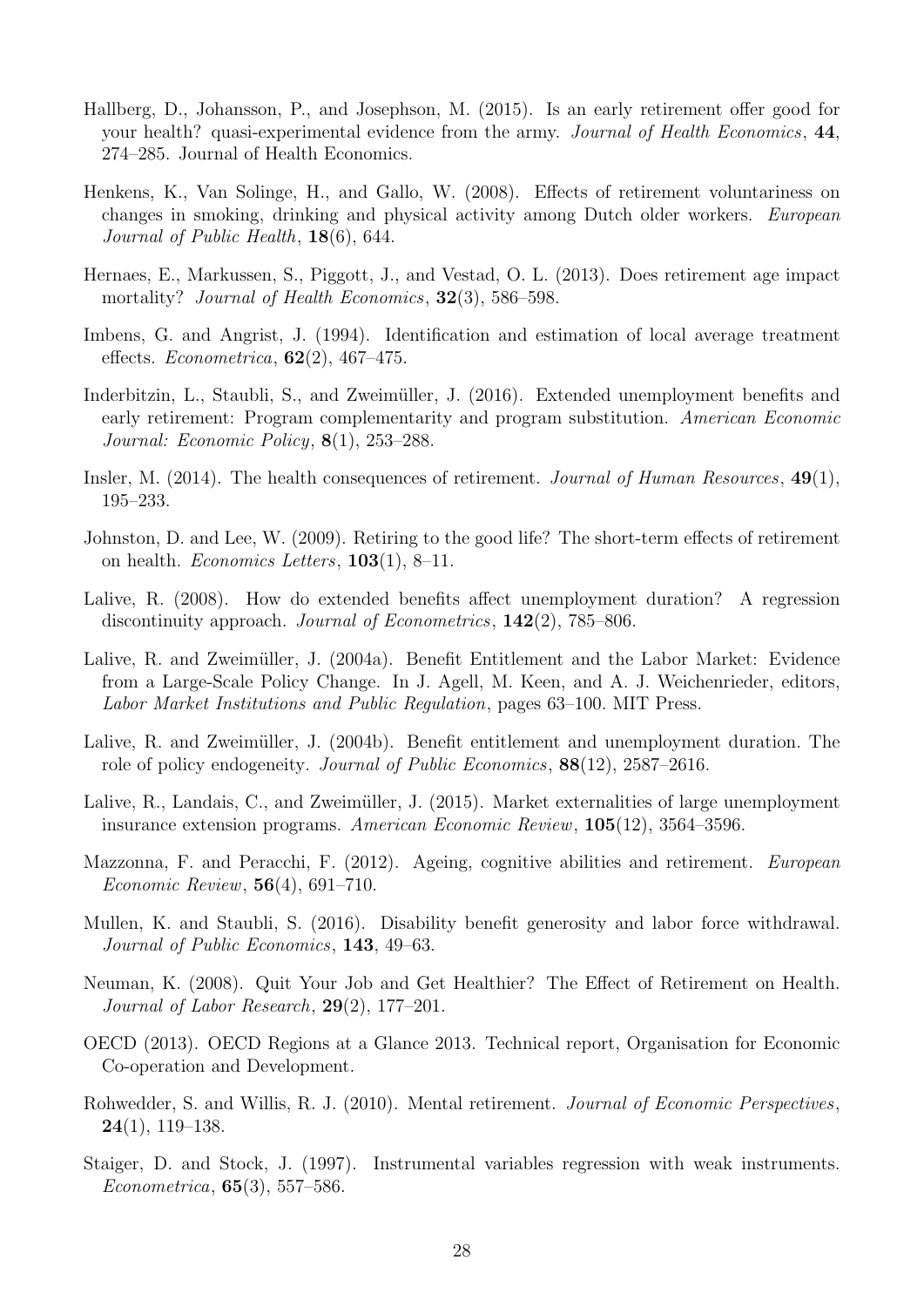- Staubli, S. (2011). The impact of stricter criteria for disability insurance on labor force participation. Journal of Public Economics, 95, 1223–1235.
- Staubli, S. and Zweimüller, J. (2013). Does raising the early retirement age increase employment of older workers? Journal of Public Economics, 108, 17–32.
- Sullivan, D. and von Wachter, T. (2009). Job Displacement and Mortality: An Analysis Using Administrative Data. Quarterly Journal of Economics, 124(3), 1265–1306.
- Winter-Ebmer, R. (1998). Potential unemployment benefit duration and spell length: lessons from a quasi-experiment in Austria. Oxford Bulletin of Economics and Statistics,  $60(1)$ , 33-45.
- Zweimüller, J., Winter-Ebmer, R., Lalive, R., Kuhn, A., Ruf, O., Wuellrich, J.-P., and Büchi, S. (2009). The Austrian Social Security Database (ASSD). IEW Working Paper No 410.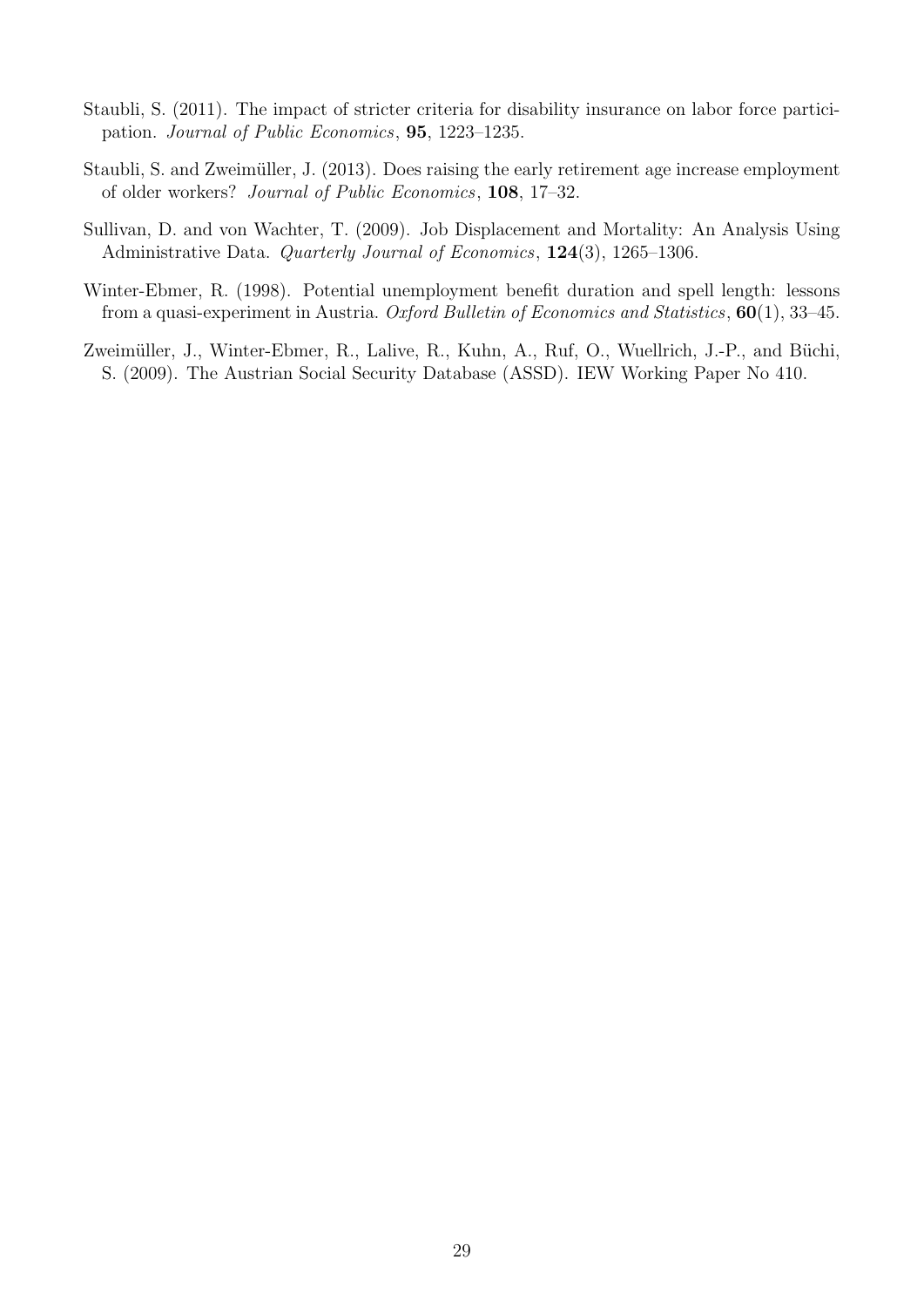|                                      | Men              |        |                  | Women    |                  |        |                  |          |
|--------------------------------------|------------------|--------|------------------|----------|------------------|--------|------------------|----------|
|                                      | TRs              |        | CRs              |          | TRs              |        | CRs              |          |
|                                      | Before/<br>after | During | Before/<br>after | During   | Before/<br>after | During | Before/<br>after | During   |
| A. Outcomes                          |                  |        |                  |          |                  |        |                  |          |
| Retirement age (years)               | 58.3             | 57.3   | 58.8             | 58.1     | 55.1             | 54.4   | 55.6             | 55.4     |
| Years in early retirement            | 6.75             | 7.75   | 6.23             | $6.94\,$ | 4.87             | 5.60   | 4.41             | 4.60     |
| Percent died by age 73               | 27.69            | 26.25  | 29.29            | 27.28    | 13.20            | 11.85  | 15.27            | 14.10    |
| Age at death (years)                 | 70.89            | 70.83  | 70.72            | 70.71    | 72.00            | 72.06  | 71.75            | 71.86    |
| <b>B.</b> Background characteristics |                  |        |                  |          |                  |        |                  |          |
| Years employed, ages 44-48           | 4.84             | 4.81   | 4.82             | 4.79     | 4.78             | 4.80   | 4.78             | 4.79     |
| Years sick leave, ages 44-48         | 0.050            | 0.029  | 0.047            | 0.031    | 0.029            | 0.028  | 0.034            | 0.030    |
| Years unemployed, ages 44-48         | 0.076            | 0.127  | 0.080            | 0.130    | 0.110            | 0.111  | 0.105            | 0.109    |
| Daily wage at age 49 (euro)          | 89.1             | 94.3   | 92.1             | 97.0     | 65.6             | 68.7   | 71.1             | 74.5     |
| Share blue collar at age 49          | .621             | .622   | .526             | .541     | .517             | .461   | .418             | .381     |
| Share industries at age 49           |                  |        |                  |          |                  |        |                  |          |
| Agriculture                          | .110             | .092   | .044             | .040     | .042             | .033   | .015             | .013     |
| Utilities                            | $.035\,$         | .032   | .031             | .028     | .006             | .009   | .007             | .008     |
| Manufacturing                        | $.391\,$         | .387   | .358             | .338     | .319             | .297   | $.259\,$         | .250     |
| Construction                         | .148             | .153   | .148             | .156     | .030             | .039   | .026             | $.030\,$ |
| Wholesale trade                      | .105             | .114   | .143             | .147     | .174             | .190   | .208             | .213     |
| Accommodation                        | .012             | .010   | .018             | .018     | .044             | .044   | .066             | .065     |
| Transportation                       | $.036\,$         | .042   | .049             | $.055\,$ | .022             | .024   | $.038\,$         | $.035\,$ |
| Finance and insurance                | .141             | .147   | .175             | .183     | .256             | .259   | $.278\,$         | .282     |
| Health care                          | .014             | .013   | .016             | .015     | .086             | .086   | .081             | .082     |
| Arts and entertainment               | .007             | .009   | .018             | $.019\,$ | $.019\,$         | .019   | $.022\,$         | $.024\,$ |
| Observations                         | 21,438           | 60,452 | 57,803           | 170,747  | 10,317           | 20,815 | 36,523           | 76,877   |

Notes: Sample consists of men born between January 1927 and December 1944 and women born between January 1932 and December 1944. "Before/after" denotes men (women) born between January 1927 (1930) and May 1930 (1935) as well as men and women born between August 1943 and December 1944. "During" denotes men born between June 1930 and July 1943 and women born between June 1935 and July 1943. Daily wage is adjusted for inflation.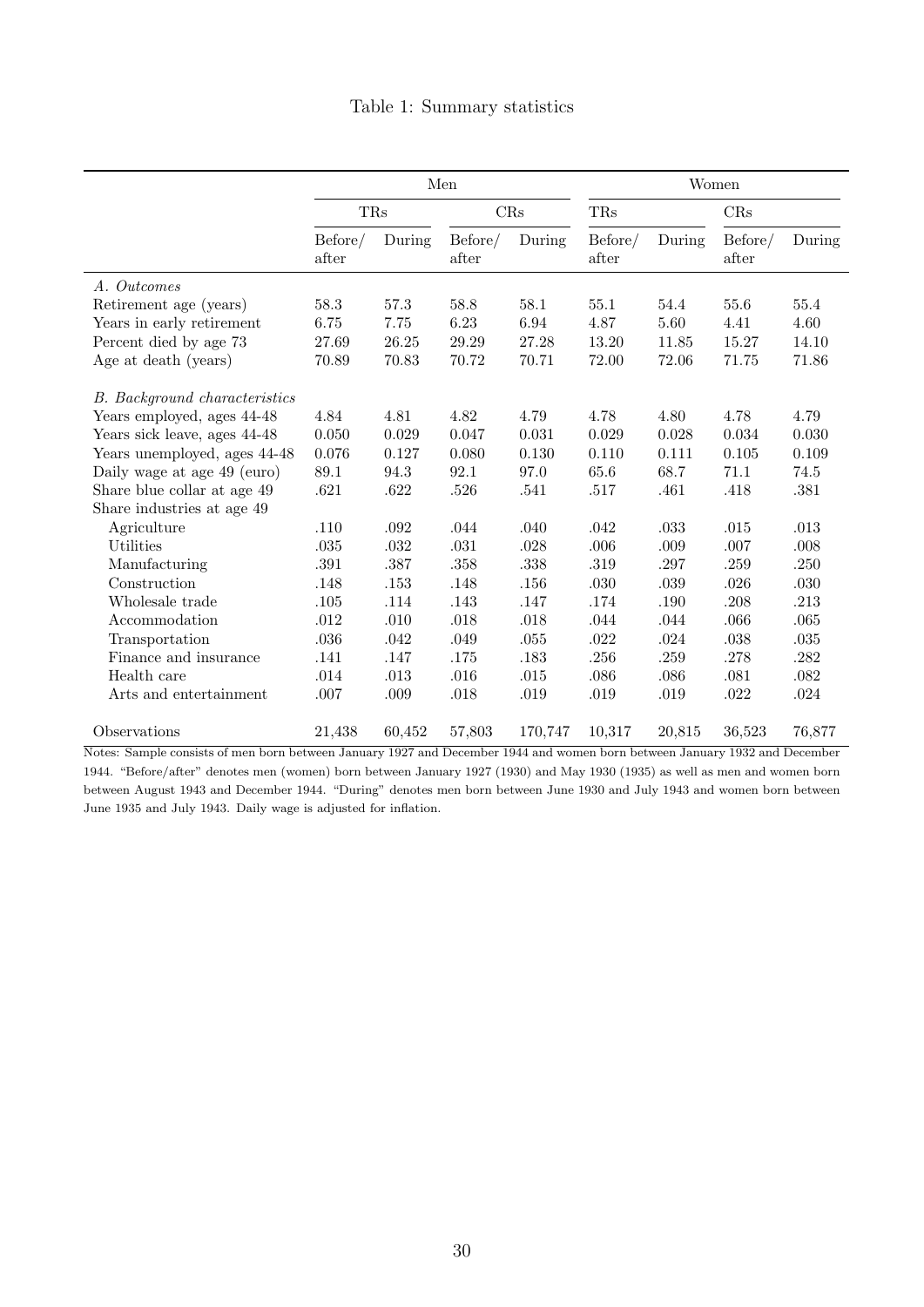|                  |                       | Women                                         |                                        |                       |
|------------------|-----------------------|-----------------------------------------------|----------------------------------------|-----------------------|
|                  | Full<br>sample        | Access to<br>$DI$ pathway <sup><i>a</i></sup> | Access to<br>$OA$ pathway <sup>b</sup> |                       |
| A. Base Controls |                       |                                               |                                        |                       |
| Coefficient      | $0.449***$<br>(0.030) | $0.445***$<br>(0.039)                         | $0.423***$<br>(0.036)                  | $0.716***$<br>(0.044) |
| Mean in CRs      | 6.94                  | 6.92                                          | 6.88                                   | 4.60                  |
| F-statistic      | 224.9                 | 132.5                                         | 139.5                                  | 270.0                 |
| B. Full controls |                       |                                               |                                        |                       |
| Coefficient      | $0.455***$            | $0.435***$                                    | $0.460***$                             | $0.698***$            |
|                  | (0.028)               | (0.036)                                       | (0.034)                                | (0.042)               |
| Mean in CRs      | 6.94                  | 6.92                                          | 6.88                                   | 4.60                  |
| F-statistic      | 261.3                 | 143.3                                         | 187.3                                  | 282.2                 |
| Observations     | 310,440               | 190,802                                       | 222,628                                | 144,532               |

#### Table 2: Effect of REBP on years in early retirement

Notes: \*\*\*, \*\*, \* denotes statistical significance at the 1%, 5%, and 10% level, respectively. Standard errors are adjusted for clustering on the cohort-region level. All regressions include dummies for birth year-month and region. Additional control variables are dummies for industry at age 49, blue collar status at age 49, daily wage at age 49 as well as number of years on sick leave, unemployed, and employed between ages 44-48. Reported means are for REBP-eligible birth cohorts in CRs. Full sample consists of men born between January 1927 and December 1944 and women born between January 1932 and December 1944.

<sup>a</sup> Access to DI pathway: men born between January 1927-May 1930 and August 1938-December 1944. Treated birth cohorts were younger than age 55 during the REBP and could only use the REBP to exit the labor force via the DI pathway.

<sup>b</sup> Access to OA pathway: men born between January 1927-July 1938 and August 1943-December 1944. Treated birth cohorts reached age 55 during REBP and could also use the REBP to exit the labor force via the OA pathway.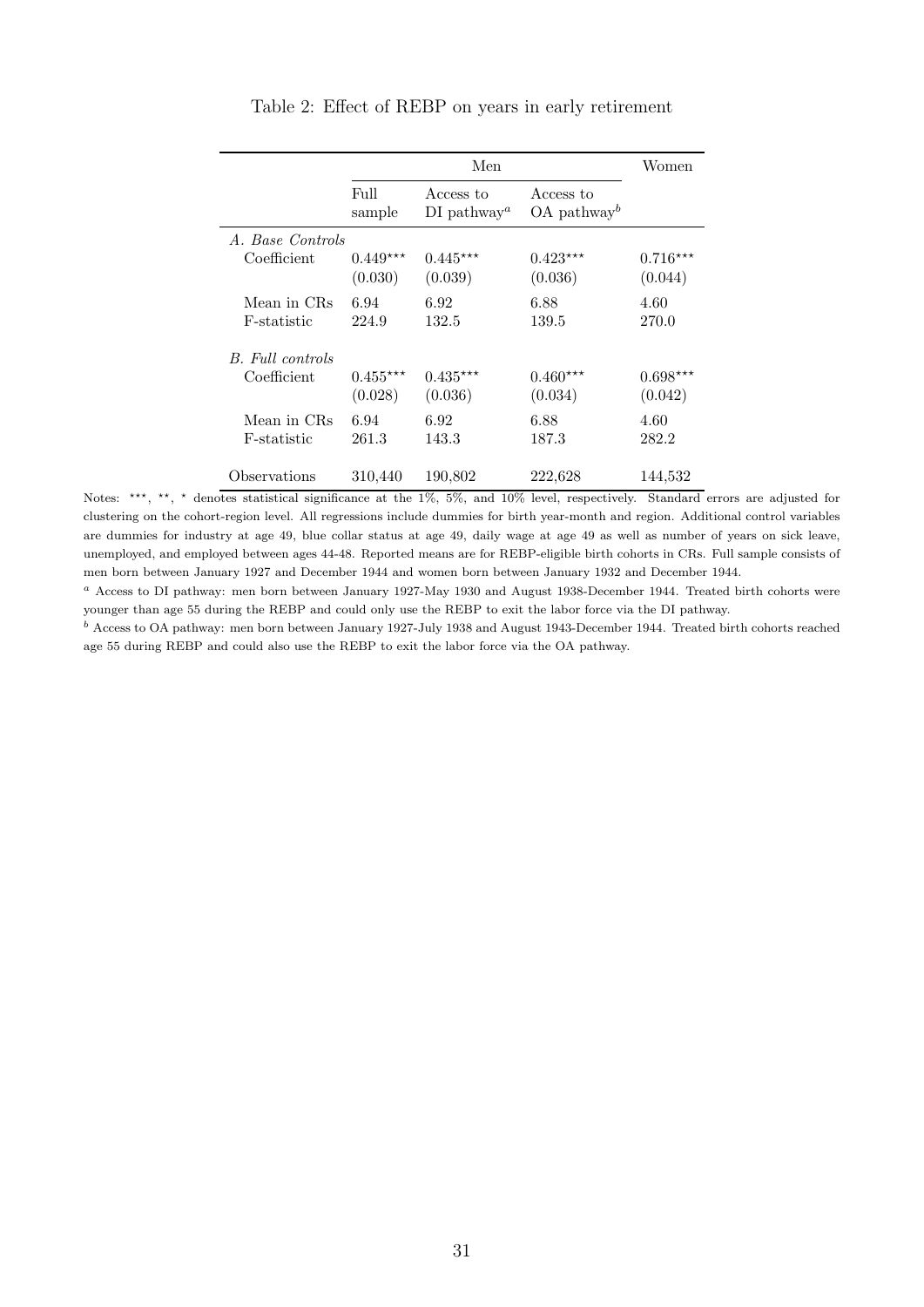|                   |                        | Men                                           |                                        |                        |  |
|-------------------|------------------------|-----------------------------------------------|----------------------------------------|------------------------|--|
|                   | Full<br>sample         | Access to<br>$DI$ pathway <sup><i>a</i></sup> | Access to<br>$OA$ pathway <sup>b</sup> |                        |  |
| A. Died by age 73 |                        |                                               |                                        |                        |  |
| OLS               | $2.48***$<br>(0.02)    | $2.36***$<br>(0.03)                           | $2.58***$<br>(0.03)                    | $0.84***$<br>(0.02)    |  |
| Reduced form      | $0.84**$<br>(0.33)     | $0.96**$<br>(0.41)                            | 0.60<br>(0.43)                         | $-0.16$<br>(0.40)      |  |
| IV                | $1.85***$<br>(0.73)    | $2.21***$<br>(0.93)                           | 1.30<br>(0.91)                         | $-0.23$<br>(0.57)      |  |
| Mean in CRs       | 27.28                  | 25.17                                         | 28.41                                  | 14.10                  |  |
| B. Age at death   |                        |                                               |                                        |                        |  |
| OLS               | $-0.349***$<br>(0.003) | $-0.330***$<br>(0.004)                        | $-0.362***$<br>(0.004)                 | $-0.122***$<br>(0.003) |  |
| Reduced form      | $-0.095***$<br>(0.035) | $-0.090**$<br>(0.042)                         | $-0.098**$<br>(0.045)                  | $-0.026$<br>(0.039)    |  |
| <b>IV</b>         | $-0.208***$<br>(0.074) | $-0.207**$<br>(0.094)                         | $-0.213**$<br>(0.095)                  | $-0.037$<br>(0.056)    |  |
| Mean in CRs       | 70.71                  | 70.85                                         | 70.64                                  | 71.86                  |  |
| Observations      | 310,440                | 190,802                                       | 222,628                                | 144,532                |  |

Table 3: Effects of early retirement on mortality

Notes: \*\*\*, \*\*, \* denotes statistical significance at the 1%, 5%, and 10% level, respectively. Standard errors are adjusted for clustering on the cohort-region level. All regressions include dummies for birth year-month, dummies for region, dummies for industry at age 49, blue collar status at age 49, daily wage at age 49 as well as number of years on sick leave, unemployed, and employed between ages 44-48. Reported means are for REBP-eligible birth cohorts in CRs. Full sample consists of men born between January 1927 and December 1944 and women born between January 1932 and December 1944.

<sup>a</sup> Access to DI pathway: men born between January 1927-May 1930 and August 1938-December 1944. Treated birth cohorts were younger than age 55 during the REBP and could only use the REBP to exit the labor force via the DI pathway.

<sup>b</sup> Access to OA pathway: men born between January 1927-July 1938 and August 1943-December 1944. Treated birth cohorts reached age 55 during REBP and could also use the REBP to exit the labor force via the OA pathway.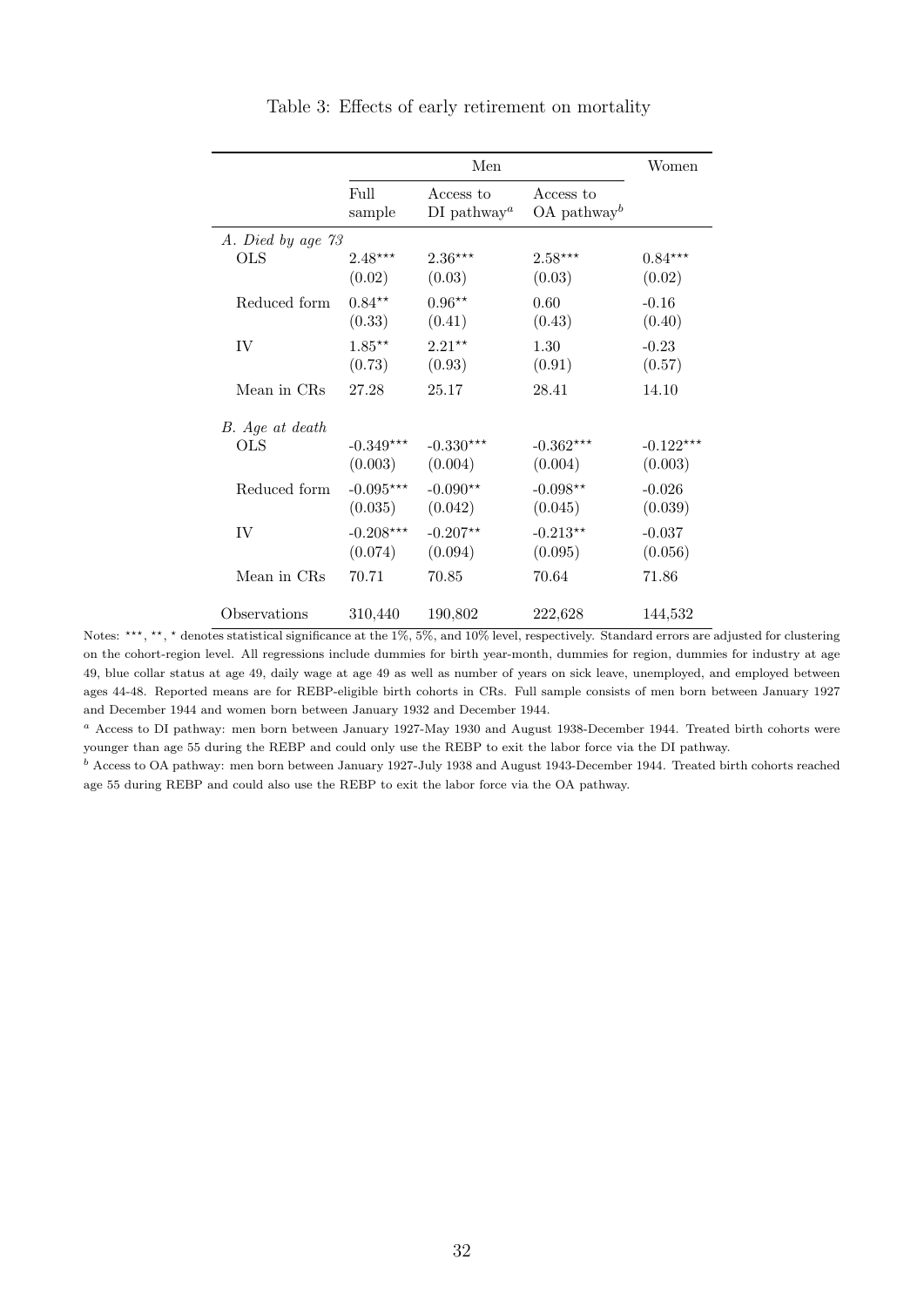|                           | Full<br>sample      | Blue-<br>collar | White-<br>collar | Past sick<br>$leave = 0$ | Past sick<br>leave $>0$    | Low work<br>experience | High work<br>experience |
|---------------------------|---------------------|-----------------|------------------|--------------------------|----------------------------|------------------------|-------------------------|
| A. Years early retirement |                     |                 |                  |                          |                            |                        |                         |
| Coefficient               | $0.455***$          | $0.559***$      | $0.231***$       | $0.419***$               | $0.525***$                 | $0.480***$             | $0.418***$              |
|                           | (0.028)             | (0.033)         | (0.050)          | (0.037)                  | (0.041)                    | (0.038)                | (0.039)                 |
| Mean in CRs               | 6.94                | 7.91            | 5.8              | 6.21                     | 8.29                       | 7.71                   | 6.18                    |
| B. Died by age 73         |                     |                 |                  |                          |                            |                        |                         |
| <b>OLS</b>                | $2.48***$           | $3.11***$       | $2.00***$        | $2.15***$                | $3.11***$                  | $2.71***$              | $2.20***$               |
|                           | (0.02)              | (0.03)          | (0.03)           | (0.02)                   | (0.04)                     | (0.03)                 | (0.03)                  |
| Reduced form              | $0.84**$            | $1.07***$       | 0.35             | 0.23                     | $1.81***$                  | $1.16***$              | 0.43                    |
|                           | (0.33)              | (0.45)          | (0.50)           | (0.40)                   | (0.57)                     | (0.49)                 | (0.43)                  |
| IV                        | $1.85^{\star\star}$ | $1.91**$        | 1.53             | 0.54                     | $3.45***$                  | $2.42**$               | 1.03                    |
|                           | (0.73)              | (0.79)          | (2.12)           | (0.95)                   | (1.07)                     | (1.00)                 | (1.02)                  |
| Mean in CRs               | 27.28               | 32.12           | 21.58            | 22.98                    | 35.23                      | 32.64                  | 21.97                   |
| C. Age at death           |                     |                 |                  |                          |                            |                        |                         |
| <b>OLS</b>                | $-0.349***$         | $-0.459***$     | $-0.267***$      | $-0.294***$              | $-0.464***$                | $-0.390***$            | $-0.304***$             |
|                           | (0.003)             | (0.005)         | (0.003)          | (0.003)                  | (0.005)                    | (0.004)                | (0.004)                 |
| Reduced form              | $-0.095***$         | $-0.127***$     | $-0.028$         | $-0.022$                 | $-0.205^{\star\star\star}$ | $-0.156***$            | $-0.023$                |
|                           | (0.035)             | (0.048)         | (0.048)          | (0.040)                  | (0.064)                    | (0.052)                | (0.044)                 |
| ${\rm IV}$                | $-0.208***$         | $-0.227***$     | $-0.121$         | $-0.051$                 | $-0.390***$                | $-0.326***$            | $-0.056$                |
|                           | (0.074)             | (0.084)         | (0.203)          | (0.095)                  | (0.117)                    | (0.106)                | (0.104)                 |
| Mean in CRs               | 70.71               | 70.26           | 71.24            | 71.14                    | 69.93                      | 70.2                   | 71.21                   |
| Observations              | 310,440             | 173,686         | 136,754          | 194,109                  | 116,331                    | 155,074                | 155,366                 |

#### Table 4: Heterogeneity, men

Notes: \*\*\*, \*\*, \* denotes statistical significance at the 1%, 5%, and 10% level, respectively. Standard errors are adjusted for clustering on the cohort-region level. Blue/white collar measured at age 49. Past sick leave: years on sick leave between ages 39-48, low (high) experience: employment years last 15 years before age 49 below (above) median. Regressions include dummies for birth year-month, dummies for region, dummies for industry at age 49, blue collar status at age 49, daily wage at age 49 as well as number of years on sick leave, unemployed, and employed between ages 44-48. Reported means are for REBP-eligible birth cohorts in CRs.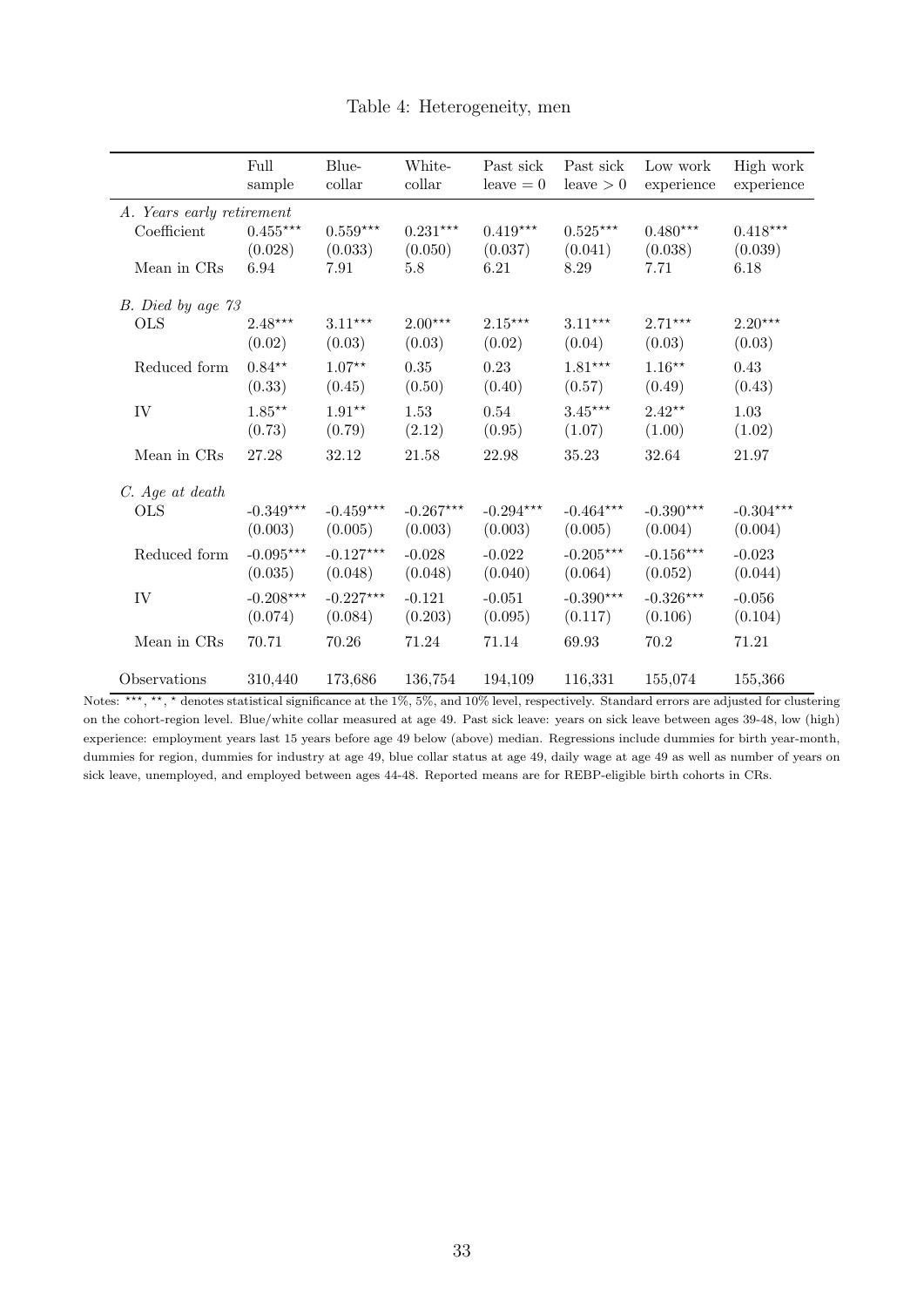|                                  |                       | Women                   |                         |                       |
|----------------------------------|-----------------------|-------------------------|-------------------------|-----------------------|
|                                  | Full<br>sample        | Access to<br>DI pathway | Access to<br>OA pathway |                       |
| A. Hazard rate (reduced-form)    |                       |                         |                         |                       |
| Coefficient                      | $0.035**$<br>(0.015)  | $0.039**$<br>(0.020)    | 0.027<br>(0.020)        | $-0.023$<br>(0.035)   |
| Observations                     | 310,440               | 190,802                 | 222,628                 | 144,532               |
| B. All regions                   |                       |                         |                         |                       |
| Years early retirement           | $0.454***$<br>(0.028) | $0.439***$<br>(0.036)   | $0.462***$<br>(0.033)   | $0.705***$<br>(0.042) |
| Died by age 73<br>(IV)           | $1.47**$<br>(0.72)    | $1.71*$<br>(0.92)       | 0.98<br>(0.90)          | $-0.17$<br>(0.57)     |
| Age at death<br>(IV)             | $-0.18**$<br>(0.074)  | $-0.173*$<br>(0.092)    | $-0.189**$<br>(0.094)   | $-0.038$<br>(0.056)   |
| Observations                     | 356,417               | 219,168                 | 256,461                 | 162,263               |
| $C. < 15$ employment years       |                       |                         |                         |                       |
| Years early retirement           | 0.024<br>(0.083)      | 0.147<br>(0.106)        | $-0.092$<br>(0.112)     | 0.141<br>(0.091)      |
| Died by age 73<br>(reduced form) | $-0.19$<br>(0.57)     | 0.39<br>(0.70)          | $-0.66$<br>(0.75)       | 0.15<br>(0.38)        |
| Age at death<br>(reduced form)   | $-0.006$<br>(0.066)   | $-0.067$<br>(0.080)     | 0.058<br>(0.089)        | $-0.034$<br>(0.039)   |
| Observations                     | 94,080                | 60,037                  | 70,183                  | 93,464                |

Table 5: Robustness and placebo checks

<sup>a</sup> Access to DI pathway: men born between January 1927-May 1930 and August 1938-December 1944. Treated birth cohorts were younger than age 55 during the REBP and could only use the REBP to exit the labor force via the DI pathway.

 $<sup>b</sup>$  Access to OA pathway: men born between January 1927-July 1938 and August 1943-December 1944. Treated birth cohorts reached</sup> age 55 during REBP and could also use the REBP to exit the labor force via the OA pathway.

Notes: \*\*\*, \*\*, \* denotes statistical significance at the 1%, 5%, and 10% level, respectively. Standard errors are adjusted for clustering on the cohort-region level. All regressions include dummies for birth year-month, dummies for region, dummies for industry at age 49, blue collar status at age 49, daily wage at age 49 as well as number of years on sick leave, unemployed, and employed between ages 44-48. Reported means are for REBP-eligible birth cohorts in CRs. Full sample consists of men born between January 1927 and December 1944 and women born between January 1932 and December 1944.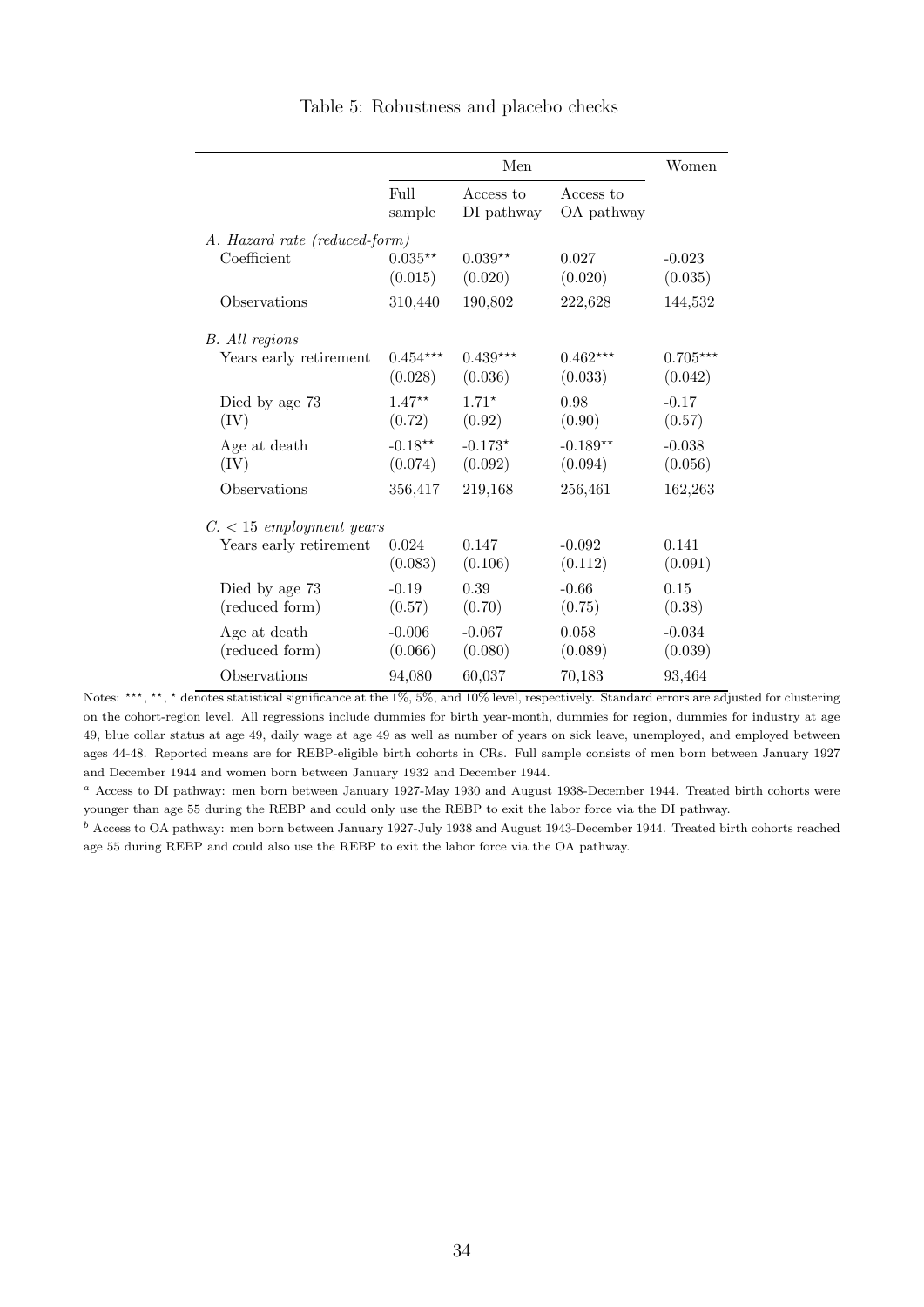|              | Earnings<br>benefits<br>(A) | UI<br>$\left( \mathrm{B}\right)$ | DI<br>benefits<br>(C) | OΑ.<br>benefits<br>(D) | SI<br>benefits<br>$\rm(E)$ | Total<br>income<br>$(A+B+C+D+E)$ |
|--------------|-----------------------------|----------------------------------|-----------------------|------------------------|----------------------------|----------------------------------|
| A. Men       | $-11,837***$                | $4,860***$                       | $4,794***$            | 334                    | $-44$                      | $-1,893*$                        |
| Coefficient  | (837)                       | (399)                            | (324)                 | (620)                  | (74)                       | (987)                            |
| Mean in CRs  | 239,610                     | 22,084                           | 21,175                | 199,654                | 4,983                      | 487,506                          |
| Observations | 310,440                     | 310,440                          | 310,440               | 310,440                | 310,440                    | 310,440                          |
| B. Women     | $-11,189***$                | $8,959***$                       | $-237*$               | $2,072**$              | $-478***$                  | $-872$                           |
| Coefficient  | (858)                       | (380)                            | (121)                 | (836)                  | (64)                       | (1,077)                          |
| Mean in CRs  | 124,821                     | 13,059                           | 1,959                 | 23,2425                | 2,162                      | 374,425                          |
| Observations | 144,532                     | 144,532                          | 144,532               | 144,532                | 144,532                    | 144,532                          |

Table 6: Effect on program costs and earnings between ages 50-73

Notes: \*\*\*, \*\*, \* denotes statistical significance at the 1%, 5%, and 10% level, respectively. Standard errors are adjusted for clustering on the cohort-region level. The variables earnings, UI benefits, SI benefits, DI benefits, OA benefits, and total income measure earnings received, UI benefits received, SI benefits received, DI benefits received, OA benefits received, and total income received between ages 50 and 73. All amounts are in 2016 euros. All regressions include dummies for birth year-month, dummies for region, dummies for industry at age 49, blue collar status at age 49, daily wage at age 49 as well as number of years on sick leave, unemployed, and employed between ages 44-48. Reported means are for REBP-eligible birth cohorts in CRs. Sample consists of men born between January 1927 and December 1944 and women born between January 1932 and December 1944.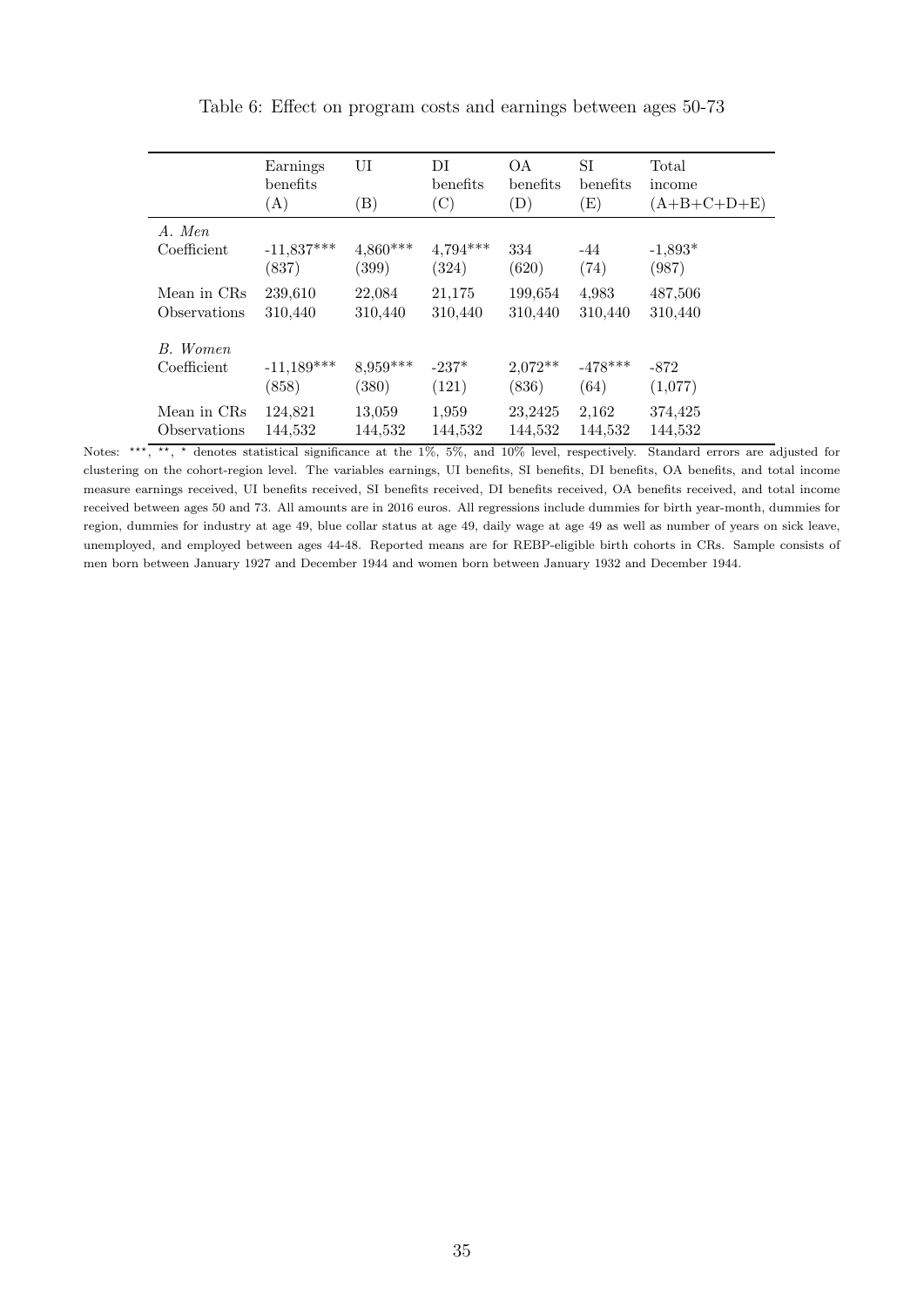



Notes: The figure shows the REBP and non-REBP regions. The REBP was introduced in June 1988 in TR1s and TR2s. The REBP was in effect Notes: The figure shows the REBP and non-REBP regions. The REBP was introduced in June 1988 in TR1s and TR2s. The REBP was in effect until December 1991 (July 1993) in TR1s (TR2s). until December 1991 (July 1993) in TR1s (TR2s).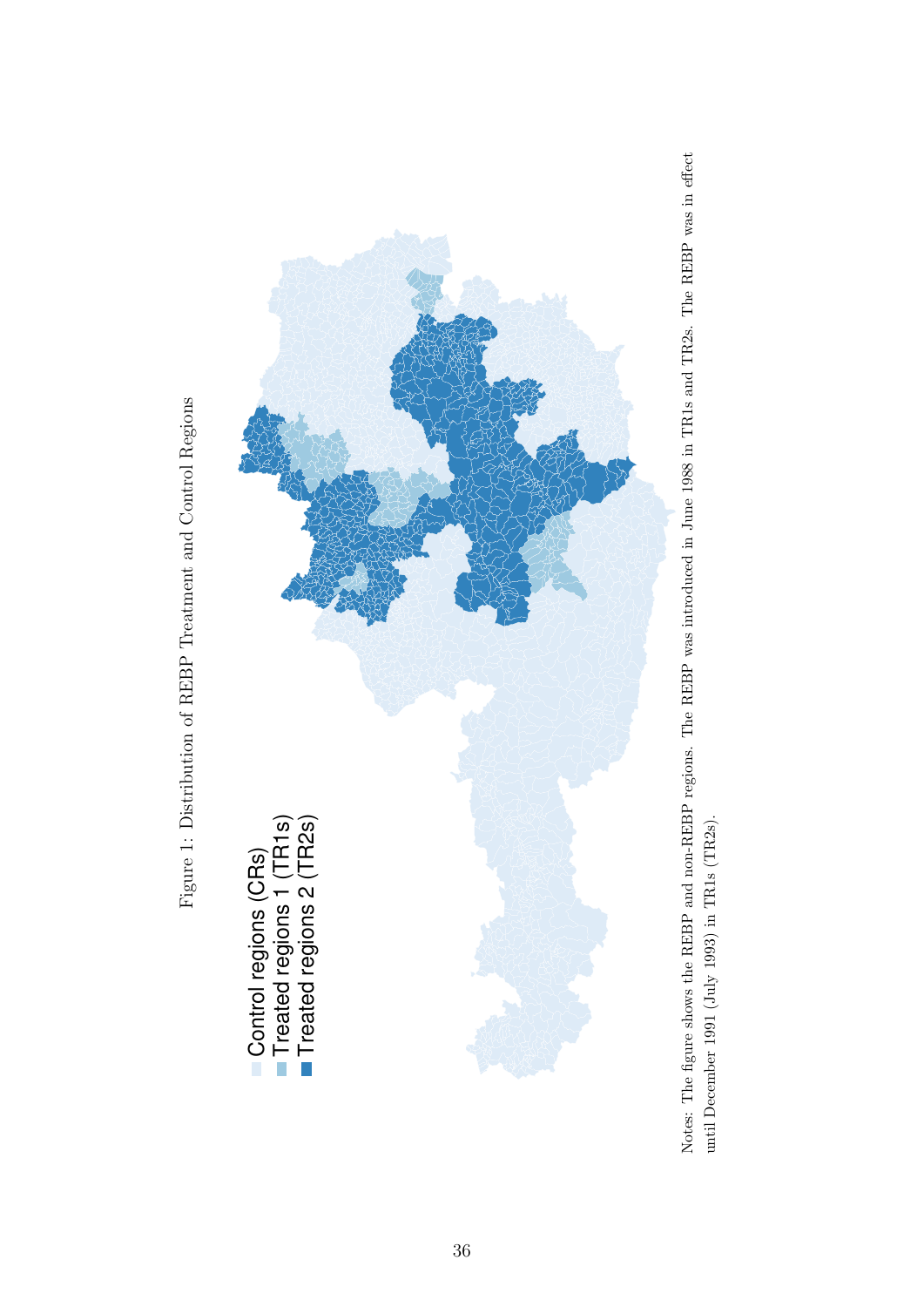

Figure 2: Retirement Pathways with/without REBP Eligibility

Notes: Black arrows denote maximum duration of regular UI benefits without REBP (1 year) and red arrows denote maximum duration of regular UI benefits with REBP (4 years). See text for details.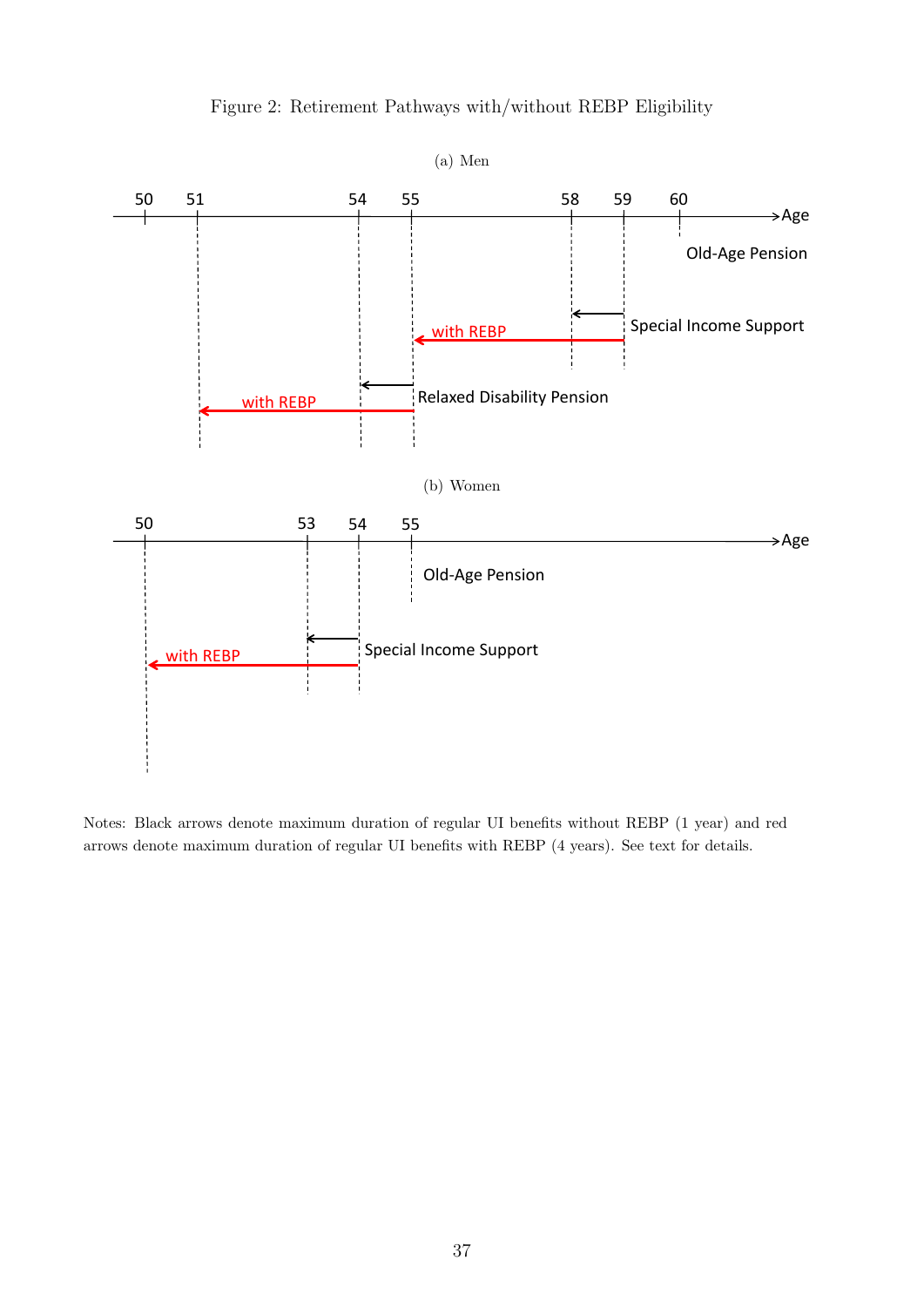

Figure 3: Effects on retirement at different ages by pathway, men

Notes: The figure plots the difference between TRs and CRs in the age-specific probability that men retire (panel a), retire via the DI pathway (panel b), and retire via the OA pathway (panel c), respectively. Dashed lines show 95% confidence bands.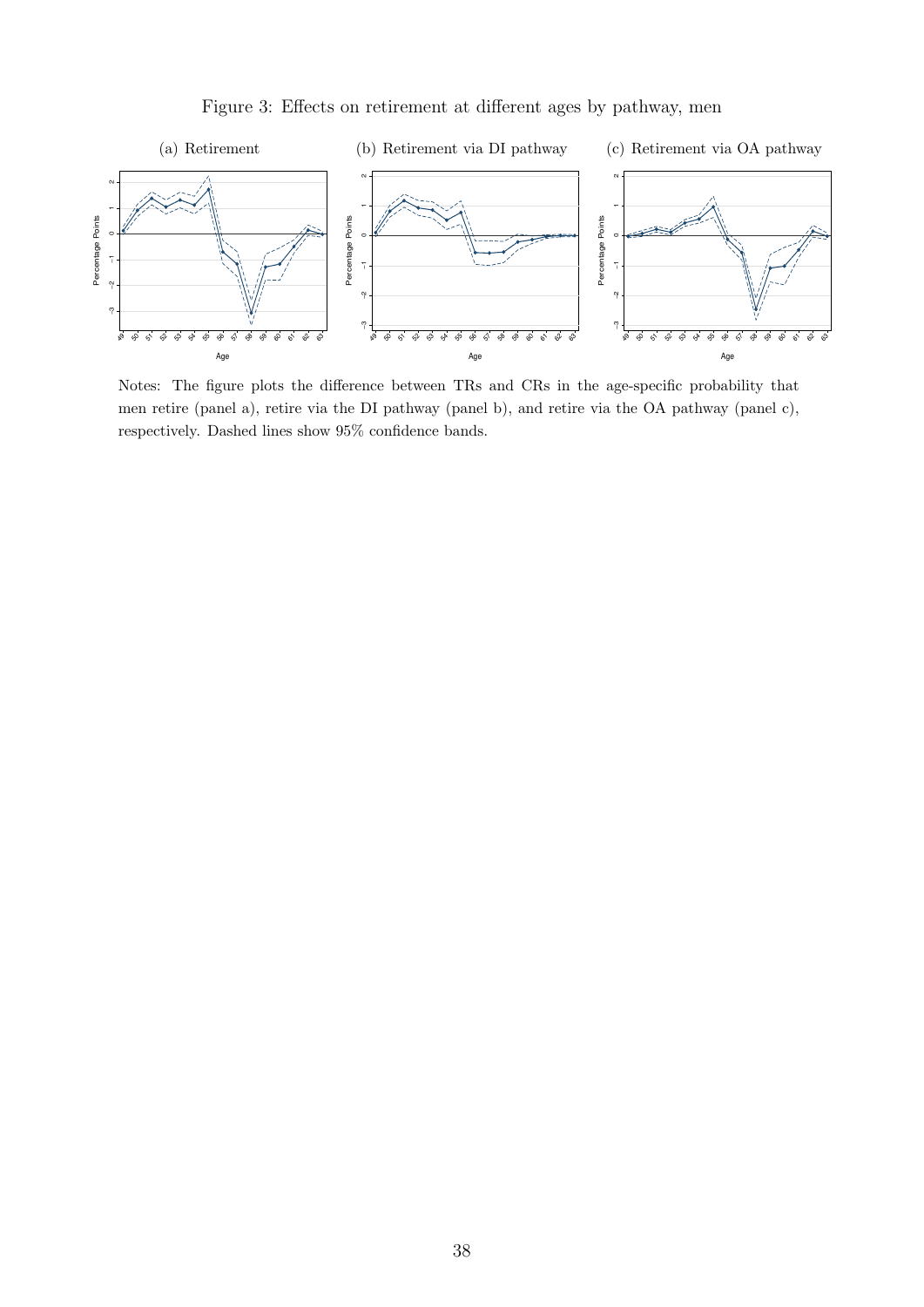

Figure 4: Effects on retirement at different ages by pathway, women

Notes: The figure plots the difference between TRs and CRs in the age-specific probability that women retire (panel a), retire via the DI pathway (panel b), and retire via the OA pathway (panel c), respectively. Dashed lines show 95% confidence bands.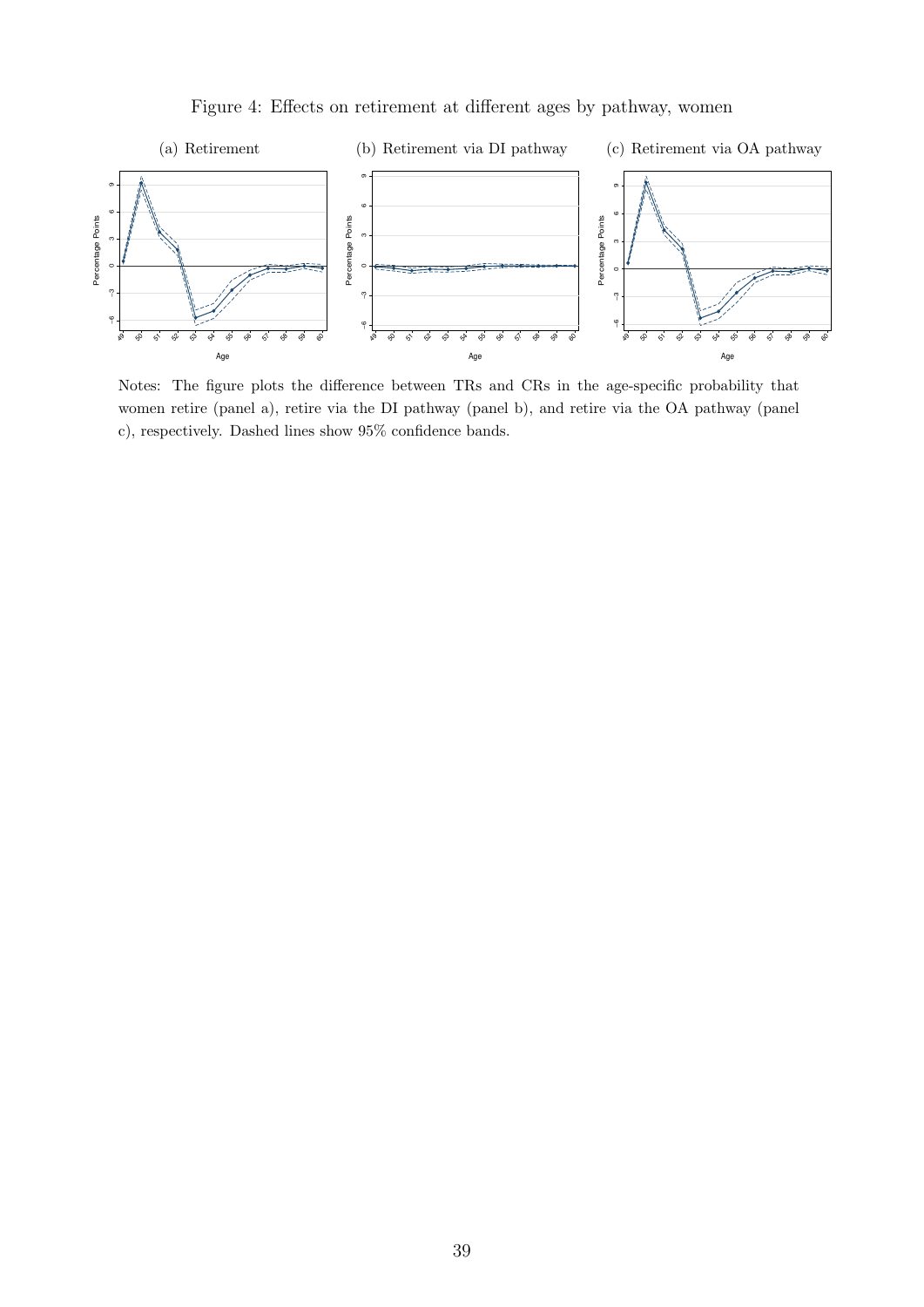#### Figure 5: Effects of REBP on years in early retirement



Notes: The figure plots the difference in the number of years spent in early retirement between TRs and CRs by half-year birth cohorts for men and women. The reference category are men and women born in 1927h1. Birth cohorts in between the two vertical lines could take advantage of the REBP. Dashed lines show 95% confidence bands.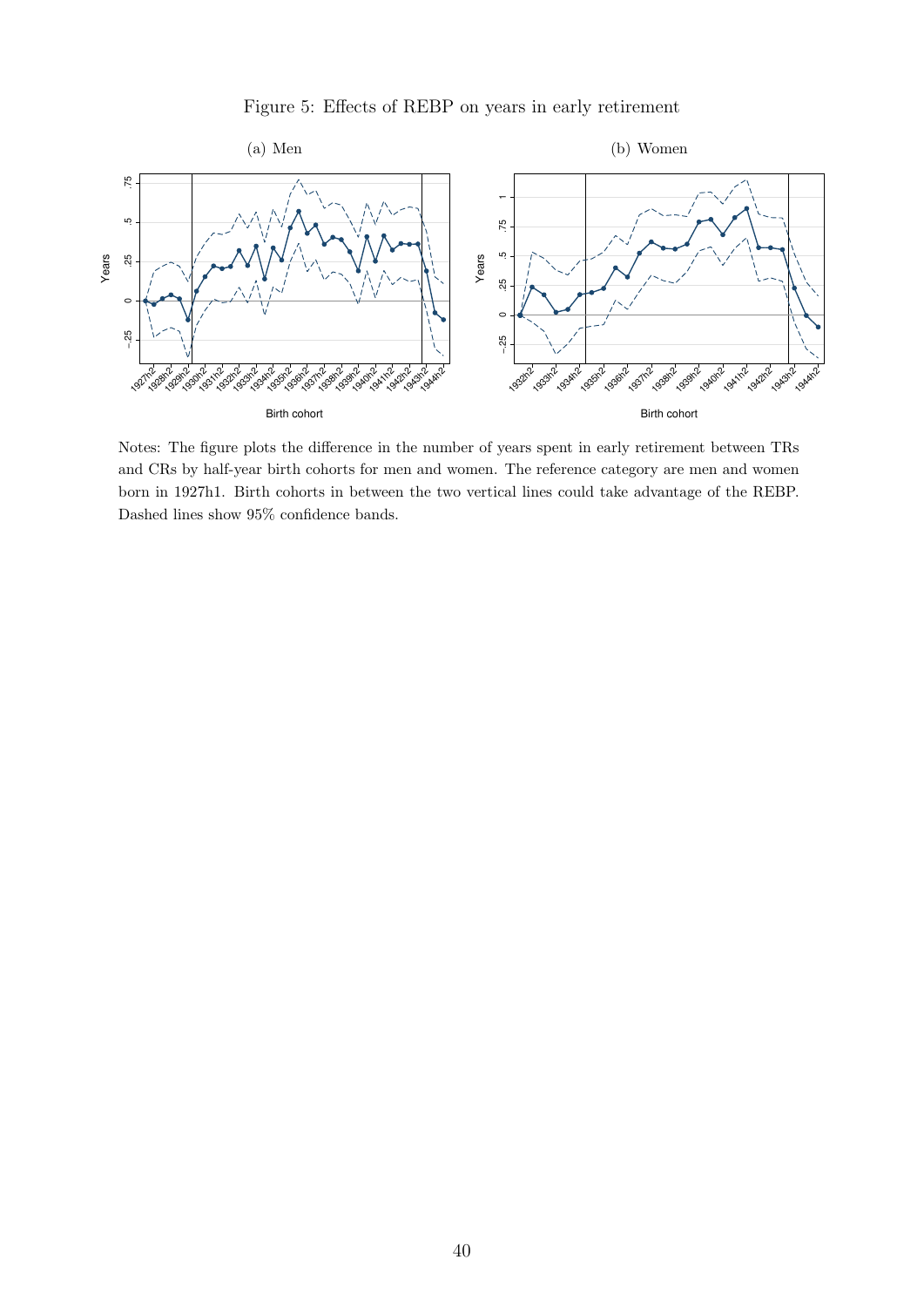



Notes: Notes: The figure plots the difference in the probability to die before age 73 (Panel A) and the age at death (Panel B), respectively, between TRs and CRs by half-year birth cohorts for men and women. The reference category are men and women born in 1927h1. Birth cohorts in between the two vertical lines could take advantage of the REBP. Dashed lines show 95% confidence bands.